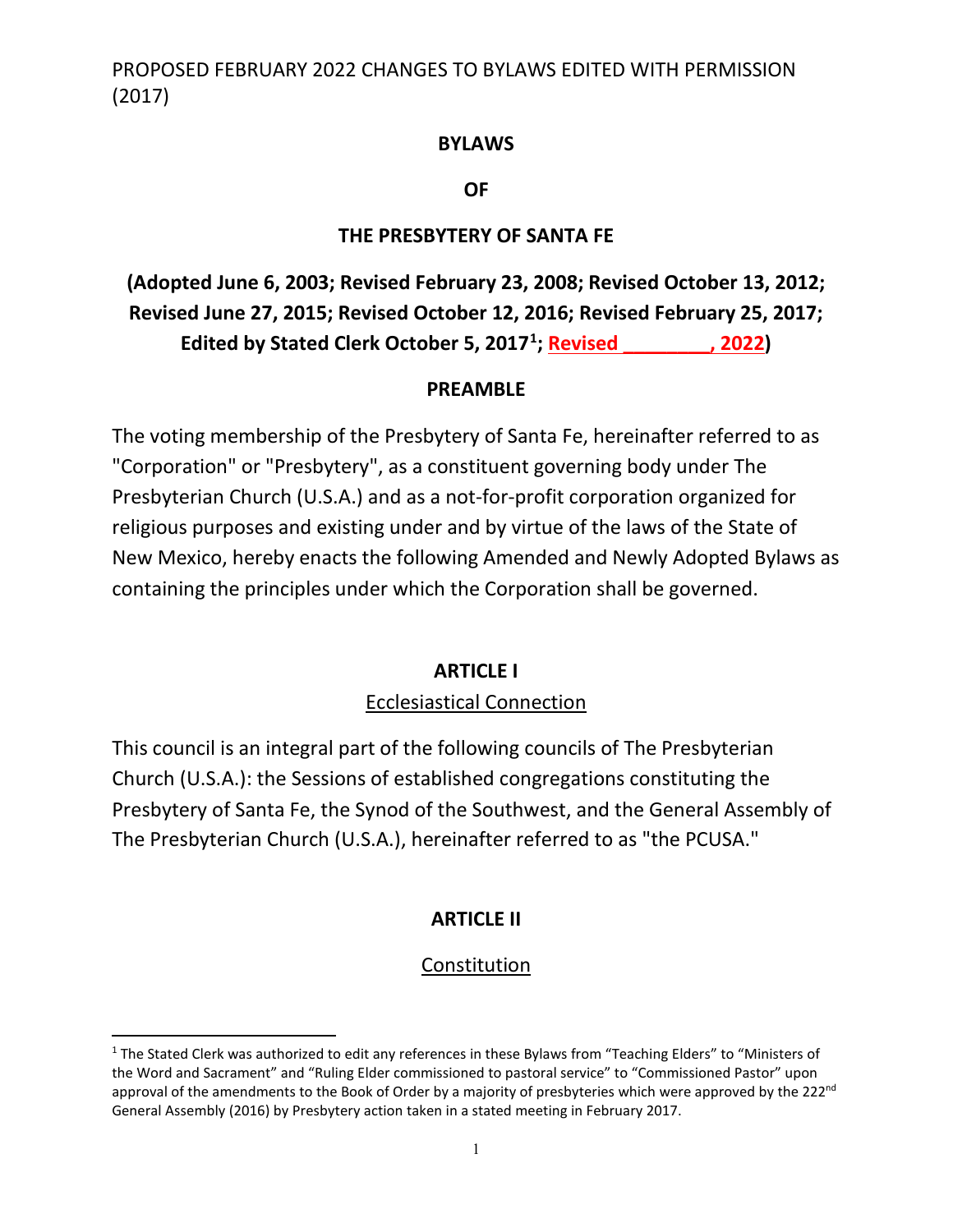The Presbytery of Santa Fe, being a particular council of the PCUSA, recognizes that the Constitution of the PCUSA is, in all of its provisions, obligatory upon this particular council and its members. If any part of these Bylaws conflict with the Constitution of the PCUSA, the same shall be null and void and the provision, or provisions, of the Constitution of the PCUSA shall be substituted therein.

### **ARTICLE III**

### **Territory**

The territory in which the Corporation's operations are principally to be conducted is the territory shown within its geographical boundaries described as Presbytery B on Exhibit "A", which is attached to and made a part of these Bylaws.

The territory includes the New Mexico counties of Bernalillo, Catron, Cibola, Colfax, Harding, Los Alamos, McKinley, Mora, Rio Arriba, San Juan, San Miguel, Sandoval, Santa Fe, Sierra, Taos, Torrance, Union, Valencia, and most of Socorro county including Socorro and Magdalena.

### **ARTICLE IV**

### Membership

1) Voting Membership. The voting membership of this Corporation at any Presbytery meeting, whether attending in person or electronically, shall consist of those persons ordained as Ministers of the Word and Sacrament<sup>[2](#page-1-0)</sup> who have been admitted as continuing members of the Presbytery, Ruling Elders who have a commission as a Commissioned Pastor<sup>[3](#page-1-1)</sup>, and those Ruling Elders who have been received into membership of a PCUSA affiliated church corporation located in the Presbytery's territory and have been duly elected;

<span id="page-1-0"></span><sup>2</sup> The Book of Order 2017/2019 defines "Minister of the Word and Sacrament" as follows: "**Ministers of the Word and Sacrament (also called teaching elders and pastors)**…" See G-2.0501. For purposes of these Bylaws, the term "Ministers of the Word and Sacrament" is used, at the same time, acknowledging that the other terms are also acceptable alternatives.

<span id="page-1-1"></span><sup>&</sup>lt;sup>3</sup> The Book of Order 2017/2019 replaced the terms "Ruling Elder commissioned to pastoral service" and "Ruling Elder commissioned to particular pastoral service" with "Commissioned Pastor (also known as Commissioned Ruling Elder)". See, for example, W-4.0404, but note the continuing use of the term "Ruling Elders commissioned to pastoral service" in G-3.0307 and the use of the title "Commissioning Ruling Elders to Particular Pastoral Service" in G-2.10. For purposes of these Bylaws, the term "Commissioned Pastor" is used.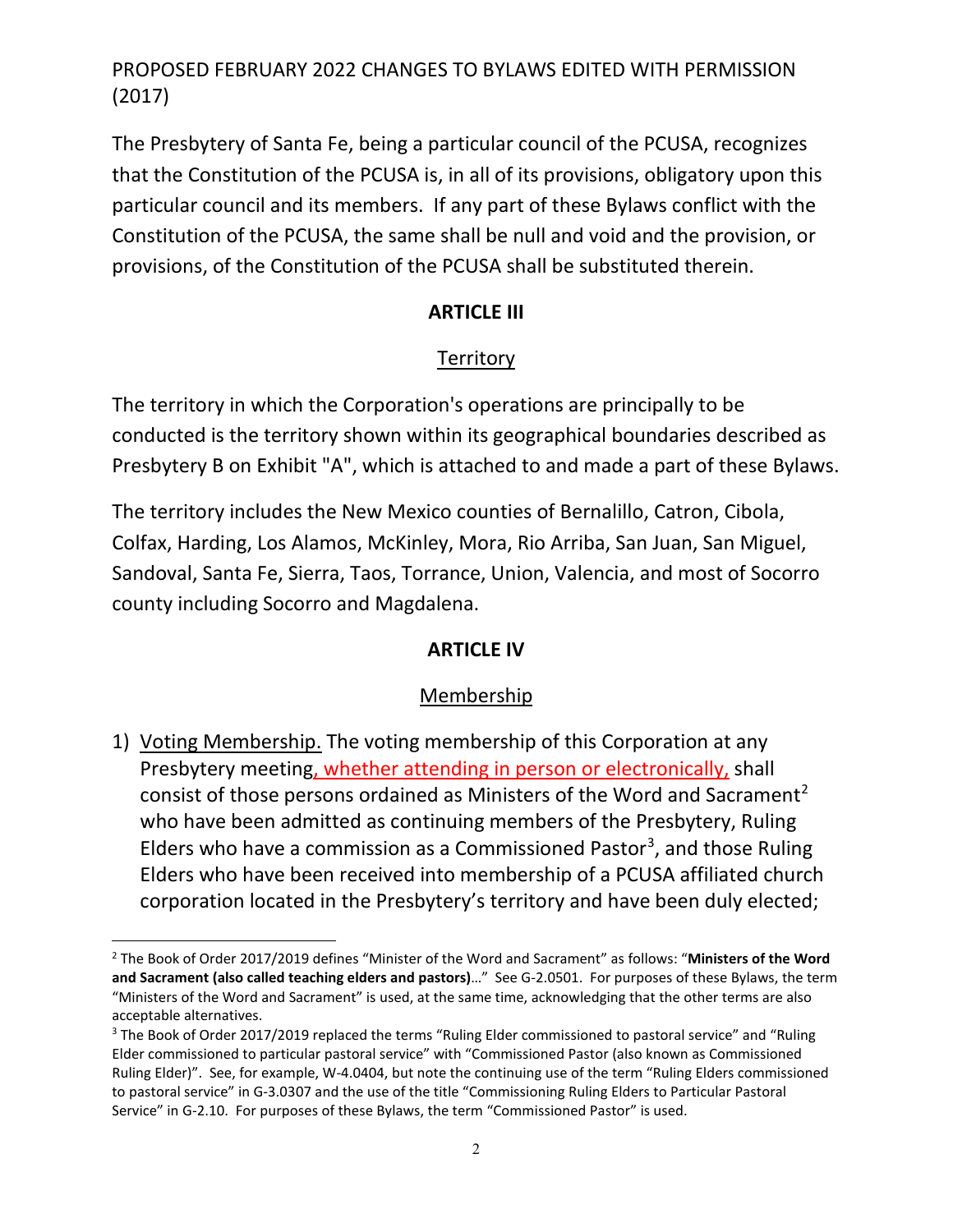- a) As a Ruling Elder Commissioner to the Presbytery by their respective session,
- b)As Chair of a Presbytery Commission or Committee,
- c) As either an ecclesiastical or corporate officer of this Presbytery,
- d)As a Ruling Elder who is a Certified Christian Educator, who is currently employed as an educator at least half-time in a congregation in the Presbytery,
- e) As Moderator of Presbytery for any prior year.
- f) Moderator of Presbyterian Women if she is not otherwise a voting member of Presbytery.
- 2) Corresponding Members. When in attendance, corresponding members with voice, but without vote shall be:
	- a) Members of Synod Staff and other non-ecclesiastical or corporate officer Presbytery staff, and

b) Ministers of the Word and Sacrament of other Presbyteries of the PCUSA and of other communions in correspondence with the General Assembly.

- 3) Youth Advisory Delegates. Persons between 17 and 23 years of age, not otherwise serving as a Ruling Elder commissioner, may be elected by each Session for a term of one year. Youth advisory delegates must be active members of the particular congregation which elected them and are granted privilege of the floor, but without vote.
- 4) Others in Attendance. Others in attendance at a meeting of Presbytery may be granted privilege of the floor by action of Presbytery. Such persons should present their names to the Administrator prior to the opening of the particular Presbytery meeting.
- 5) Judicial Process. Full judicial process as defined in the Rules of Discipline of the Constitution of the PCUSA shall apply to all communicant members, Ministers of the Word and Sacrament, and corporations affiliated with and subject to the Constitution of the PCUSA.

### **ARTICLE V** The Presbytery as an Ecclesiastical Entity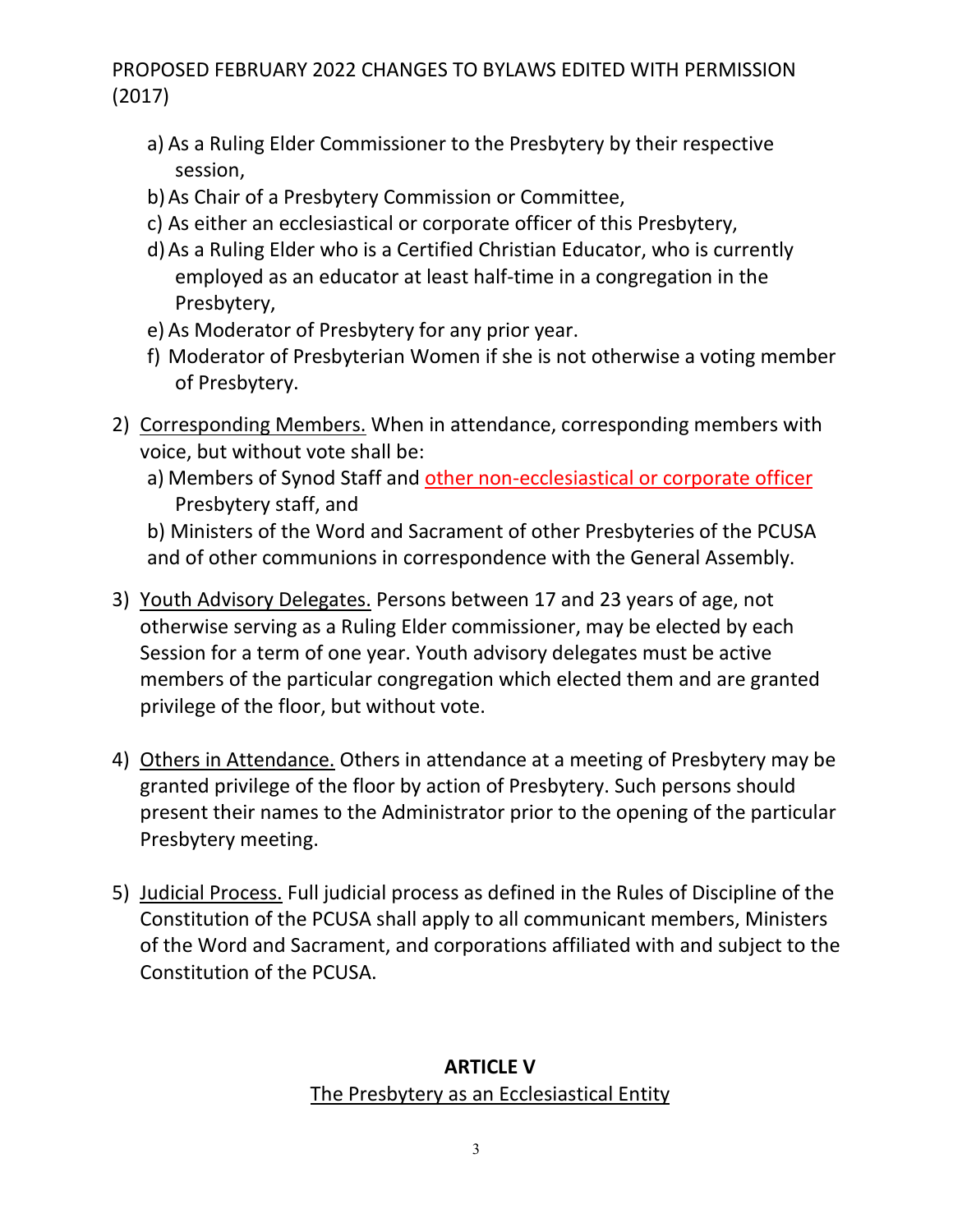- 1) The Presbytery, as an ecclesiastical body, shall consist of the following:
	- a. Ecclesiastical Officers of Presbytery. Presbytery elects as its ecclesiastical officers a Moderator, Moderator-elect, Past Moderator, Stated Clerk and Treasurer. Their duties are as stated in the Book of Order and the Standing Rules of the Presbytery of Santa Fe. The terms of office for the Moderator and Moderator-elect begin with their installation. The terms of office for the Stated Clerk and Treasurer begin at the close of the Annual Meeting following election.
		- i. The Moderator is ordinarily the person who has served as Moderator-elect the preceding year, and is elected for a term of one year.
		- ii. The Moderator-elect is elected for a term of one year.
		- iii. The Past Moderator is elected for a term of one year.
		- iv. The Stated Clerk is elected for a term of three years.
		- v. The Treasurer is elected for a term of three years.
	- b. Presbytery Commissions, Committees and Teams. The Commissions and Committees of Presbytery shall be those created to fulfill the vision and values of the Presbytery and those required by the Constitution of the Presbyterian Church (U.S.A.). They shall include: the Commission on Ministry; the Commission on Preparation for Ministry; the Committee on Representation and Participation; the Worship Networking Committee Coordinators; the Education Networking Committee Coordinators; the Mission Networking Committee Coordinators; the Finance and Property Committee Commission; the Personnel Committee; the Presbytery Permanent Judicial Commission; the Leadership Team; and the Coordinating Team.
		- i. Responsibilities. The responsibilities of these commissions, committees, and teams are set forth in the Book of Order and the Standing Rules of the Presbytery.
		- ii. Election.
			- 1. The members and chairpersons of all Commissions and Committees, except as otherwise noted in paragraphs 2 and 3 below, are nominated by the Committee on Representation and Participation and elected annually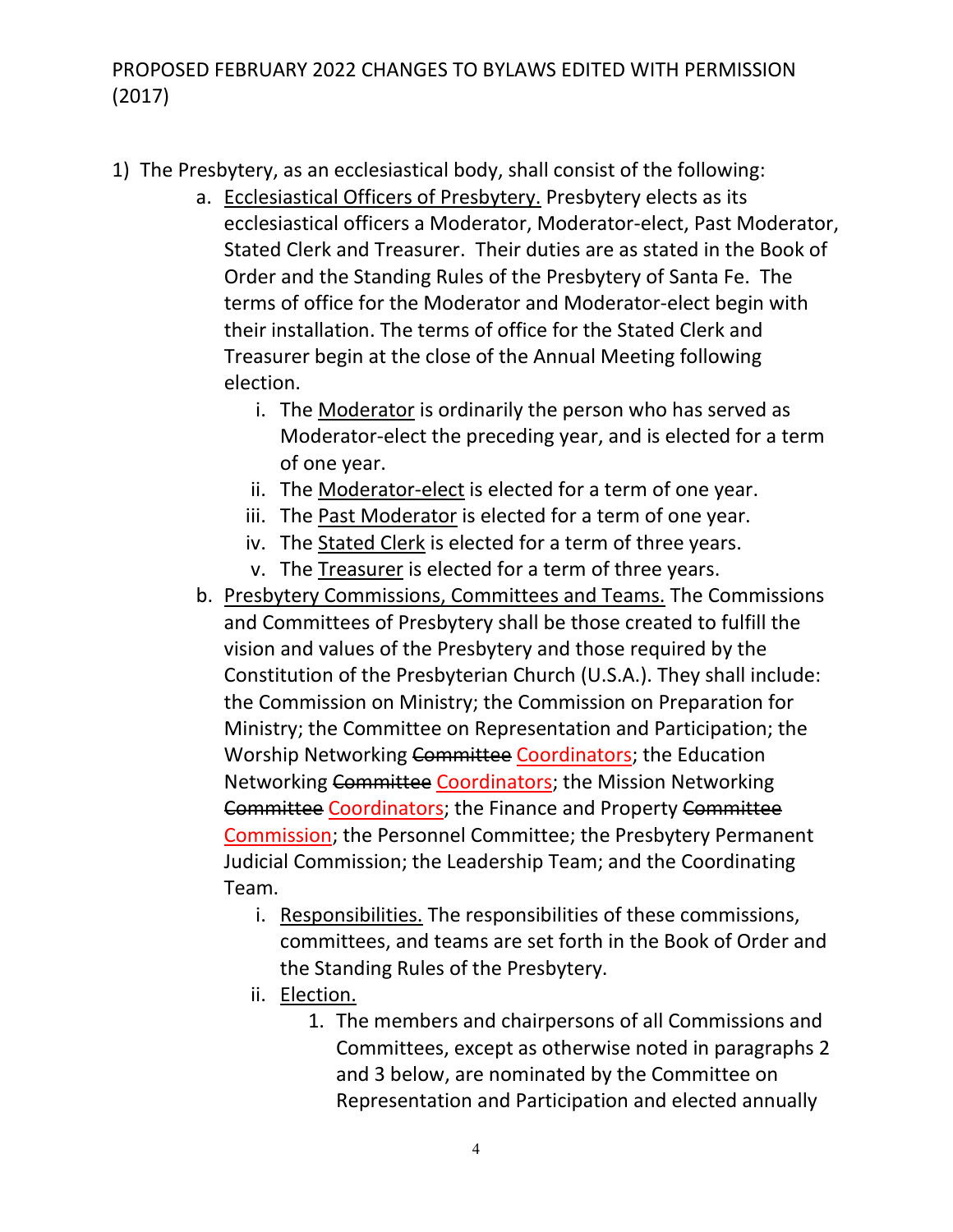by the Presbytery.

- 2. The members of the Permanent Judicial Commission shall elect their own chairperson from among their membership.
- 3. The members of the Committee on Representation and Participation are nominated by the Coordinating Team and elected by the Presbytery. The chair shall be nominated from among the committee members by the Moderator of the Presbytery and elected annually by the Presbytery.
- iii. Terms.
	- 1. The Commissions and Committee members are elected to three year terms divided into three equal classes and the chairpersons or co-chairpersons shall be elected annually to serve one year terms, except the Permanent Judicial Commission members shall be elected for a six year term.
	- 2. The Commission and Committee members shall serve no more than two complete terms or partial terms aggregating more than six consecutive years and no Commission or Committee chairperson shall serve more than three complete terms or partial terms aggregating more than three consecutive years. Members of the Permanent Judicial Commission, as defined in the Book of Order, may serve only one term.
- iv. Quorum. A quorum shall comprise of attendance (either in person or electronically) by more than half the membership of a commission, committee or team, which must include its chairperson or co-chairperson. The act of a majority of the members present at a meeting at which a quorum is present shall be the act of the commission, committee, or team.
- v. Electronic voting. Any electronic voting by committees, commissions or teams shall be conducted according to the Standing Rules of the Presbytery.
- vi. Manual and Rules. Each commission, committee, and team may adopt a manual of operations for its work, and may adopt rules for its own government, not inconsistent with these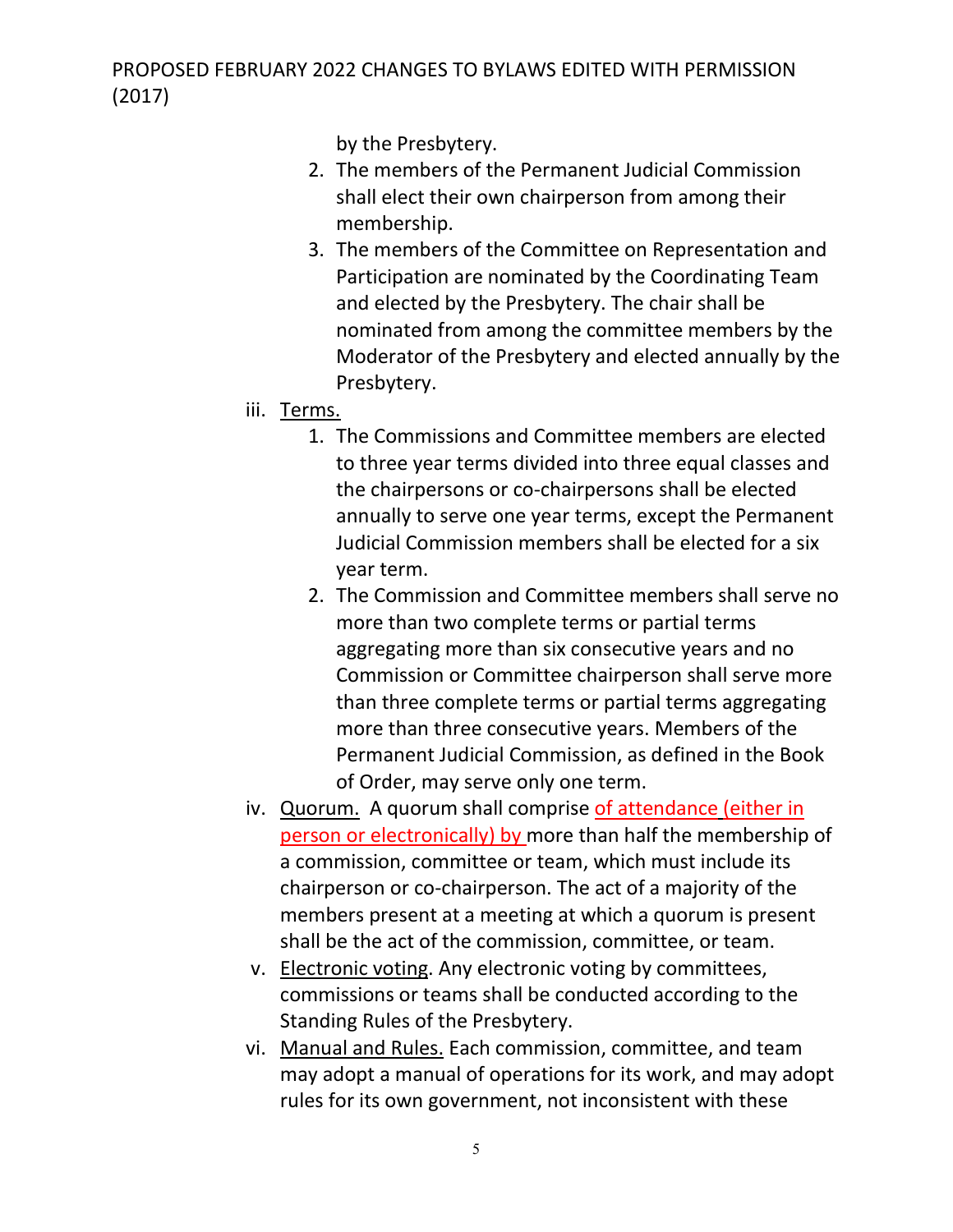bylaws or with the Standing Rules of the Presbytery.

- c. Other Commissions, Committees, Work Groups or Task Forces. Other commissions, committees, work groups or task forces may be established and dissolved by the Presbytery.
	- i. Such groups shall be established for the fulfillment of any particular function or ministry which shall be stated.
	- ii. Such groups are established for a specific period of time and for specific functions.
	- iii. The size, membership and structure of such groups shall be determined by the entity which established them.
	- iv. Such groups are responsible to the entity which established them and shall report directly to that entity.
	- v. The establishment of such groups shall be reported to the Presbytery.
- 2) Duties and Responsibilities. The duties, responsibilities and authority of the Presbytery, both as a council and as an entity charged with supporting congregations' witness in the world, are defined in the Book of Order.
- 3) General Rules of Organization
	- a. Terms of Office. The Presbytery Moderator-Elect, The Moderator (who chairs the Leadership Team), and the Past Moderator shall ordinarily serve no more than a single one-year term in each of those offices.
	- b. Election and Vacancies. Chairpersons and members of Commissions and Committees, as provided herein above, shall be elected at the annual meeting of Presbytery to take office at the end of the annual meeting. Through the Committee on Representation and Participation, vacancies may be filled at any time and take effect at such time as Presbytery shall determine. If a vacancy occurs on the Leadership Team, the most recent Moderators of Presbytery will be invited in succession to fill such vacancy(ies).
	- c. Floor Nominations. The opportunity for nominations to be made from the floor of Presbytery shall not be curtailed, so long as that process does not violate any of the above stipulations, or the Book of Order, or the Presbytery's Standing Rules.
	- d. Standing Rules. The Standing Rules of Presbytery shall serve to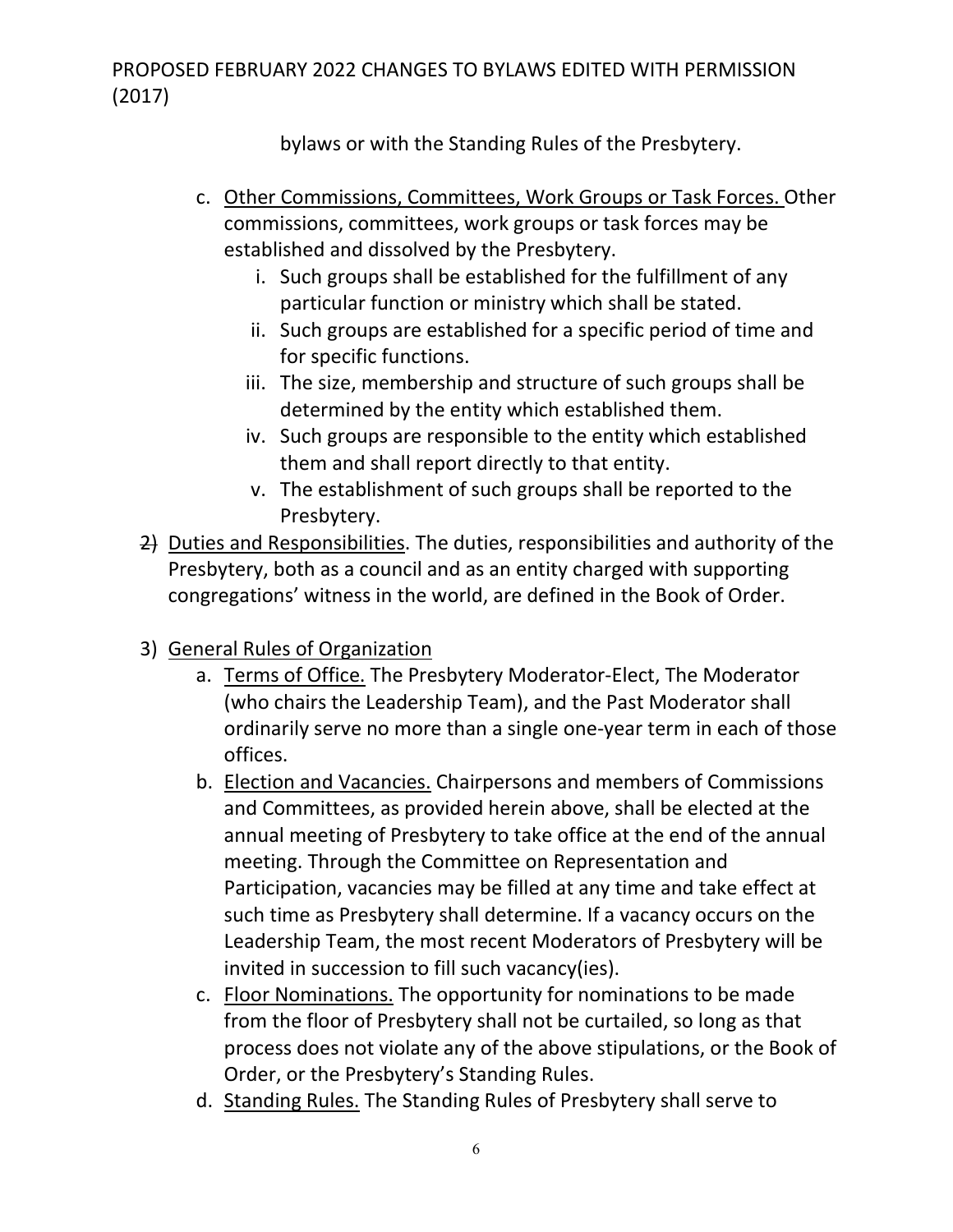> expand upon these bylaws; however, should any part of the Standing Rules conflict with these bylaws, the same shall be null and void and the provision, or provisions, of these bylaws with which they conflict shall be substituted therein.

### **ARTICLE VI**

### The Presbytery – As Corporate Entity

- 1) In accordance with the Laws of the State of New Mexico, the Presbytery establishes a Board of Trustees which shall be responsible for fulfilling the corporate responsibilities of the Presbytery of Santa Fe.
- 2) The members of the Finance and Property Committee Commission and the Ecclesiastical Officers of the Presbytery shall comprise the Board of Trustees of the Presbytery.
- 3) The Officers of the Board of Trustees shall be a President, who is the Moderator of the Presbytery; a Secretary, who is the Stated Clerk of the Presbytery; and a Treasurer, who is the Treasurer of the Presbytery.
- 4) The Presbytery shall elect a Stated Clerk. This person shall be responsible for implementing its policies and ensuring fulfillment of denominational constitutional responsibilities. This person shall be authorized to perform or delegate those functions set forth in Article IX, below, as its agent; unless otherwise limited by act and resolution of the Board of Trustees and not inconsistent with these Bylaws, the articles of incorporation or any federal, state or local law or statute applicable to the Corporation.
- 5) The Board of Trustees shall:
	- a. Hold and manage the properties of the Corporation.
	- b. Manage the financial affairs of the Corporation.
	- c. Consider and act upon requests from congregations for permission to take the actions regarding real property as described in G-4.02 of the Book of Order.
	- d. Make all reports and have the authority to take all actions and exercise all power granted by the New Mexico Non-Profit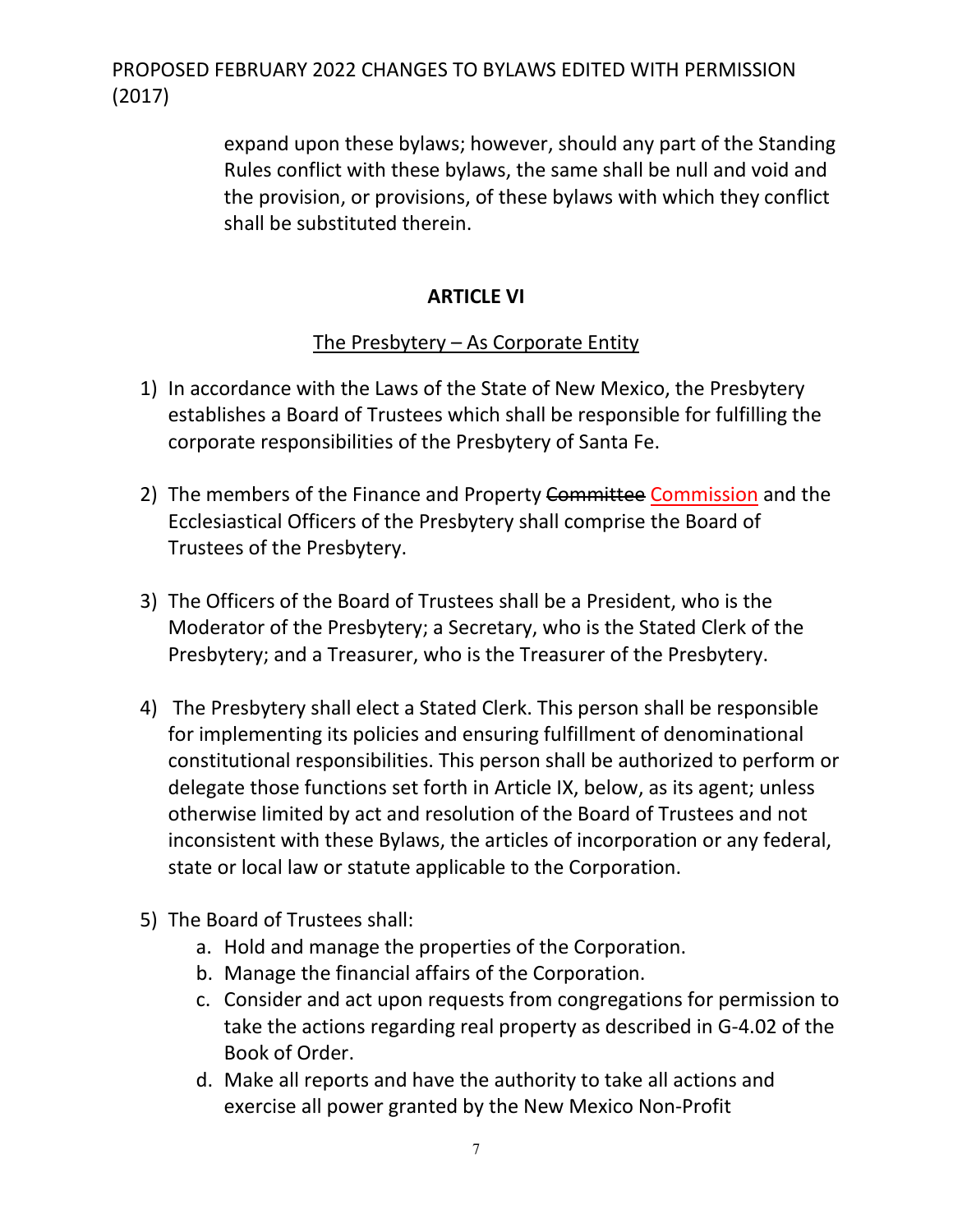> Corporation Act, provided the exercise of such authority or power does not contravene any provision of the Constitution of the PCUSA or the Articles of Incorporation, Bylaws or Standing Rules of the Presbytery of Santa Fe.

### **ARTICLE VII**

### Meetings of the Presbytery

- 1) Annual Meeting
	- a. An annual meeting of the members of the Presbytery of Santa Fe shall ordinarily be held in the month of October, for the purpose of electing Trustees, Officers and such other persons as are required by these bylaws and for the transaction of such other business as may come before the meeting.
- 2) Stated Meetings. In addition to the Annual Meeting, the Presbytery shall hold such stated meetings as the Standing Rules may provide.
- 3) Called Meetings. Called meetings of the members may be called in conformity with the Book of Order.
- 4) Absences from meetings. An excused absence from either a Stated or Called meeting may be granted by the Stated Clerk for good and sufficient reason as long as the request is received by the Stated Clerk or Administrator prior to the convening of the meeting.
- 5) Quorum**.** A quorum for a meeting consists of any ten Ministers of the Word and Sacrament who are members of Presbytery and ten Ruling Elder commissioners from ten different congregations on the roll of the presbytery attending either in person or electronically.
- 6) Types of Meetings. Meetings of Presbytery and its subordinate entities, created under the authority of these bylaws, may hold meetings in these following ways:
	- a. Traditional in person, that is a single official gathering in one room or area of the assembly of its members at which a quorum is present $-$ ;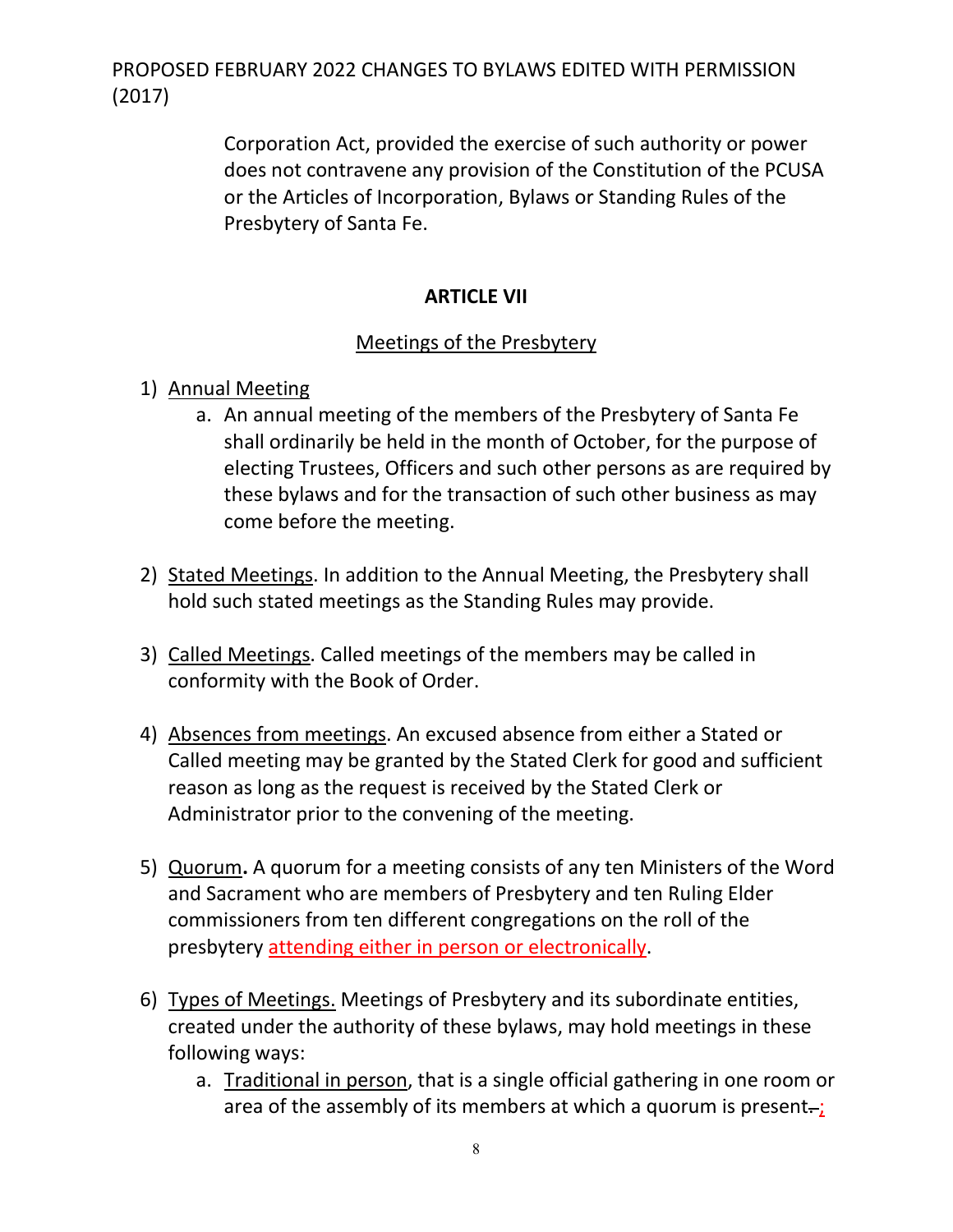- b. Electronic meetings, applicable only to the subordinate entities of the Presbytery, are authorized for all meetings of Presbytery and its subordinate entities through the use of a conference telephone or other communications equipment and electronic technologies by means of which all persons participating in the meeting can engage in interactive dialogue and discussion-; or,
- c. Hybrid meetings, by use of a combination of method a. and method b.
- 7) Parliamentary Procedures. Meetings of Presbytery and its subordinate entities, created under the authority of these bylaws, shall be conducted in accordance with the most recent edition of *Robert's Rules of Order*, except in those cases where the Standing Rules or Book of Order provide otherwise.

### **ARTICLE VIII**

### Contracts, checks, deposits and Funds

- 1) Contracts. The Board of Trustees may authorize any officer or officers, agent or agents of the Corporation, in addition to the officers so authorized by these bylaws, to enter into any contract or execute and deliver any instrument in the name, and on behalf, of the Corporation, and such authority may be general or limited to specific matters.
- 2) Checks, Drafts, etc. All checks, drafts or orders for the payment of money, notes or other evidence of indebtedness issued in the name of the Corporation, shall be signed by such officer or officers, agent or agents of the Corporation and in such manner as shall from time to time be determined by resolution of the Board of Trustees. In the absence of such determination by the Board of Trustees, such instruments of \$1000 or less shall be signed by either the treasurer or one of the other persons authorized by the Board of Trustees to be a signatory. Instruments of more than \$1,000 shall be signed by two of the authorized signatories.
- 3) Deposits. All funds of the Corporation shall be deposited from time to time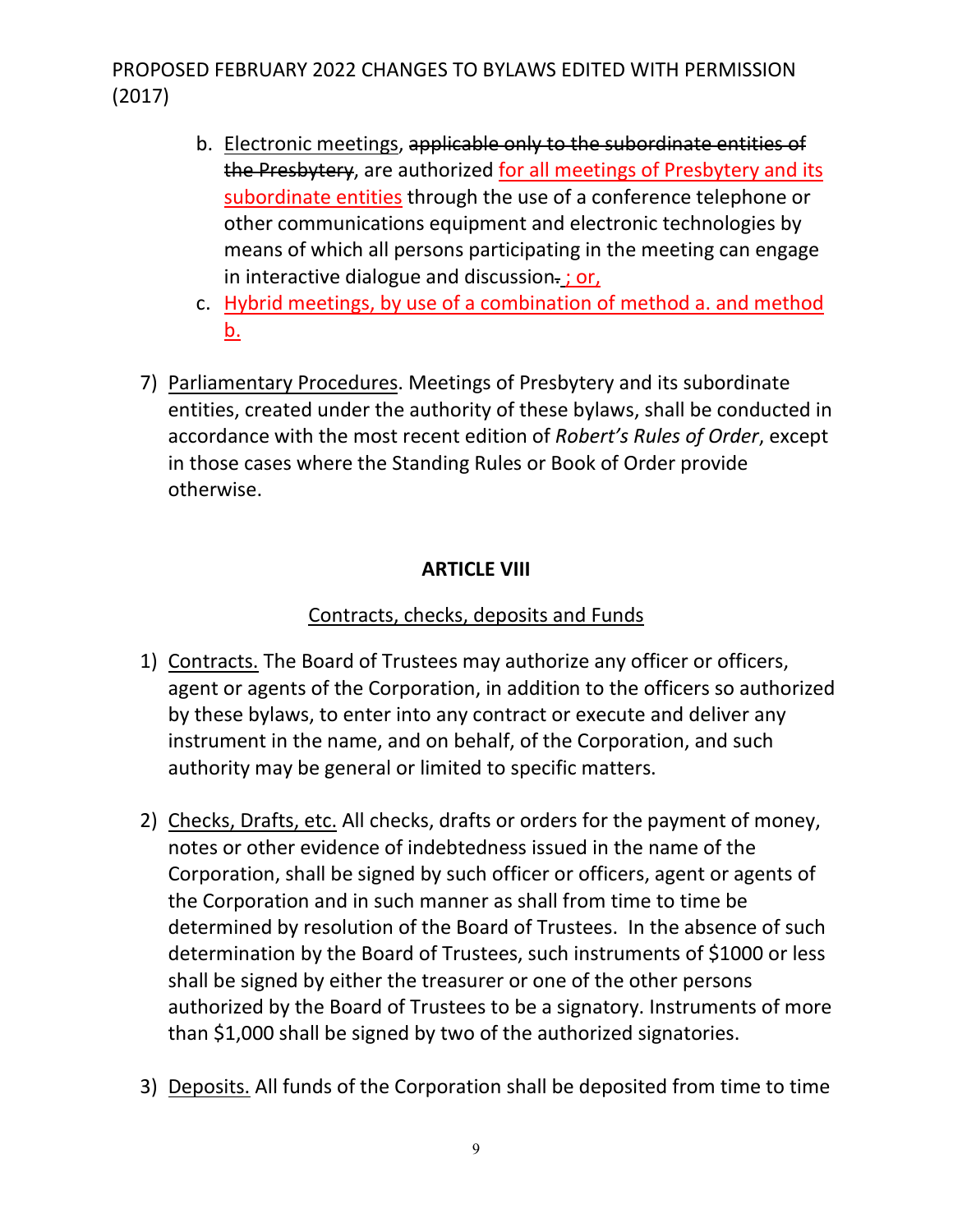to the credit of the Corporation in such banks, trust companies or other depositories as the Board of Trustees may select.

- 4) Gifts. The Board of Trustees may accept on behalf of the Corporation any contribution, gift, bequest or devise for the general purposes, or for any special purpose, of the Corporation.
- 5) Investments. The Board of Trustees, in consultation with the treasurer and/or person(s) whom the Board of Trustees may name, shall determine when and how funds shall be invested for the benefit of the Corporation.
- 6) Restricted and/or Designated Funds. Restricted and/or designated funds of the Corporation shall be utilized according to the terms of their restriction and/or designation in accordance with policies adopted by the Board of Trustees. If and when such restrictions or designations are no longer applicable or relevant, the Board of Trustees shall take appropriate actions to release the funds from their restriction or designation. Application for utilization of such funds shall be through procedures approved by the Board of Trustees or policies of the Presbytery of Santa Fe as spelled out in the Standing Rules or policies of a committee.

### **ARTICLE IX**

### Books and Records

The Corporation shall keep correct and complete books and records of account, consistent with generally accepted accounting practices, and shall also keep minutes of the proceedings of its Board of Trustees and committees having the authority of the Board of Trustees, and shall keep at its registered or principal office a record giving the names and addresses of the members of the Board of Trustees. All books and records of the Corporation may be inspected by any Trustee, their agent or attorney, for any proper purpose at any reasonable time. Further, the Board of Trustees shall, at minimum, have a full annual financial review of all books and records relating to finances as provided in Book of Order G-3.0113. A full financial audit shall be conducted no less than every three years.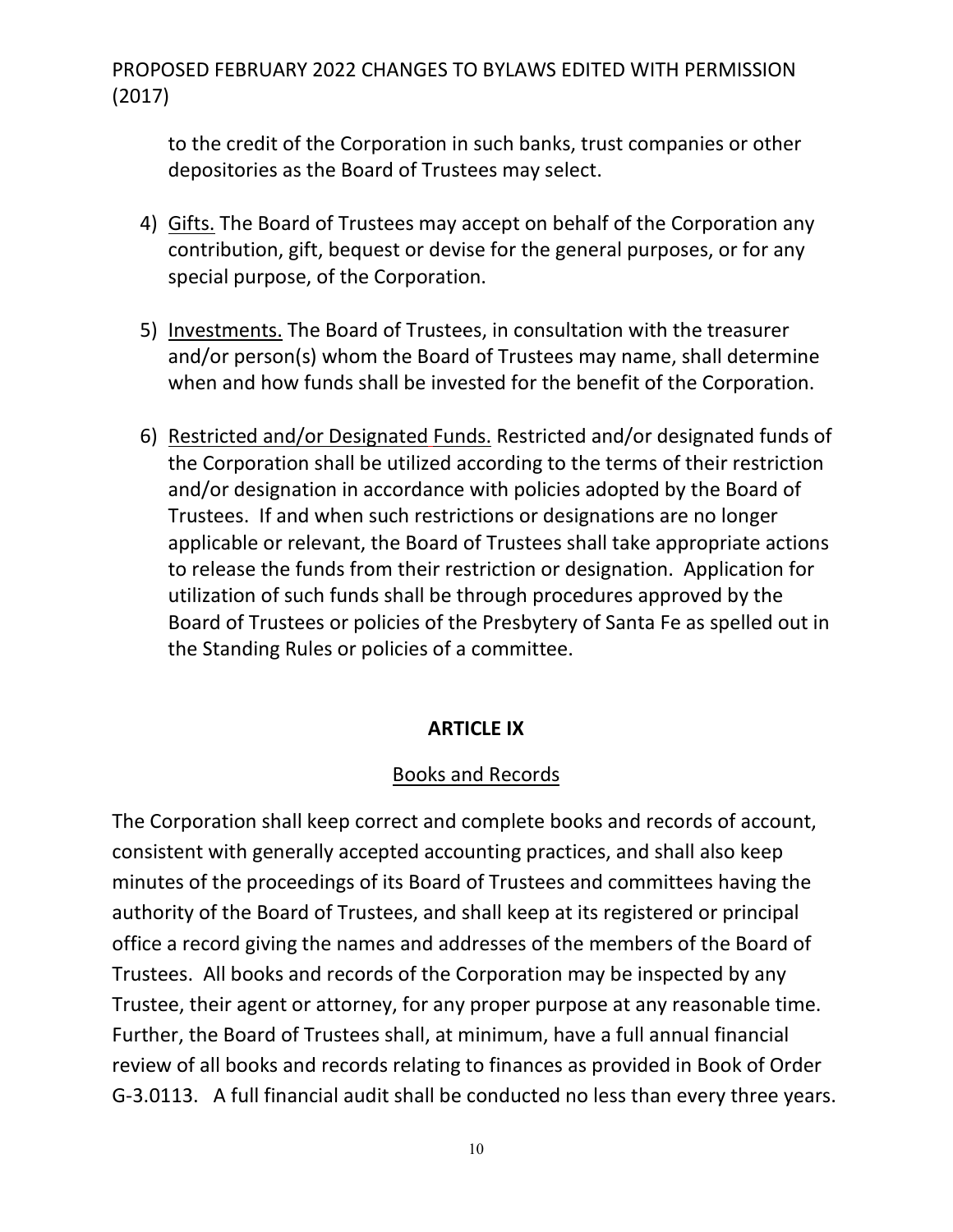### **ARTICLE X**

### Fiscal Year

The fiscal year of the Corporation shall begin on the first day of January and end on the last day of December in each year.

### **ARTICLE XI**

### Waiver of Notice

Whenever any notice is required to be given under the provisions of the New Mexico Nonprofit Corporation Act or under the provisions of the articles of incorporation or the bylaws of the Corporation, a waiver thereof in writing signed by the person or persons entitled to such notice, whether before or after the time stated therein, shall be deemed equivalent to the giving of such notice.

### **ARTICLE XII**

### Amendments to, and Suspension of, Bylaws

These bylaws may be altered, amended or repealed and new ones may be adopted by a two-thirds vote of the voting members of the Presbytery of Santa Fe present at any stated or called meeting. At least ten days written notice shall be given of intention to alter, amend and/or repeal the existing bylaws or to adopt new ones at such meeting.

Likewise, these bylaws, or any portion thereof, may be suspended at any stated or called meeting of the Presbytery by a three-fourths vote of the voting members of the Presbytery present at any stated or called meetings, provided at least ten days written notice is given of the intention to do so.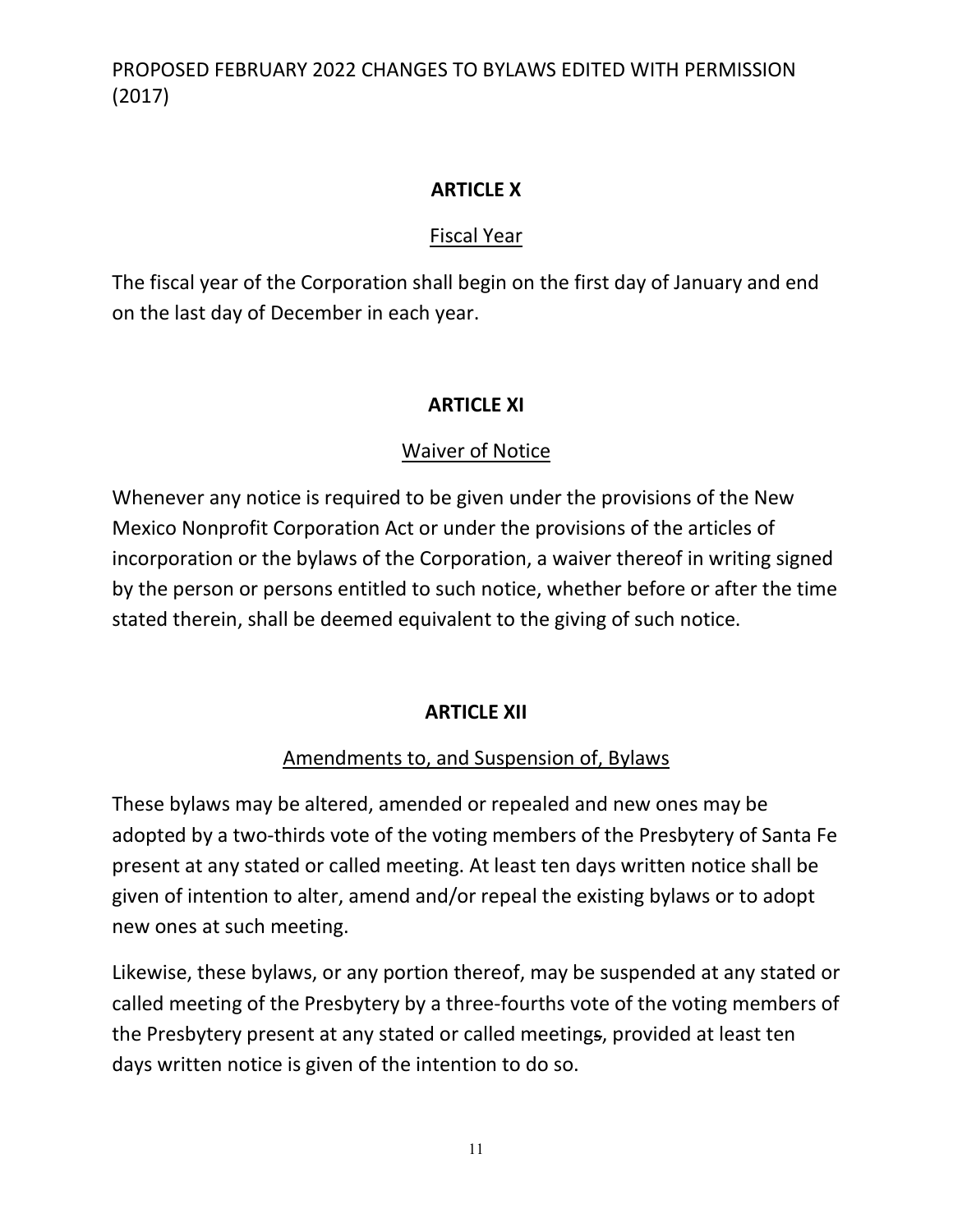$\frac{|s|}{\sqrt{2\pi}}$  ,  $\frac{|s|}{\sqrt{2\pi}}$  ,  $\frac{|s|}{\sqrt{2\pi}}$ 

Moderator **Moderator** Stated Clerk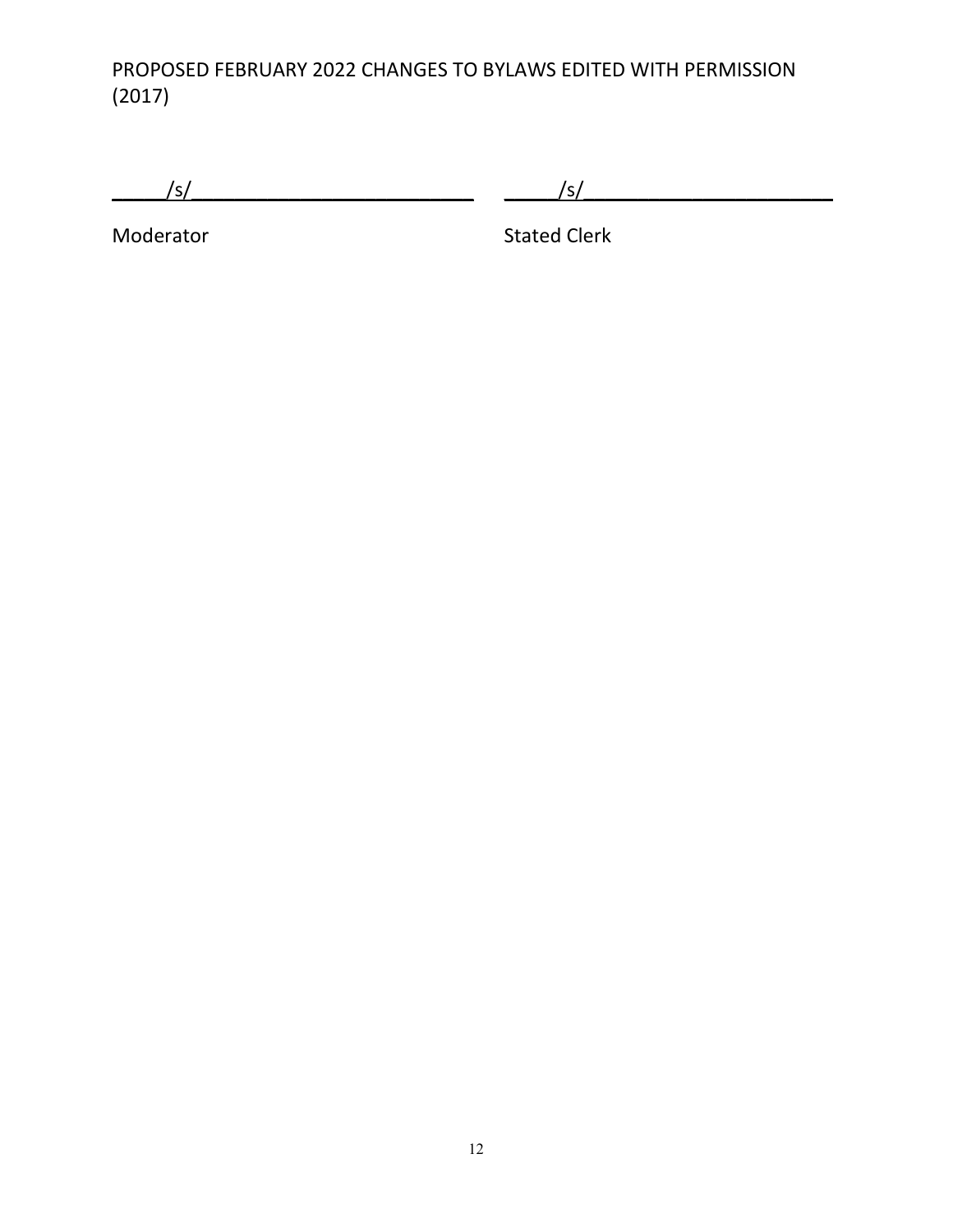# Manual of Operations

# Presbytery<br>of Santa Fe *The Presbytery of Santa Fe: A Community Collaborating in Worship, Education, and Mission*



October 17, 2014; Revised June 27, 2015; October 12, 2016; February 25, 2017; Edited by Stated Clerk October 5, 2017<sup>1</sup>; June 22, 2019; February 22, 2020; October 17,2020; 1988, 2022

1 **The Manual of Operations of the Presbytery of Santa Fe includes the Articles of Incorporation, the**

2 **Bylaws, the Standing Rules including an Addendum with position descriptions, and other related** 

3 **documents.** 

 $1$  The Stated Clerk was authorized to edit any references in these Standing Rules from "Teaching Elders" to "Ministers of the Word and Sacrament" and "Ruling Elder commissioned to pastoral service" to "Commissioned Pastor" upon approval of the amendments to the Book of Order by a majority of presbyteries which were approved by the 222<sup>nd</sup> General Assembly (2016) by Presbytery action taken in a stated meeting in February 2017.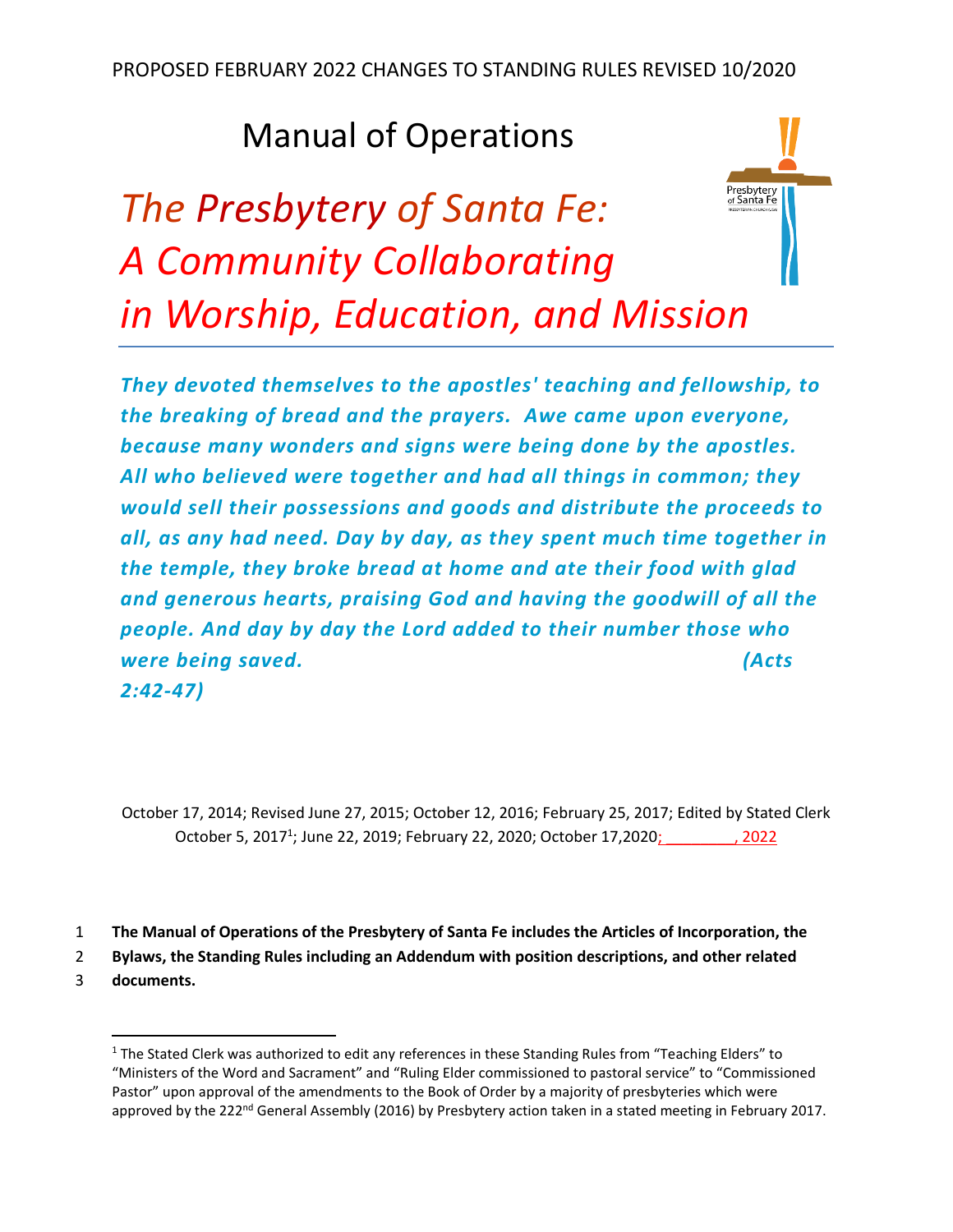# Table of Contents

# Vision and Values

# Standing Rules

Who We Are as an Entity Representation Meetings, Attendance and Minutes Special Rules of Order **Officers** General Rules for Organization Responsibilities of Commissions and Committees Provisions for Electronic Meetings & Voting Commissions and Committees of the Presbytery Associated Ministry Groups Commissioners and Young Adult Advisory Delegates to the General Assembly Presbytery Staff Amending or Suspending the Standing Rules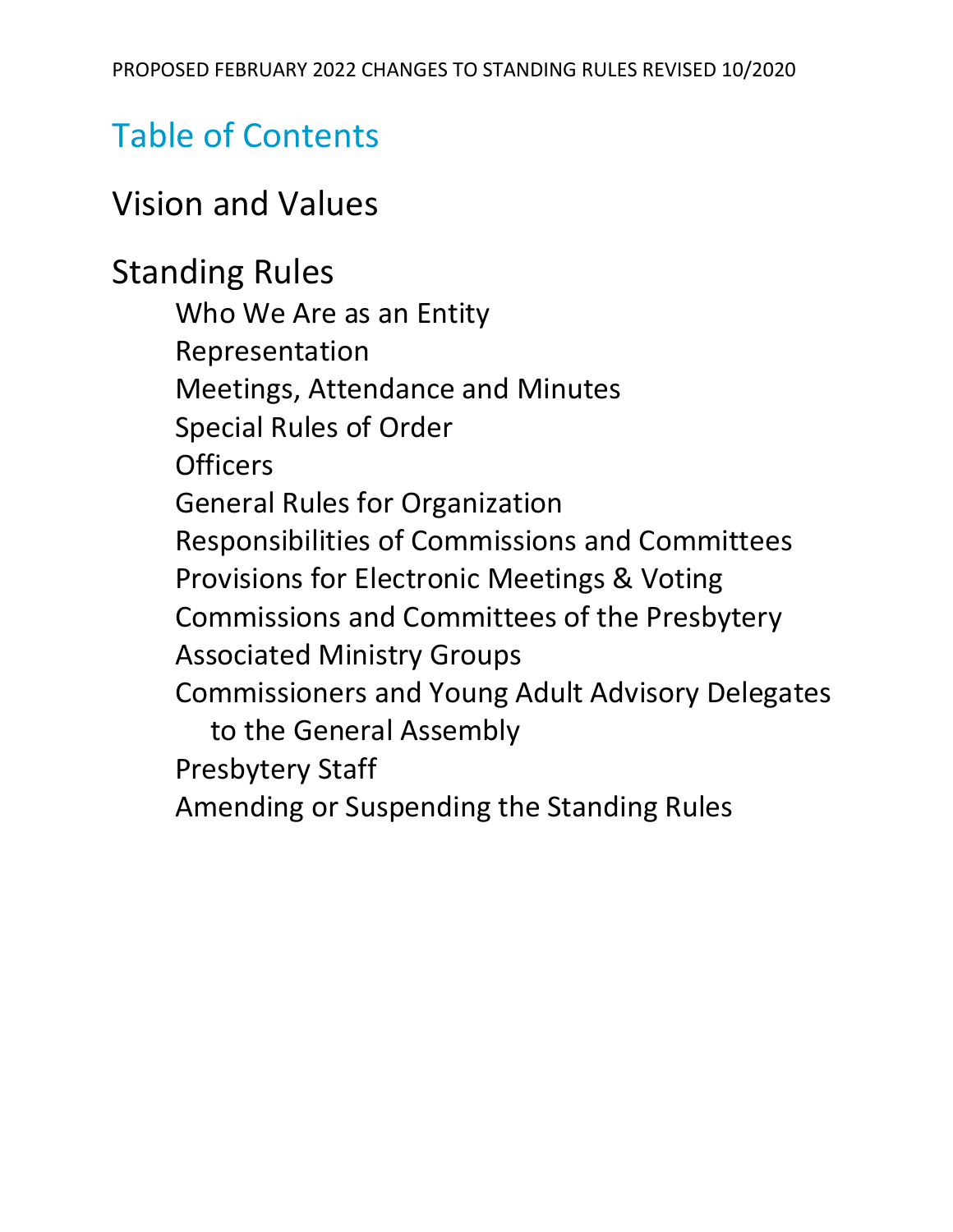# **Vision and Values**

- The Presbytery of Santa Fe, as the Presbyterian Church (USA) in this place, is a
- community of congregations engaged by the Triune God in worship, education,
- and mission, both as congregations and as relational networks.

 We live into our future as a community of faith engaged in God's mission, guided by Scripture, fulfilling ecclesial responsibilities, and claiming these shared values:

- Celebrating the goodness, mercy and love of God by joining together to worship Jesus Christ in spirit and in truth.
- 12 Living Christ's call to love God and one another in word and deed.
- Responding to God's call by connecting as congregations to do mission and ministry together with Christ-like creativity and innovation.
- Mentoring and nurturing all people for discipleship.
- Cultivating generosity, hospitality and mutuality in all of our relationships.
- Being faithful stewards of the Spirit's gifts, including wisdom, community, theological traditions, and cultural diversity.
- Embracing God's ongoing new creation through openness to creativity and change in our structures and systems.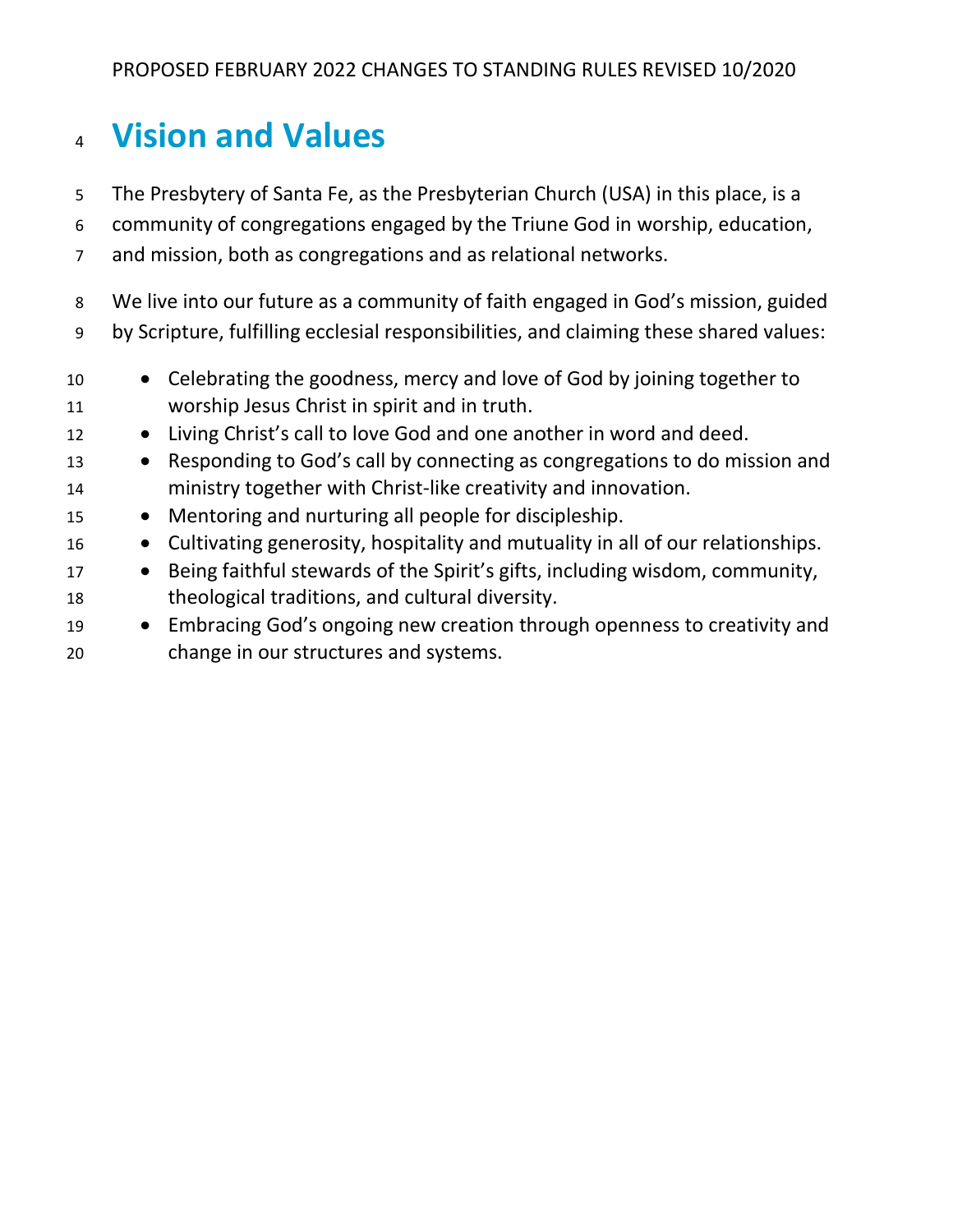# **Standing Rules**

# **of the Presbytery of Santa Fe**

# **Who We Are as an Entity**

24 The Presbytery of Santa Fe (hereinafter referred to as the "Presbytery" or the "Corporation") is

the governing body of the Presbyterian Church (U.S.A.) in the geographical area described in

- the Bylaws.
- The Presbytery is a New Mexico not-for-profit corporation established under the Constitution
- of the Presbyterian Church (U.S.A.), the Articles of Incorporation of the Presbytery, the Bylaws
- of the Presbytery, and applicable laws of the federal government of the United States of

America and of the State of New Mexico. In all matters of ecclesial government, the

- Constitution of the Presbyterian Church (U.S.A.) is the highest authority.
- The Presbytery as a dynamic council is constituted by the (1) Ruling Elder commissioners
- elected by congregational councils and (2) Ministers of the Word and Sacrament on the roll of
- Presbytery. The powers of Presbytery in its governance of congregations and of its Teaching
- Elder members are described and limited by the Constitution of the Presbyterian Church
- (U.S.A.).
- Offices of the Presbytery are on the campus of First Presbyterian Church, Albuquerque. Mailing
- address is 217 Locust NE, Albuquerque, New Mexico, 87102.

### **Representation**

Ruling Elder commissioners shall be elected by each session according to the following table:

| 41 | Church Membership | <b>Number of Commissioners</b> |
|----|-------------------|--------------------------------|
|    |                   |                                |
| 42 | $1 - 120$         | 1 Elder                        |
| 43 | 121-190           | 2 Elders                       |
| 44 | 191-250           | 3 Elders                       |
| 45 | 251-500           | 4 Elders                       |
| 46 | 501-1000          | 5 Elders                       |
| 47 | 1001-1500         | 6 Elders                       |
| 48 | 1501-2000         | 7 Elders                       |
| 49 | $2001+$           | 8 Elders                       |
|    |                   |                                |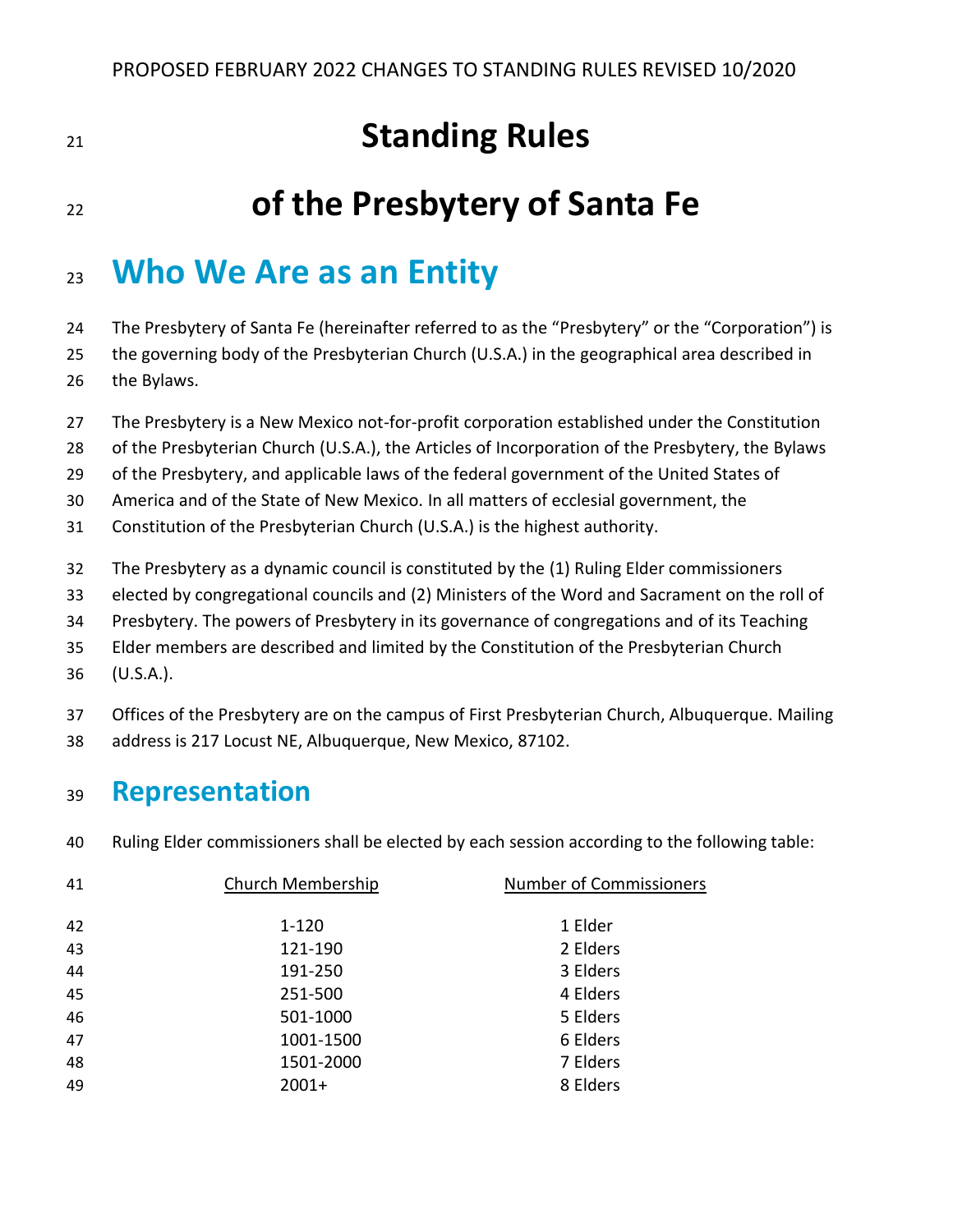- Alternate Ruling Elder commissioners are ordinarily elected by each session to substitute for
- the regular commissioners in the latters' absence.
- Annually, at the fall meeting of presbytery, the Stated Clerk of the Presbytery shall report the
- 53 difference in attendance between Ministers of the Word and Sacrament<sup>2</sup> and Ruling Elder
- commissioners based upon the average of the last six presbytery meetings. If additional Ruling
- Elder commissioners are needed to address the imbalance, at the recommendation of the
- Stated Clerk**,** the Presbytery shall invite councils of particular congregations to elect additional
- Ruling Elder commissioners, bearing in mind the principles of unity in diversity in Book of Order
- F-1.0403.

## **Stated Meetings, Called Meetings, Attendance**

### **and Minutes**

- Presbytery shall hold three *stated* meetings each year. *Called* meetings may be requested as
- needed, in accordance with the Book of Order and these Standing Rules. All meetings of the
- Presbytery may be either in person physical meetings with members in one location or virtual
- electronic meetings with members in various locations if there is the ability between all
- members simultaneously to discuss and vote on business items or a combination of both
- methods.
- The recommendations for the Presbytery meeting dates and locations for the following year
- will be made by the Stated Clerk at the first presbytery meeting of the year for approval by
- Presbytery. The recommendations will take into consideration balance in geographical meeting
- sites and accessibility for all members of the Presbytery in facilities conducive to full
- participation.
- The annual meeting of the corporation will normally be the last meeting of the year.
- Costs to attend presbytery meetings are to be assumed by the commissioners and/or their
- congregations. Those commissioners experiencing hardship related to bearing such costs may
- direct requests for assistance to the Administrator.
- The Presbytery of Santa Fe in session shall always conform to the requirements of the
- Constitution of the Presbyterian Church (U.S.A.) and the requirements of the Presbytery's
- Manual of Operations. Meetings shall be conducted in accordance with the most recent edition
- of *Robert's Rules of Order*. A quorum for presbytery meetings shall be ten Ministers of the

 The Book of Order 2017/2019 defines "Minister of the Word and Sacrament" as follows: "**Ministers of the Word and Sacrament (also called teaching elders and pastors)**…" See G-2.0501. For purposes of these Standing Rules, the terms "Ministers of the Word and Sacrament" is used, at the same time, acknowledging that the other terms are also acceptable alternatives.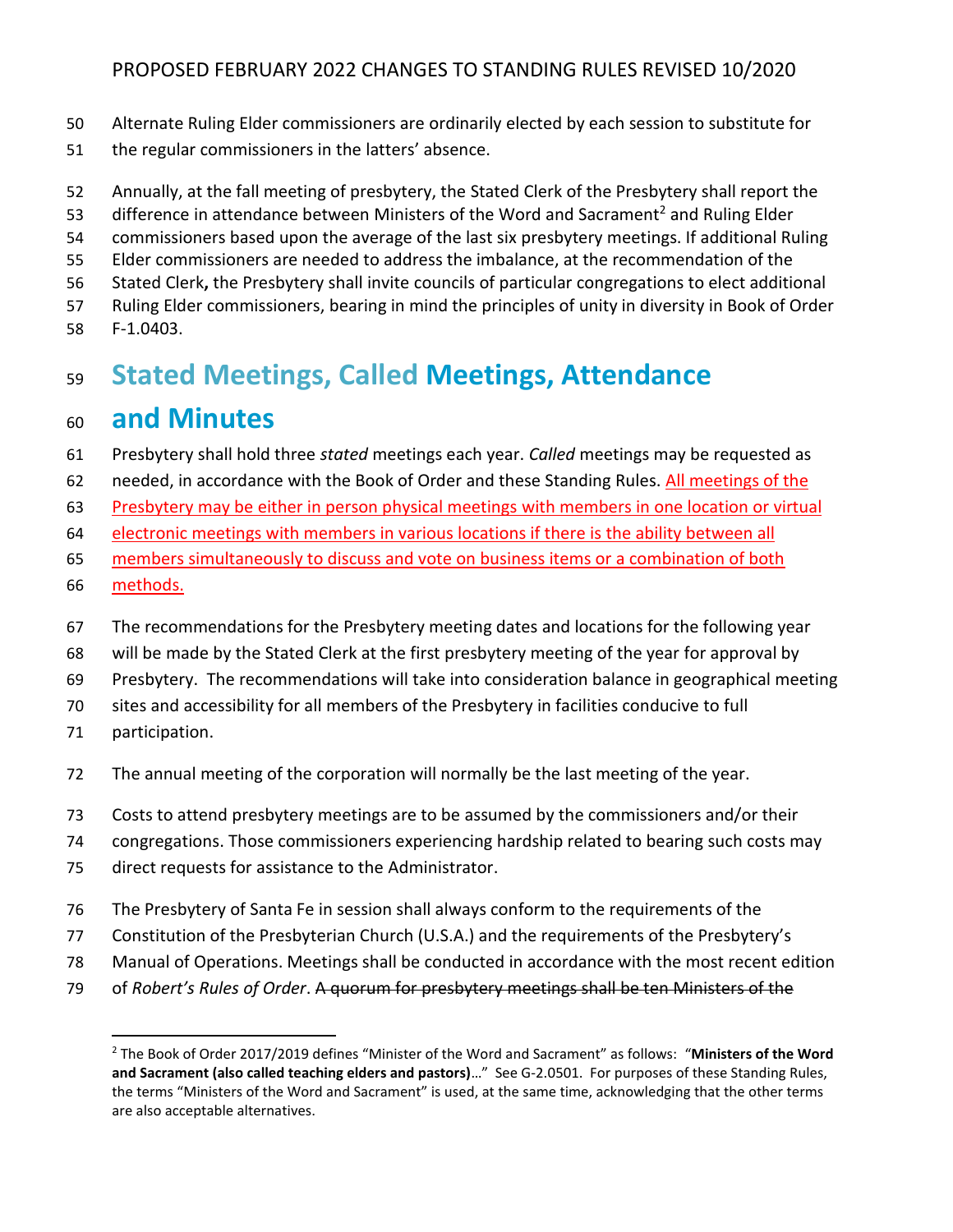- Word and Sacrament currently on the roll of the presbytery and one Ruling Elder commissioner
- 81 each from ten congregations on the roll of the presbytery.

A quorum for presbytery meetings shall consist of any ten Ministers of the Word and Sacrament

83 who are currently members of Presbytery on the roll of the presbytery and at least ten Ruling Elder

commissioners from ten different congregations from the roll of the presbytery.

The minutes of presbytery shall list the names of Teaching Elder voting members who were

- present for all or part of the meeting and the names of those who were absent or excused from
- 87 the meeting. Honorably Retired (HR) Ministers of the Word and Sacrament who are members
- of the Presbytery shall be excused from attendance at presbytery meetings, and will not be
- listed as Absent or Excused in official minutes if they do not attend.
- Minutes of each presbytery meeting shall be approved at the following presbytery meeting.

Stated meetings of the Presbytery will be held in a specified location with the members being

92 physically present with each other. Notice of a stated meeting shall be sent not less than ten

- days in advance to each Teaching Elder and to the clerks of session of every congregation.
- Called meetings may be held in accordance with the Book of Order, G-3.0304, at the request of
- the Coordinating Team, or by the following process: The Moderator shall convene a called
- meeting at the request, or with the concurrence, of two Ministers of the Word and Sacrament
- and two Ruling Elder Commissioners, the Ministers of the Word and Sacrament and Ruling
- Elders being of different congregations. Should the Moderator be unable to act, the
- Administrator shall, under the same conditions, issue the call. If both Moderator and
- Administrator are unable to act, any three Ministers of the Word and Sacrament and three
- Ruling Elder Commissioners (being of different churches) may convene a called meeting. The
- Synod may direct the Presbytery to convene a special meeting for the transaction of designated
- 103 business. Called meetings of the Presbytery will be held in a specified location with the
- 104 members being physically present with each other. Notice of a called meeting shall be sent not
- less than ten days in advance to each Teaching Elder and to the clerks of session of every
- congregation. The notice shall set out the purpose of the meeting, and no other business than
- that listed in the notice shall be transacted.
- 108 A guorum shall be established according to the Bylaws of the Presbytery, Article VII. 5.

## **Docket, Consent Agenda, and New Business**

- **Docket:** The docket for each meeting of the Presbytery is prepared by the Administrator,
- reviewed by the Coordinating Team and presented to the Presbytery for its adoption.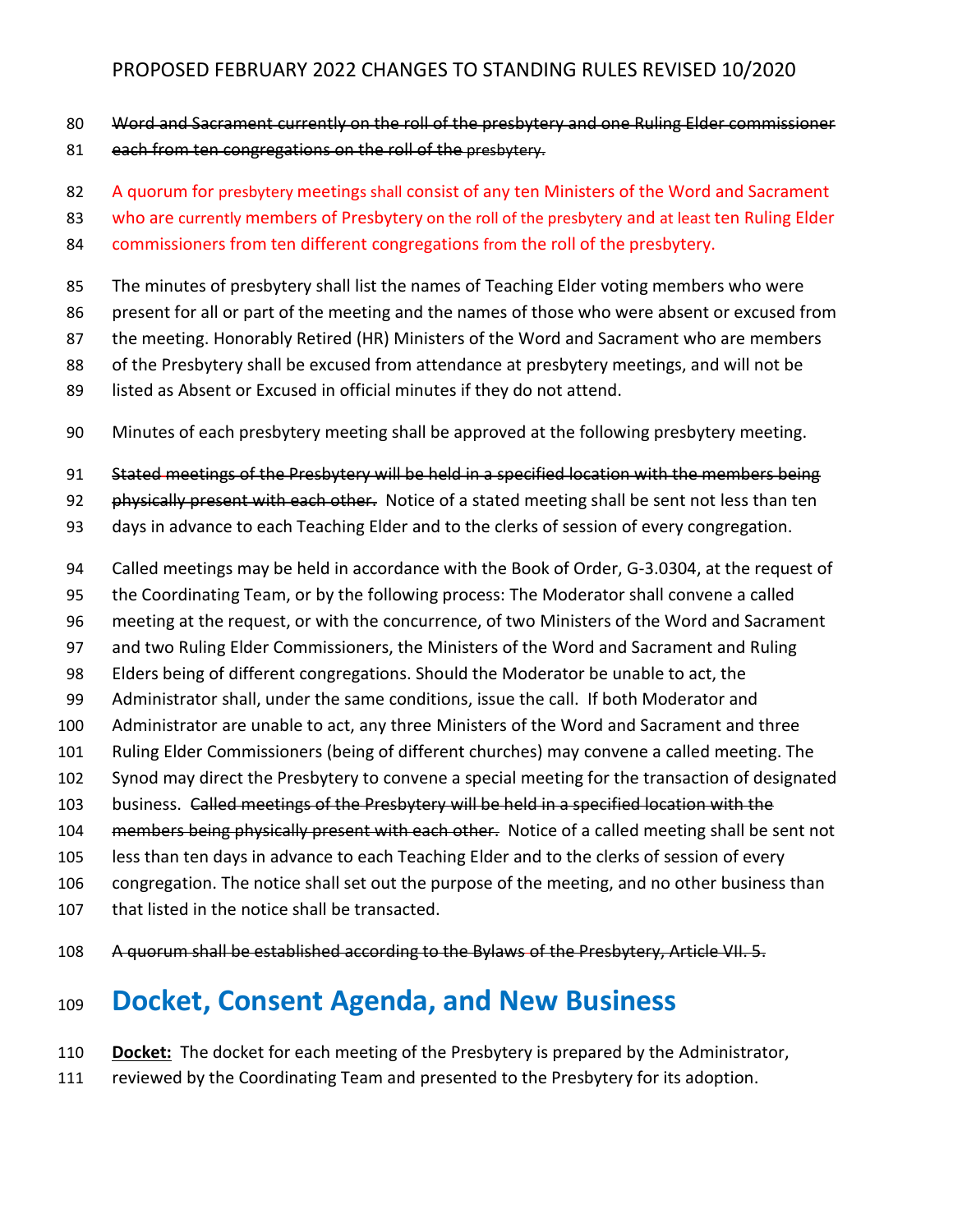- **Consent Agenda:** The Presbytery Coordinating Team may designate items of business for the
- Consent Agenda. The Consent Agenda shall be considered at or prior to Presbytery stated
- meetings as specified in the Call to the meeting and any member of the Presbytery may request
- that any item be removed, in which case that item shall be removed from the Consent Agenda
- 116 for consideration by the Presbytery. Any items not so removed at the time set forth for
- consideration of the Consent Agenda shall be deemed adopted by the Presbytery as the action
- of the Presbytery. Overtures to amend the Book of Confessions, the Book of Order, the
- Presbytery Bylaws, Standing Rules or the Presbytery Manual of Operations shall not be set on
- the Consent Agenda.
- **New Business:** New business, ordinarily in the form of a motion, may be brought to the
- Presbytery in the following ways:
- 123 The Leadership Team, the Chairperson of the Coordinating Team, or the Moderator (or acting Moderator) may submit a motion to the Administrator no less than 14 days prior 125 to the Presbytery meeting at which it is to be heard. The motion, and any accompanying background and rationale, shall be distributed via the Presbytery website with other meeting documents. The Administrator, in consultation with the Chairperson of the Coordinating Team, shall place the item of new business on the proposed agenda for the meeting.
- The Leadership Team, the Chairperson of the Coordinating Team, or the Moderator (or acting Moderator) may bring a motion concerning an item of an emergency or urgent nature to a meeting of Presbytery, with the motion and accompanying background and 133 rationale distributed to presbyters early in the meeting. The item of business shall be added to the agenda, upon the Administrator's recommendation as to the time of day and the amount of time to be allotted.
- A commissioner may submit a motion in writing to the Administrator thirty days prior to the Presbytery meeting at which it is to be heard. The motion, and any accompanying background and rationale, would then be distributed via the Presbytery website with other meeting documents. The Administrator, in consultation with the Coordinating Team and/or Moderator, would then place the item of new business in the proposed docket for the meeting.
- A commissioner may submit a motion in writing to the Administrator either prior to or 143 within the first hour of a stated meeting of Presbytery as specified in the Call to the meeting. If found by the Administrator to be in order\*, the motion shall be given to the New Business Committee for its consideration. If it is found by the New Business
- Committee to be business that is properly brought before the Presbytery, it will be considered by the Presbytery under the "new business" section of the docket.
- 
- \* Timely, in respectful language, properly presented, and not an "improper motion" as defined by *Robert's Rules of Order*, Chapter X, Section 39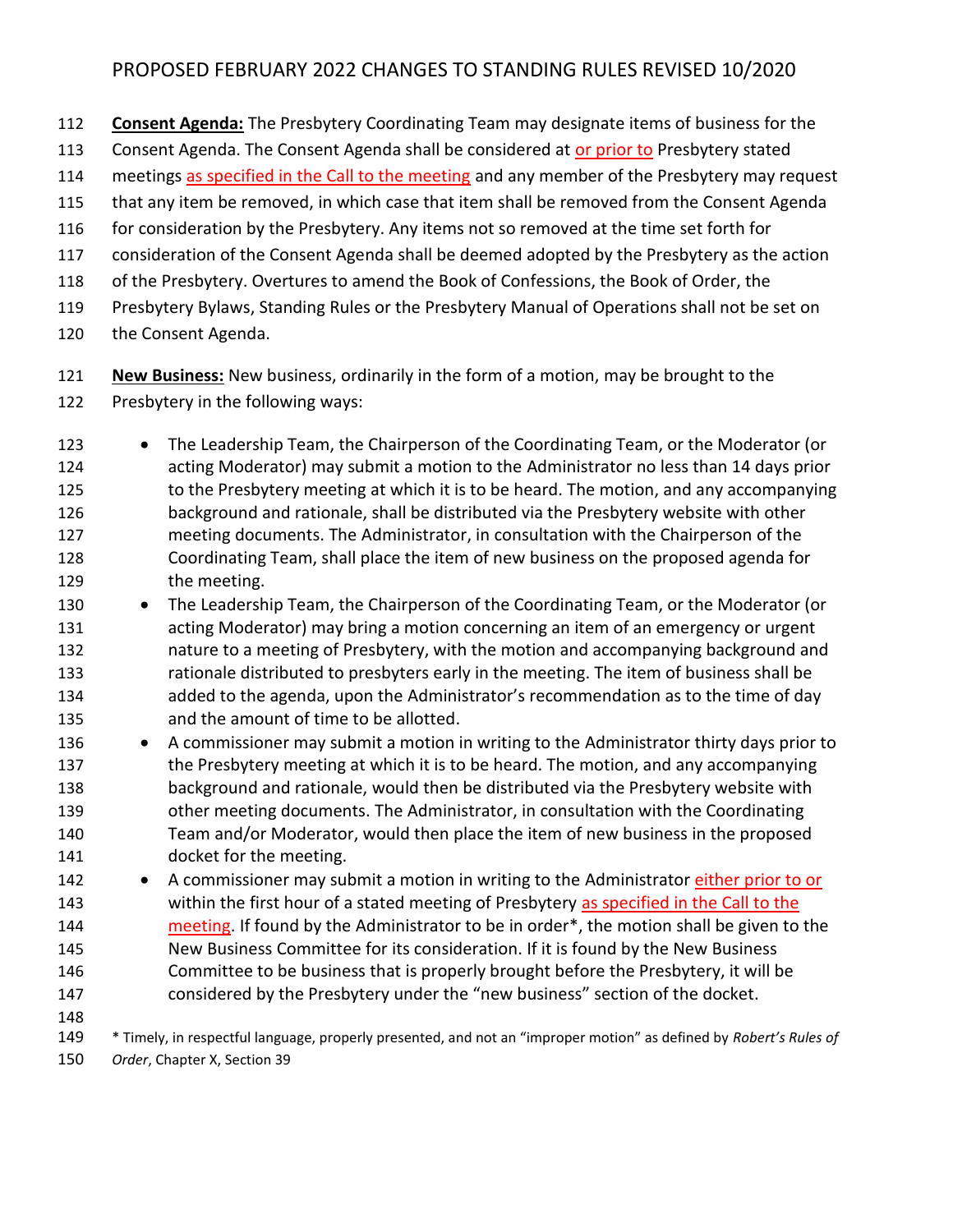### **Officers**

- The ecclesiastical officers of the Presbytery are: Moderator, Moderator-Elect, Past Moderator,
- Stated Clerk, and Treasurer. All ecclesiastical officers shall be either Ministers of the Word and
- Sacrament or Ruling Elders.
- The **Moderator's** duties are specified in the Book of Order G-3.0104, the articles of
- incorporation, and Bylaws of the Presbytery, and as the Presbytery may otherwise direct, and
- include:
- 158 Serving as a member of the Coordinating Team.
- 159 Serving as chairperson of the Leadership Team.
- 160 Serving as President of the Board of Trustees.
- Appointing, in consultation with the chairperson(s) of the Commission on Ministry, the Stated Clerk**,** and Associate Stated Clerk, a committee of counsel as provided in the Rules of Discipline D-6.0302. Further, the Moderator shall at the next meeting of the Presbytery report such action.
- 165 Appointing, with the advice and consent of the chairperson(s) of the Commission on Ministry and Stated Clerk, an investigating committee as provided in the Rules of Discipline D-10.0103.Further, the Stated Clerk shall at the next meeting of the Presbytery report such action.
- Appointing, in consultation with the chairperson(s) of Commission on Ministry, the Stated Clerk and the Associate Stated Clerk, a committee for Special Administrative Review, as provided in the Book of Order G-3.0108b. Further, the Moderator shall at 172 the next meeting of the Presbytery report such action.
- Appointing, in consultation with the chairperson(s) of Commission on Ministry, the Stated Clerk and the Associate Stated Clerk, a committee for a special Administrative Commission, as provided in the Book of Order G-3.0109b (not otherwise exercised by 176 the Commission on Ministry). Further, the Moderator shall at the next meeting of the Presbytery report such action.
- 
- Candidates for the office of Moderator are presented to the Presbytery by the Committee on Representation and Participation at the annual meeting of the Presbytery, and that officer is elected and ordinarily installed at that meeting.
- 
- The **Moderator-Elect's** duties are specified in the bylaws of the Presbytery, and as the Presbytery may otherwise direct, and include:
- 185 Serving as the Vice-Moderator of the Presbytery. • Serving on behalf of the Moderator in any capacity when invited by the Moderator. 187 • Serving as a member of the Coordinating Team.
- 188 Serving as a member of the Leadership Team.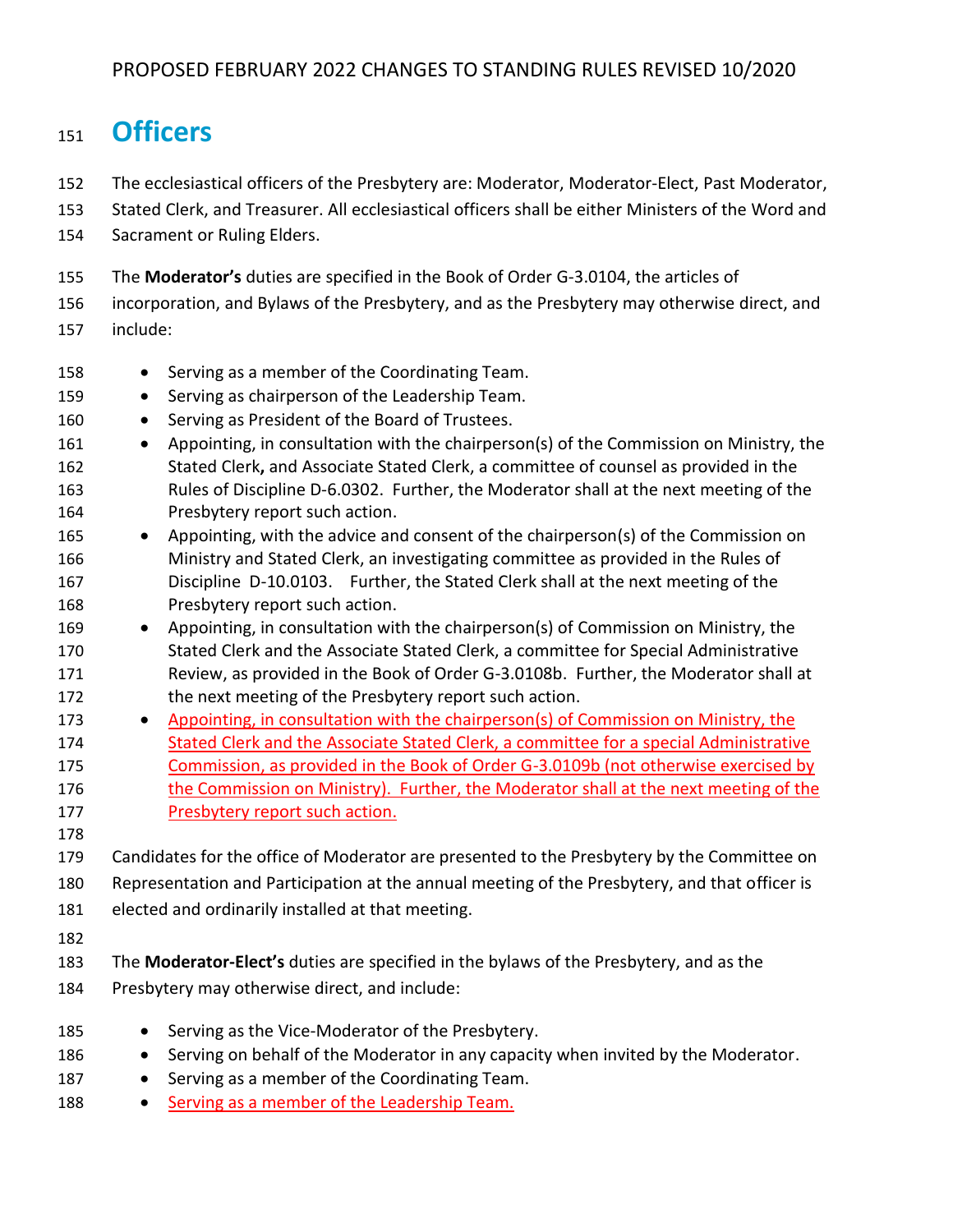- Should the position of Moderator become vacant for any reason during the Moderator-Elect's
- term, the Moderator-Elect shall immediately, without the need for an election or installation,
- become **Acting Moderator** with all of the powers, duties and responsibilities of Moderator
- under the Book of Order and the Presbytery's Bylaws and Standing Rules until the next annual
- meeting of the Presbytery. The Presbytery may, but is not required to, elect and install a
- **Successor Moderator-Elect**, with all of the powers, duties and responsibilities of Moderator-
- Elect under the Presbytery's Bylaws and Standing Rules; or elect but not install an **Acting Vice-**
- **Moderator**, serving in any capacity requested by the Acting Moderator. Candidates for either
- office are presented to the Presbytery by the Committee on Representation and Participation
- and any such officer will serve until the next annual meeting of the Presbytery.
- In electing the Moderator-Elect, the Presbytery stipulates that the Moderator-Elect will become
- 200 the Moderator the following year, and will serve a three-year term on the Leadership Team by
- 201 virtue of office. Candidates for the office of Moderator-Elect are presented to the Presbytery
- by the Committee on Representation and Participation at the annual meeting of the Presbytery,
- and that officer is elected and ordinarily installed at that meeting.
- The **Treasurer's** duties are specified in the Articles of Incorporation, the Bylaws of the
- Presbytery and relevant secular law. In addition, the duties of the Treasurer shall include:
- Providing a financial report at stated meetings of the Presbytery.
- 207 Presenting a year-end financial statement to Presbytery at its first stated meeting following the end of the fiscal year.
- 209 Working with the Leadership Team, the Finance and Property Committee Commission, the Administrator, the Coordinating Team, and others on matters pertaining to the financial life of the Presbytery, which shall include an annual audit/review of the Presbytery's year-end financial statements as soon as practicable following the close of
- each fiscal year. (See Bylaws, Article IX)
- 214 Serving as a member ex officio, without vote, on the Finance and Property Committee Commission.
- Serving as a member of the Coordinating Team.
- Serving as the Treasurer of the Board of Trustees.
- The Treasurer is nominated by the Committee on Representation and Participation, and elected 219 at the Annual Meeting to serve a three-year term. Consecutive terms may be served at the will 220 of the Presbytery. The Treasurer assumes the duties of office at the close of the annual stated meeting of Presbytery.
- Expenses for the Treasurer shall come from per capita budget funds assigned for use by the 223 Finance and Property Committee Commission. In carrying out his/her duties, the Treasurer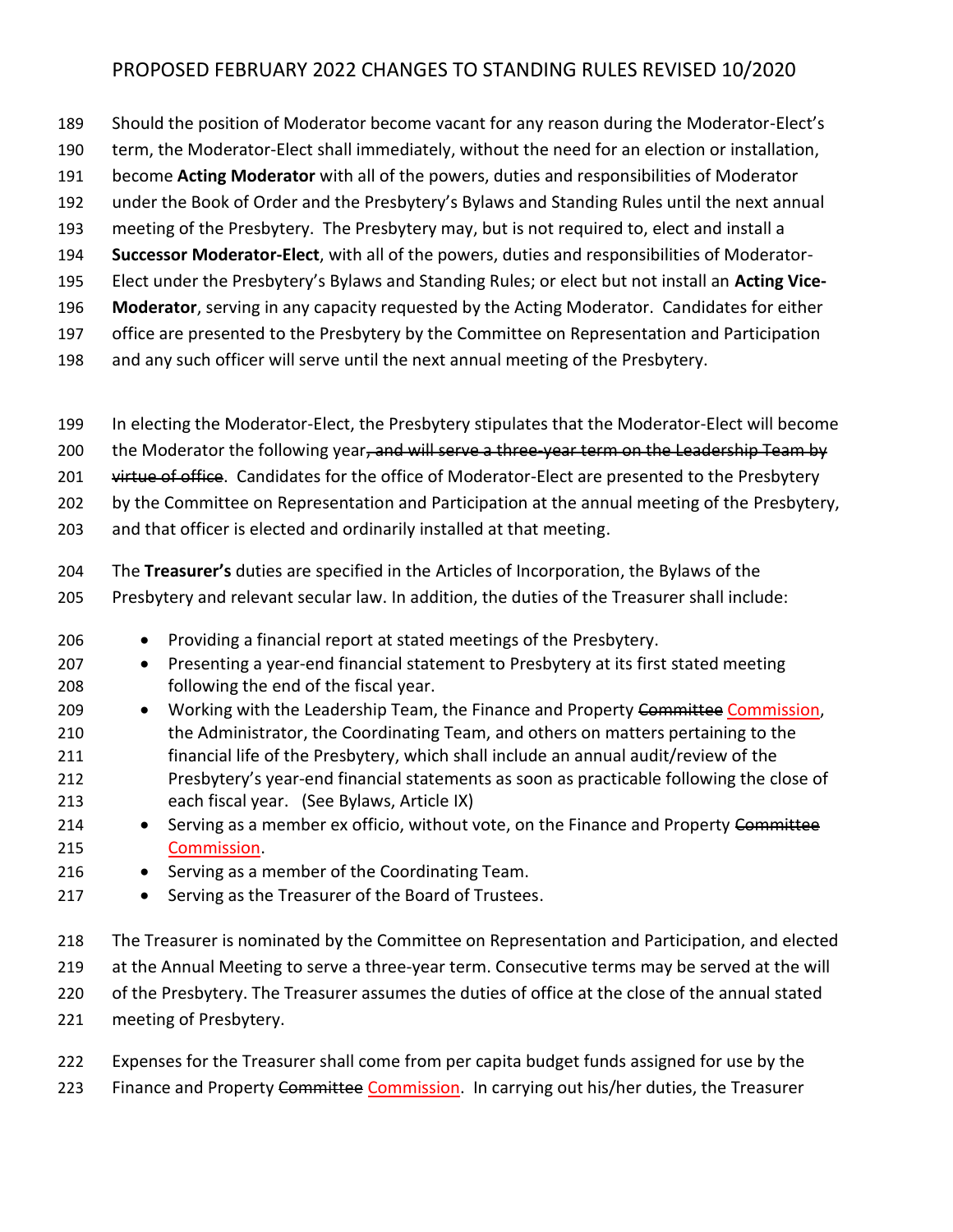224 may be assisted by such person or persons as the Presbytery or the Coordinating Team may deem advisable.

 The **Stated Clerk's** duties are those specified in the Book of Order G-3.0104, the Articles of Incorporation, the Bylaws of the Presbytery, the Position Description, and as the Presbytery may otherwise direct. The Stated Clerk serves as the Secretary of the Board of Trustees of the Presbytery of Santa Fe. In addition, the Stated Clerk oversees the following ecclesiastical duties:

- Keeping an accurate record of the churches and Ministers of the Word and Sacrament, and preparing a roll of Ministers of the Word and Sacrament and Ruling Elders present at each meeting of Presbytery.
- Putting minutes of each meeting into permanent form and making available copies to members of Presbytery.
- Giving due notice (call) of Presbytery meetings to members of the Presbytery.
- Providing a docket for stated meetings to members of Presbytery.
- Referring communications and items of business or concern to the appropriate commission, committee, work group, task force, or team.
- Serving as staff to the Presbytery Leadership Team, Coordinating Team and Commission on Ministry as an ex-officio member without vote; performing duties specified by the Office of the Stated Clerk of General Assembly, the Synod of the Southwest, or by action of Presbytery.
- Maintaining the rolls of Presbytery, including: Moderators; Permanent Judicial Commission members; commissioners to Synod; and commissioners to General Assembly.
- Assessing and collecting per capita apportionment from churches as instructed by General Assembly, Synod, and Presbytery.
- Providing for an annual review of Session records for each congregation of the Presbytery.
- Providing annual training for Clerks of Session.
- Notifying the appropriate person(s) in the case of the resignation of any commission or committee members or officers, ecclesiastic or corporate, of the Presbytery
- Maintaining a Manual of Operations which shall include, but not be limited to, the following: reference to Presbytery's mission statement, a copy of the current Presbytery Articles of Incorporation and amendments thereto, filed with the office of the New Mexico Secretary of State; a copy of the current Presbytery Bylaws; a copy of the current Presbytery Standing Rules; the job descriptions of all Presbytery staff; such other operational documents as the Presbytery may from time to time approve, and policy statements and social witness statements approved by the Presbytery.
- Serving as custodian of the permanent records of the Presbytery and insuring their preservation.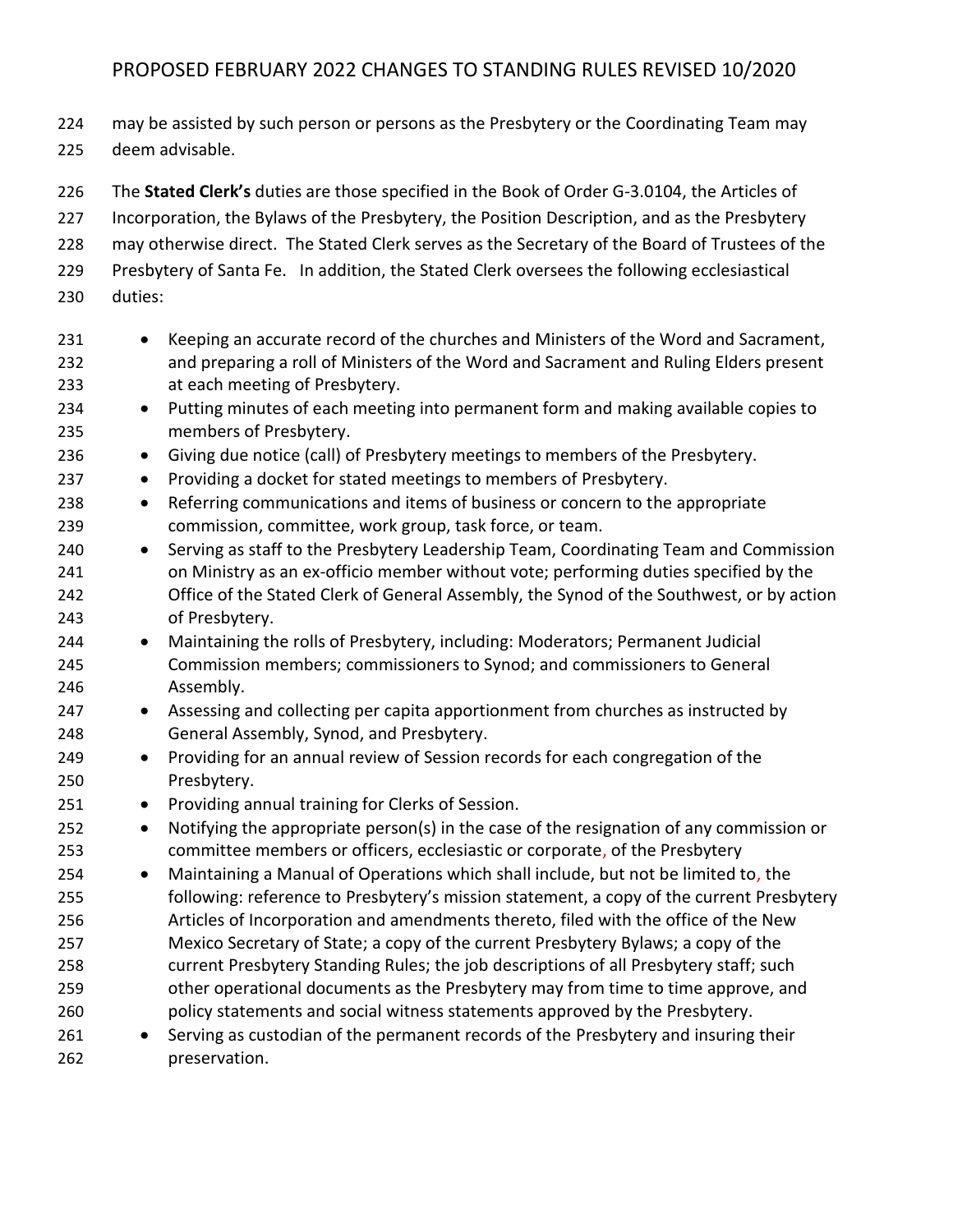- 263 On behalf of the Commission on Ministry, granting permission for Teaching Elder
- members of other presbyteries to labor within the bounds of Presbytery for onetime events, such as weddings and funerals.
- The Stated Clerk is elected by the Presbytery, ordinarily at the annual meeting, to serve a three-
- year term and is eligible for re-election to additional three-year terms. The Stated Clerk
- assumes the duties of office at the close of the annual meeting of Presbytery.
- The Stated Clerk may call upon others to assist in carrying out the responsibilities of the office.
- The budget of Presbytery shall provide appropriate remuneration for the Stated Clerk.

# **General Rules for Organization**

| 272 | "The Presbytery is responsible for the government of the church throughout its district, and for |  |  |  |
|-----|--------------------------------------------------------------------------------------------------|--|--|--|
| 273 | assisting and supporting the witness of congregations to the sovereign activity of God in the    |  |  |  |
| 274 | world, so that all congregations become communities of faith, hope, love and witness. " (Book    |  |  |  |
| 275 | of Order G-3.0301)                                                                               |  |  |  |
| 276 |                                                                                                  |  |  |  |
| 277 | The Presbytery is responsible for:                                                               |  |  |  |
| 278 | • Directing, delegating and coordinating the work of its commissions, committees, teams,         |  |  |  |
| 279 | work groups, and task forces.                                                                    |  |  |  |
| 280 | • Overseeing the mission of the church within the Presbytery, consistent with the Book of        |  |  |  |
| 281 | Order.                                                                                           |  |  |  |
| 282 | • Sending proposals to the Synod of the Southwest and/or General Assembly which may be           |  |  |  |
| 283 | of common concern to the mission of the whole church.                                            |  |  |  |
| 284 | • Granting permission for a Presbyterian entity to celebrate the Sacrament of the Lord's         |  |  |  |
| 285 | Supper within the bounds of presbytery providing the celebration is in keeping with W-           |  |  |  |
| 286 | 3.6204 0409.                                                                                     |  |  |  |
| 287 | • Approving minutes of Presbytery meetings and minutes of Administrative Commissions             |  |  |  |
| 288 | to ordain and/or install Ministers of the Word and Sacrament and Commissioned                    |  |  |  |
| 289 | Pastors <sup>3</sup> .                                                                           |  |  |  |
| 290 | • Reviewing the means by which commissions, committees, work groups, task forces, and            |  |  |  |
| 291 | teams implement the structure and mission of the Presbytery.                                     |  |  |  |
| 292 | • Providing opportunities for relationships to be established among the congregations of         |  |  |  |
| 293 | the Presbytery through worship, education and mission, in order that resources,                  |  |  |  |
| 294 | leadership and particular strengths and gifts for ministry may be used for the mutual            |  |  |  |
| 295 | benefit of congregations, the Presbytery and the communities within presbytery                   |  |  |  |
| 296 | boundaries.                                                                                      |  |  |  |

<sup>&</sup>lt;sup>3</sup> The Book of Order 2017/2019 replaced the terms "Ruling Elder commissioned to pastoral service" and "Ruling Elder commissioned to particular pastoral service" with "Commissioned Pastor (also known as Commissioned Ruling Elder)". See, for example, G-3.0307 and W-4.0404. For purposes of these Standing Rules, the term "Commissioned Pastors" is used, at the same time, acknowledging that the term "Commissioned Ruling Elders" continues to be an acceptable alternative.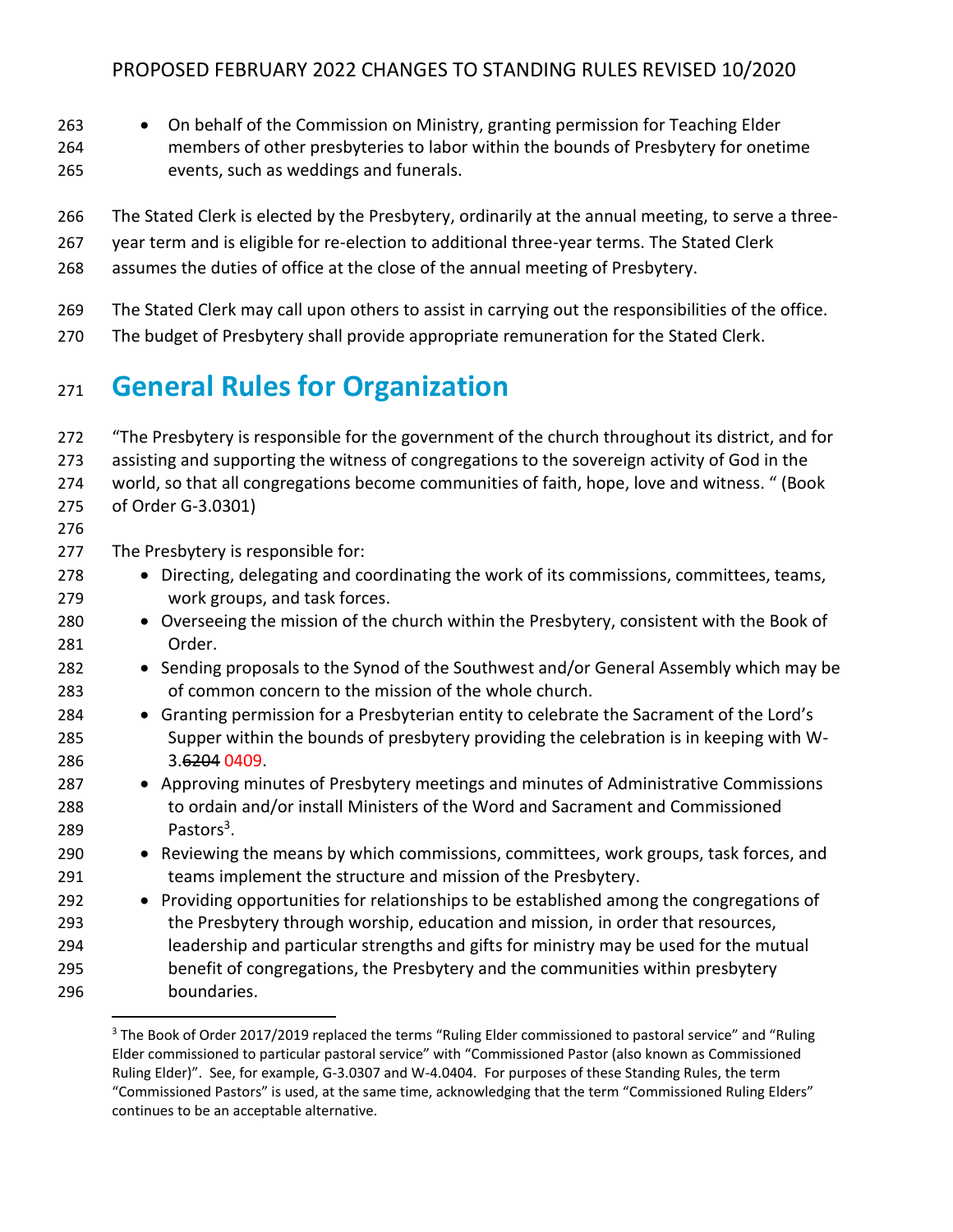# **Responsibilities of Commissions and Committees**

 Each commission or committee, except for the Permanent Judicial Commission and the Finance and Property Committee Commission, shall prepare a written annual report for the *annual meeting*. The Finance and Property Committee Commission shall present their annual report at the Presbytery meeting following the close of the fiscal year.

- For each *presbytery meeting*, each commission and committee (except for the Permanent Judicial Commission) shall prepare a written report of any activities since the previous presbytery meeting.
- Terms of service on standing committees and commissions are for three years. Terms of
- service on administrative commissions, work groups, task forces and teams are ordinarily for
- the duration of a specific project except for the Permanent Judicial Commission, whose terms
- of service are in accordance with the Book of Order D-5.0102. For purposes of continuity, some
- persons may serve a second consecutive term. In no case shall a person serve more than six
- consecutive years on a particular structure.
- A member or members of each commission /committee will be elected by the Presbytery to
- serve as chairperson or co-chairpersons, unless constitutionally stipulated. Each commission
- /committee chairperson or alternate, with the exception of the Permanent Judicial
- Commission, will serve on the Coordinating Team. All persons elected to serve as the
- chairperson of a commission/committee, including ecclesiastical or corporate officers of the
- Presbytery, shall at the time that person assumes such office be a Teaching or Ruling Elder,
- eligible to serve as a voting member of the Presbytery.
- Along with carrying out its responsibilities, each committee or commission has fiduciary responsibilities as well:
- 321 To recommend annual budget appropriations to the Finance and Property Committee 322 Commission, for consideration by the Presbytery.
- To manage the budget categories assigned to it.
- The Administrator may serve as ex-officio members of all committees, commissions, work groups, task forces or teams with voice and no vote.
- In all elections requiring the vote of presbytery members, nominations shall be accepted from the floor; provided the person being nominated has agreed, in advance of the nomination, to serve if elected and is otherwise eligible to serve in the position for which he/she has been nominated.
- Commission and committee members are expected to participate actively in and attend the meetings of their respective bodies. Absences from more than two consecutive meetings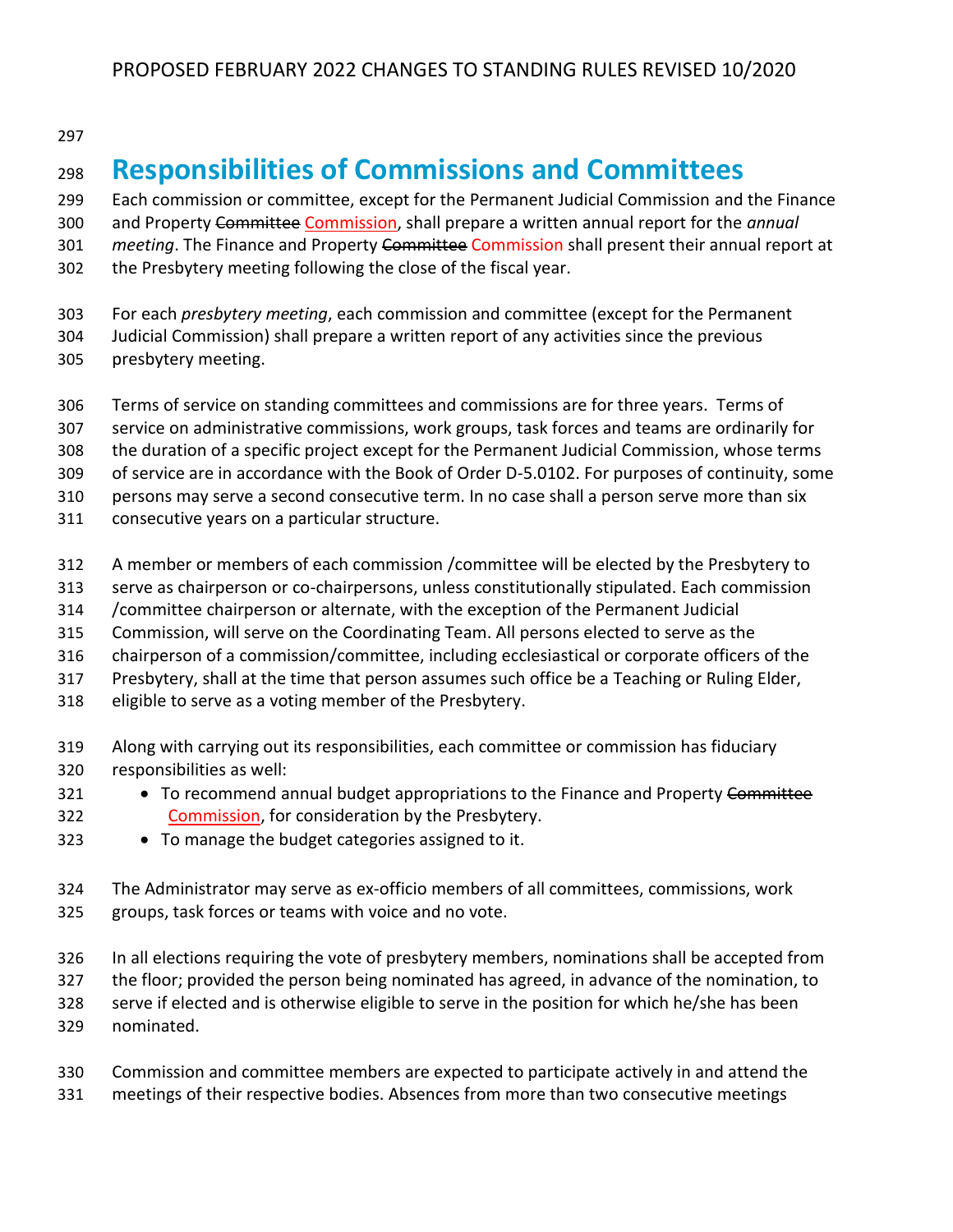- without having notified the chairperson shall be considered the equivalent of a resignation
- from the committee and shall be reported to the Administrator. Upon receipt of such notice
- from the committee, the Administrator shall communicate, in writing, with the absentee
- member notifying the individual that his/her resignation from the committee has been
- accepted and the position is declared vacant as of the date of the letter of notification.
- Resignations or other vacancies, except the annual class replacements, are to be reported to
- the Administrator.
- Each commission and committee may have its own Manual of Operations for its particular
- work. Such manuals are expected to be in concert with the policies of the Presbytery. The
- current version of these manuals shall be available through the Presbytery website.
- Each commission and committee chairperson(s) shall ensure minutes are kept in an orderly
- manner, and a copy filed either with the Administrator or on that group's Presbytery web page.
- Reports to Presbytery shall ordinarily be posted to the Presbytery website for inclusion in the meeting packet no later than two weeks before the date of the Presbytery meeting.
- All persons serving on commissions, committees, work groups, task forces, or teams shall
- participate in training concerning avoidance of sexual misconduct, and will be given copies of
- the Presbytery's Standards of Ethical Conduct document and be asked to sign an agreement to
- abide by it.

# **Provisions for Electronic Meetings and Voting**

- 351 Commissions, committees, work groups, task forces, and teams may shall meet either in person
- 352 being physically present in the same location with one another which method is preferred or
- 353 electronically by virtual means or by telephone conference call where all persons participating
- in the meeting can engage in interactive dialogue and discussion simultaneously with everyone
- else present. using the guidelines in this document and in accordance with the Presbytery
- 356 Bylaws. Votes of members may take place by oral or visible (raising of hands or standing) means, polling or secret ballot in either meeting format, as deemed appropriate by the Chair of
- such gathered body, and such votes are presumed to be valid.
- 
- 360 According to Robert's Rules of Order, electronic vVotes by email should not regularly occur
- 361 unless the gathered body has had an opportunity to deliberate the topic in a meeting before
- 362 the vote is taken beforehand. If a prior deliberative meeting has taken place on an issue, votes
- by email are presumed to be valid. When absolutely necessary for administrative non-
- 364 controversial issues, commissions, committees, work groups, task forces, and teams may vote
- by e-mail without a prior deliberative meeting and are presumed to be valid if ratified by the
- 366 body at their next regular meeting. and shall use the following guidelines: Email votes shall not
- be used to conduct secret ballots.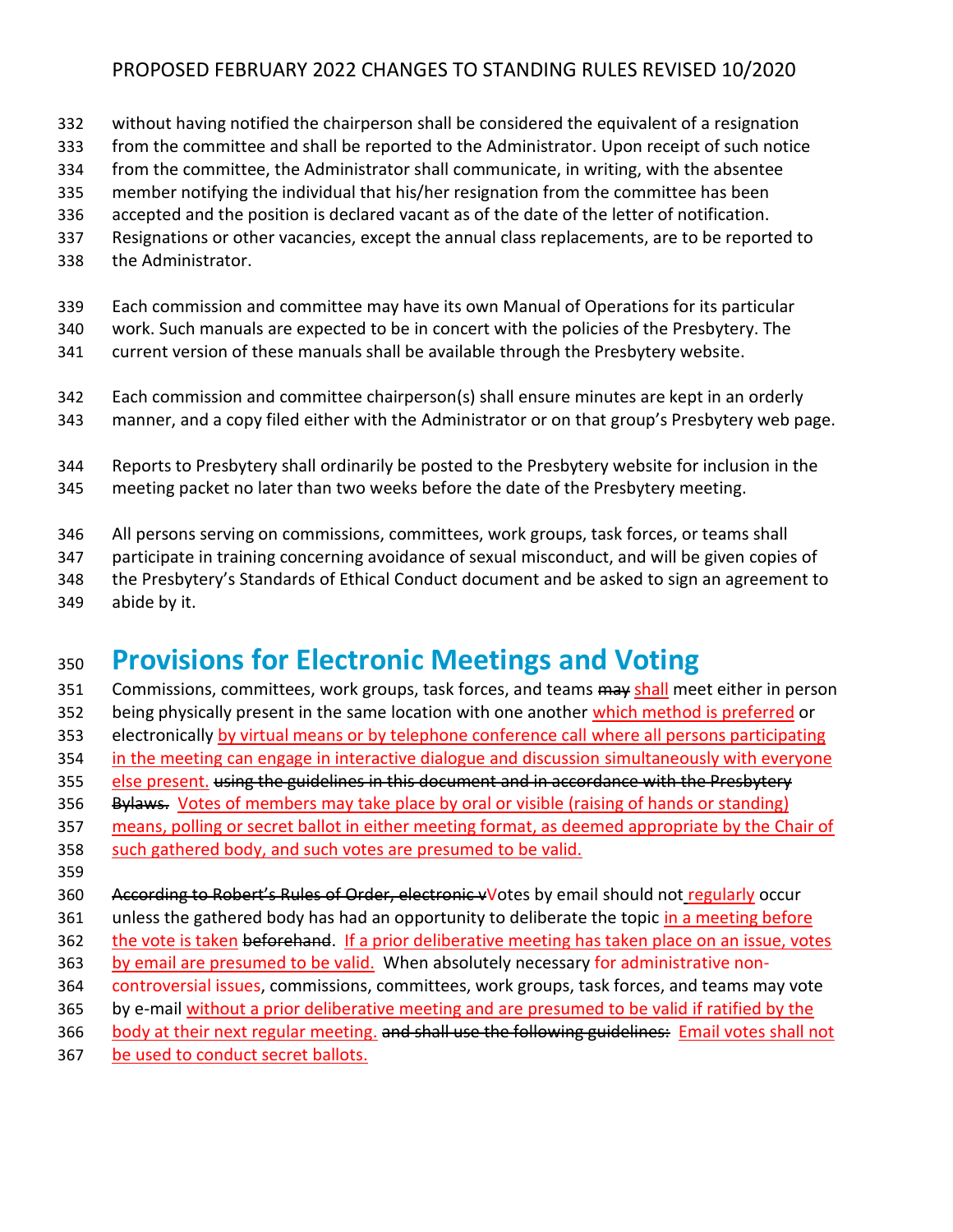| 368 |                                       | All participants must have access to the necessary equipment, either through personal      |
|-----|---------------------------------------|--------------------------------------------------------------------------------------------|
| 369 |                                       | means or through the Presbytery, for participation in the e-vote. If any participants do   |
| 370 |                                       | not have access, an e-vote cannot be taken.                                                |
| 371 |                                       | . The chairperson shall develop the time frame for the e-vote.                             |
| 372 |                                       | From the time the chairperson(s) circulate the motion, a minimum of 2 days shall be        |
| 373 |                                       | provided to all participants, for purposes of review and discussion. Such notice shall     |
| 374 |                                       | include the motion and supporting documentation for the e-vote.                            |
| 375 | $\bullet$                             | A second is not necessary for the motion to be considered.                                 |
| 376 | $\bullet$                             | Each new main motion must be made in a separate, new e-mail message, with the              |
| 377 |                                       | motion indicated on the subject line, with no other message thread included.               |
| 378 |                                       | Members shall use "Reply All" in all messages.                                             |
| 379 |                                       | . The chairperson shall close debate by asking, "Are you ready for the question on the     |
| 380 | motion" (listed in the subject line). |                                                                                            |
| 381 |                                       | . The chairperson shall put the question to a vote by restating the pending question and   |
| 382 |                                       | requesting the members to vote now. The word "vote" shall be in the subject line.          |
| 383 | (Example: Motion 1 Vote)              |                                                                                            |
| 384 |                                       | . The chairperson shall include the time frame/deadline for the vote.                      |
| 385 |                                       | Members shall state, "I vote yes" or "I vote no" in the first line of the response and use |
| 386 | "Reply All".                          |                                                                                            |
| 387 |                                       | . The secretary or the committee's designee shall tally the votes and report the result of |
| 388 |                                       | the vote to the participants, including the number of votes cast for and against the       |
| 389 | motion.                               |                                                                                            |
| 390 |                                       | . The chairperson shall announce the results of the vote.                                  |
| 391 |                                       | • The chairperson shall declare the "Motion (number) closed".                              |
| 392 |                                       | . The secretary shall prepare minutes of the vote and shall send the minutes marked        |
| 393 | "draft" to all the members.           |                                                                                            |
| 394 | $\bullet$                             | These minutes shall be approved at the next regular meeting.                               |
| 395 |                                       | Any member shall have the right to request a copy of the message thread of a motion.       |
| 396 | $\bullet$                             | Electronic voting shall not be used to conduct secret ballots.                             |

## <sup>397</sup> **Commissions and Committees of the Presbytery**

- 398 The responsibilities of these commissions and committees are set forth in the Book of Order,
- 399 the Articles of Incorporation and Bylaws of the Presbytery, these Standing Rules and as
- 400 Presbytery may otherwise direct.
- 401

#### 402 **Leadership Team**

- 403 *Mission*: to coordinate the activities and life of the Presbytery between stated meetings.
- 404 *Members*: The LT is composed of the immediate Past Moderator, the current Moderator, the
- 405 Moderator-Elect of the Presbytery, and the Chairperson of the Coordinating Team. The
- 406 Administrator and the Stated Clerk attend with voice but no vote. The current Moderator
- 407 serves as Chairperson of the Leadership Team.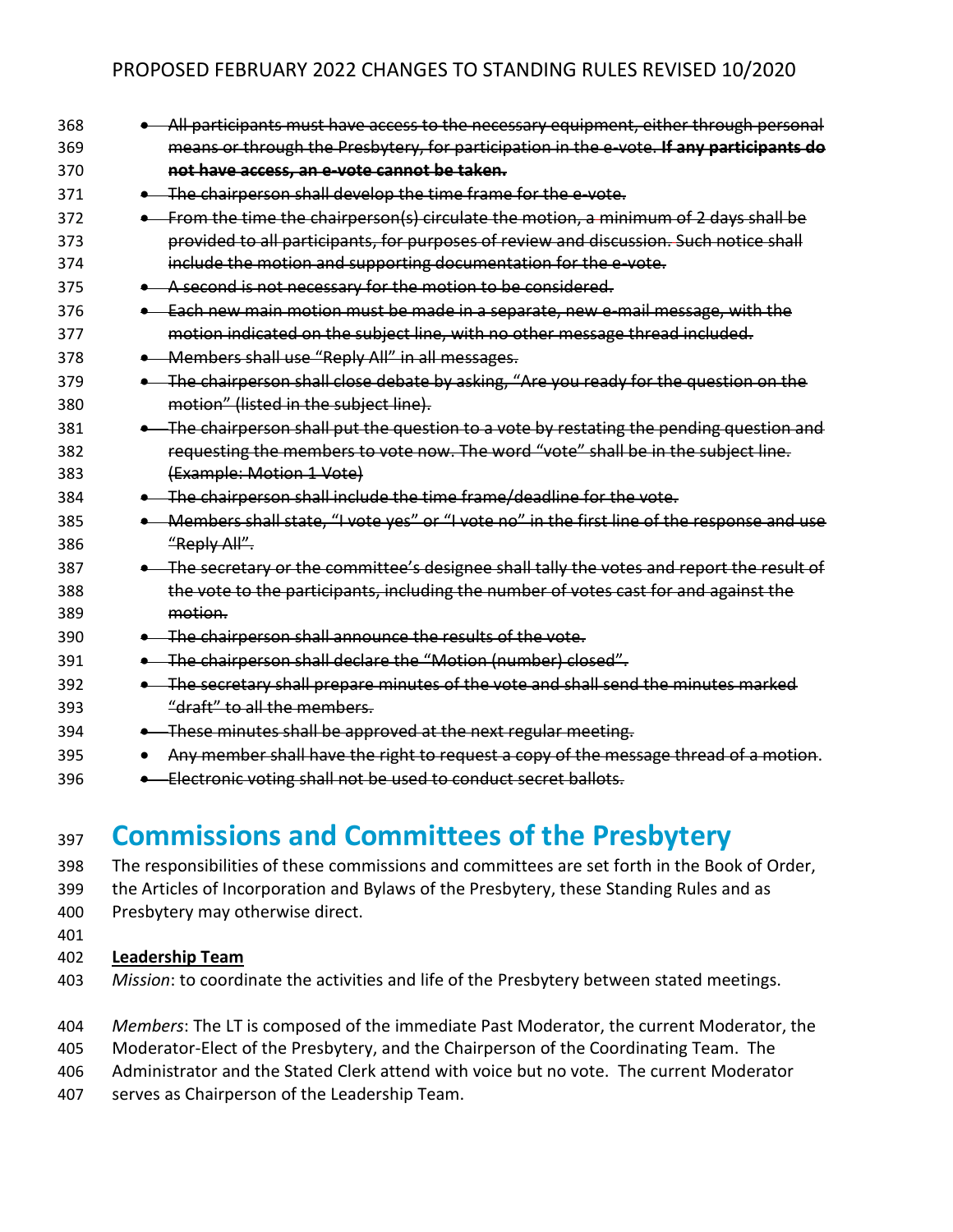- *Tasks*:
- to coordinate activities as needed in between Presbytery meetings.
- 
- 

### **Coordinating Team (CT)**

- *Mission:* The Coordinating Team is an Administrative Commission for coordination of the
- Presbytery. It exists to provide opportunities for networking among the Presbytery's members

409 • Meet monthly, or as needed, to pray for the mission and ministry of the Presbytery and

- and congregations, including the various committees and commissions of the Presbytery; to
- make time-sensitive decisions that must happen before the next meeting of Presbytery; and to
- work together to plan the meetings of Presbytery.
- *Members:* CT is composed of the chairpersons (or alternates) of the Commission on Ministry,
- Commission on Preparation for Ministry, Finance and Property Commission, Worship
- Networking Coordinators, Education Networking Coordinators, Mission Networking
- Coordinators, Committee on Representation and Participation, Personnel Committee,
- Presbyterian Women, the Treasurer, along with members of the Leadership Team. Members
- 423 are chosen by their respective committee/commission. The Coordinating Team's Chairperson
- shall be nominated by the Committee on Representation and Participation and elected by the
- Presbytery for the term of one year and may be re-elected for two more terms. A called
- meeting of the Coordinating Team may be convened by any two of its members.
- *Tasks:*

| 428 | $\bullet$ | Network between commissions and committees of the Presbytery in order to                    |
|-----|-----------|---------------------------------------------------------------------------------------------|
| 429 |           | coordinate the Presbytery's mission and ministry.                                           |
| 430 |           | • Foster the coordination and communication of the activities of Presbytery commissions     |
| 431 |           | and committees.                                                                             |
| 432 | $\bullet$ | Refer matters of information and concern to the commissions and committees of the           |
| 433 |           | Presbytery.                                                                                 |
| 434 | $\bullet$ | Act on behalf of the Presbytery on matters that need to be addressed between                |
| 435 |           | presbytery meetings and which do not warrant calling a special presbytery meeting.          |
| 436 |           | These matters might include property decisions, loan approvals, significant personnel       |
| 437 |           | developments, or other time sensitive issues.                                               |
| 438 | $\bullet$ | Plan and prepare the docket for meetings of the Presbytery. In preparing the docket for     |
| 439 |           | Presbytery meetings, the Coordinating Team will consider:                                   |
| 440 |           | $\circ$ Input from all commission, committee and work group chairpersons to ensure their    |
| 441 |           | needs and concerns are included in the planning process.                                    |
| 442 |           | o Interaction and involvement of presbytery commissioners through agenda and                |
| 443 |           | networking opportunities.                                                                   |
| 444 |           | $\circ$ Discussion and education focused on issues of the larger church – General Assembly, |
| 445 |           | Synod, congregational, and ecumenical.                                                      |
| 446 |           | $\circ$ Presbytery commissioner conversations relating to contemporary theological,         |
| 447 |           | ecclesiastical and societal issues.                                                         |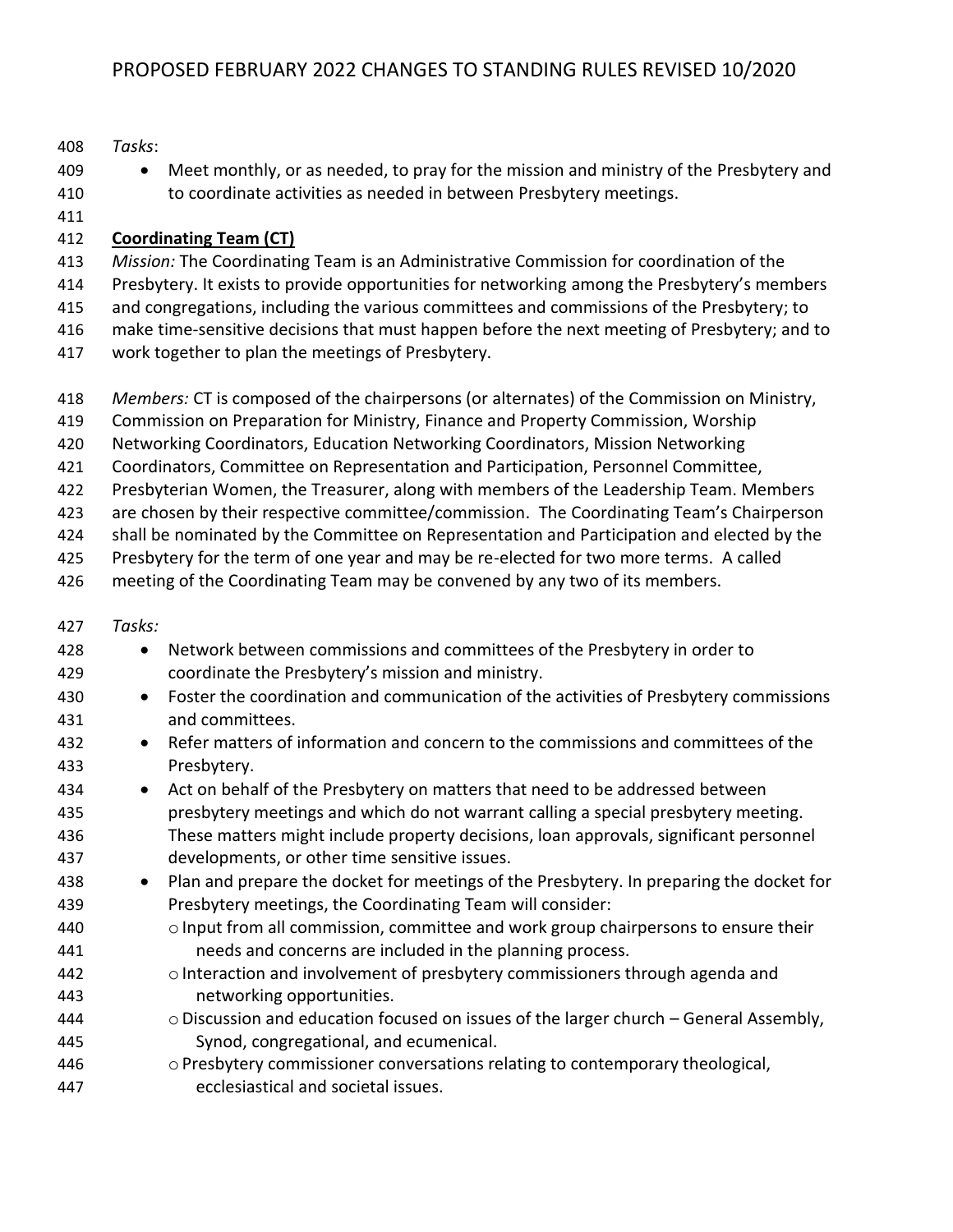| 448<br>449<br>450<br>451<br>452<br>453<br>454<br>455<br>456<br>457 | o Expressions of faith sharing and spiritual growth through worship.<br>$\circ$ The use of a consent agenda. No item is to be part of the consent agenda unless it has<br>been submitted to Presbytery commissioners at least one week prior to Presbytery<br>meeting for reading.<br>o Adequate periods for new commissioner orientation and training.<br>Grant permission as requested for a Presbyterian entity to celebrate the Sacrament of<br>$\bullet$<br>the Lord's Supper within the bounds of presbytery, providing the celebration is in<br>keeping with W-3.6204 0409, and report such authorization to the next meeting of<br>Presbytery.<br>Address such other matters as the Presbytery may request. |
|--------------------------------------------------------------------|---------------------------------------------------------------------------------------------------------------------------------------------------------------------------------------------------------------------------------------------------------------------------------------------------------------------------------------------------------------------------------------------------------------------------------------------------------------------------------------------------------------------------------------------------------------------------------------------------------------------------------------------------------------------------------------------------------------------|
| 458                                                                | <b>Worship Networking Coordinators (WNC)</b>                                                                                                                                                                                                                                                                                                                                                                                                                                                                                                                                                                                                                                                                        |
| 459                                                                |                                                                                                                                                                                                                                                                                                                                                                                                                                                                                                                                                                                                                                                                                                                     |
| 460                                                                | Mission: to be a catalyst for developing and guiding worship resources and opportunities                                                                                                                                                                                                                                                                                                                                                                                                                                                                                                                                                                                                                            |
| 461                                                                | throughout the Presbytery of Santa Fe.                                                                                                                                                                                                                                                                                                                                                                                                                                                                                                                                                                                                                                                                              |
| 462                                                                |                                                                                                                                                                                                                                                                                                                                                                                                                                                                                                                                                                                                                                                                                                                     |
| 463                                                                | Members: WNC is composed of at least three members and serve in rotating classes. All are                                                                                                                                                                                                                                                                                                                                                                                                                                                                                                                                                                                                                           |
| 464                                                                | elected by the Presbytery.                                                                                                                                                                                                                                                                                                                                                                                                                                                                                                                                                                                                                                                                                          |
| 465                                                                |                                                                                                                                                                                                                                                                                                                                                                                                                                                                                                                                                                                                                                                                                                                     |
| 466<br>467                                                         | Tasks:<br>Form a task force for each Presbytery meeting to plan worship. This task force shall                                                                                                                                                                                                                                                                                                                                                                                                                                                                                                                                                                                                                      |
| 468                                                                | ٠<br>include members of the hosting congregation for the Winter and Summer meetings, and                                                                                                                                                                                                                                                                                                                                                                                                                                                                                                                                                                                                                            |
| 469                                                                | Presbytery leadership for the October annual meeting.                                                                                                                                                                                                                                                                                                                                                                                                                                                                                                                                                                                                                                                               |
| 470                                                                | Convene gatherings for worship elders, musicians and pastors from interested<br>$\bullet$                                                                                                                                                                                                                                                                                                                                                                                                                                                                                                                                                                                                                           |
| 471                                                                | congregations to share worship resources and ideas, encouraging variety, diversity and                                                                                                                                                                                                                                                                                                                                                                                                                                                                                                                                                                                                                              |
| 472                                                                | creativity.                                                                                                                                                                                                                                                                                                                                                                                                                                                                                                                                                                                                                                                                                                         |
| 473                                                                | Form task forces to respond to other worship related ideas and requests that come from                                                                                                                                                                                                                                                                                                                                                                                                                                                                                                                                                                                                                              |
| 474                                                                | congregations or the Presbytery.                                                                                                                                                                                                                                                                                                                                                                                                                                                                                                                                                                                                                                                                                    |
| 475                                                                |                                                                                                                                                                                                                                                                                                                                                                                                                                                                                                                                                                                                                                                                                                                     |
| 476                                                                | <b>Education Networking Coordinators (ENC)</b>                                                                                                                                                                                                                                                                                                                                                                                                                                                                                                                                                                                                                                                                      |
| 477                                                                | Mission: to be a catalyst for Christian education and spiritual formation within the Presbytery of                                                                                                                                                                                                                                                                                                                                                                                                                                                                                                                                                                                                                  |
| 478                                                                | Santa Fe.                                                                                                                                                                                                                                                                                                                                                                                                                                                                                                                                                                                                                                                                                                           |
| 479                                                                | Members: ENC is composed of at least three persons and serve in rotating classes. All are                                                                                                                                                                                                                                                                                                                                                                                                                                                                                                                                                                                                                           |

- elected by the Presbytery.
- *Tasks*:
- To be a catalyst for education by providing education and nurturing programs at Presbytery meetings and/or other events, drawing on the variety of experience and
- expertise from both within and outside the Presbytery.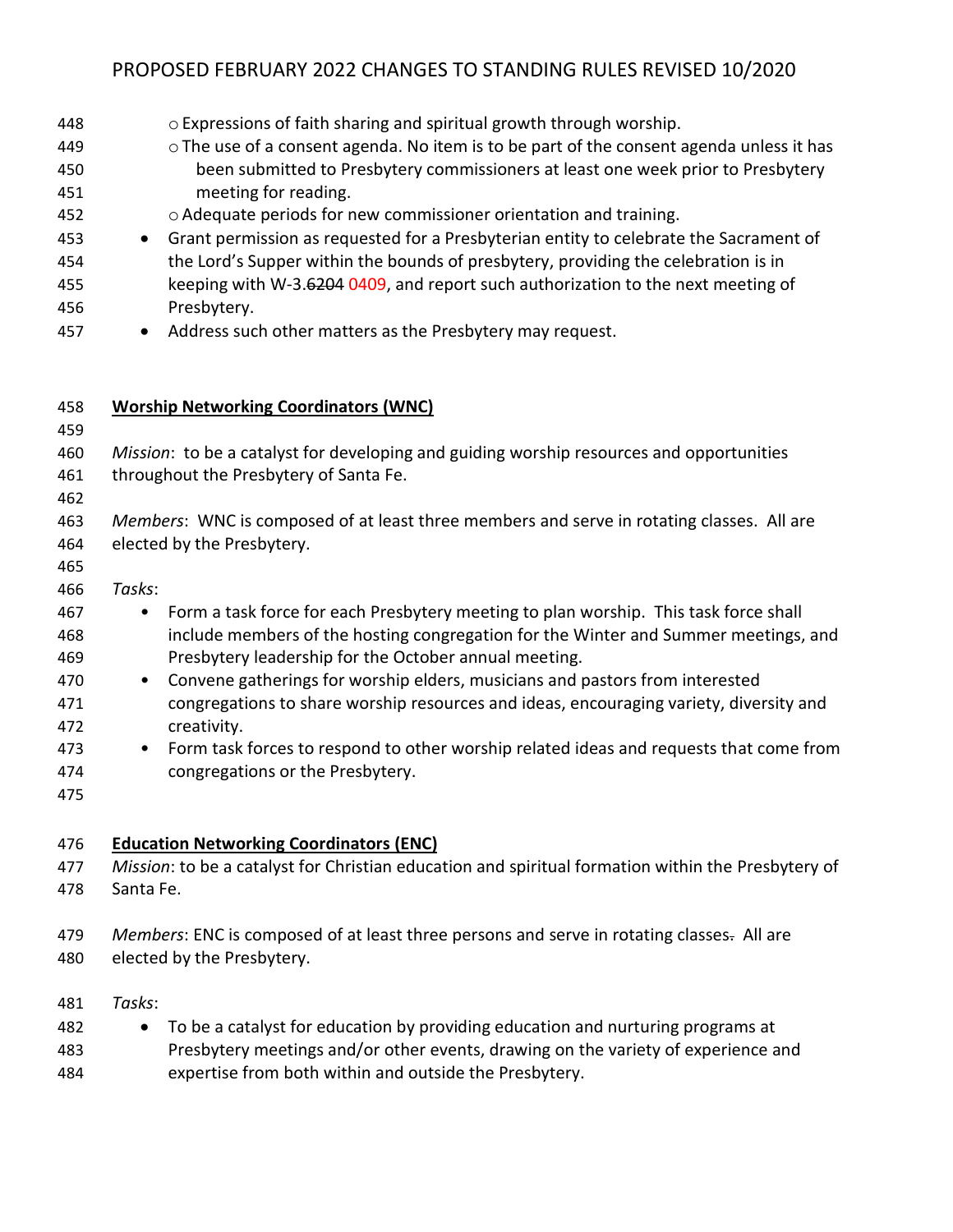• Form task forces to plan events in response to ideas and requests that come from congregations or the Presbytery. • Convene gatherings for education contacts and other interested parties from churches and the Presbytery to determine needs and interests for educational opportunities. • Oversee grant requests and provide funding for youth and young adults within the Presbytery, and for leadership training involving youth and adults. 491 • Provide Stewardship educational opportunities for churches. **Mission Networking Coordinators (MNC)** *Mission*: to be a catalyst for mission and ministry within the Presbytery of Santa Fe. *Members*: MNC is composed of at least three persons and serve in rotating classes. All are elected by the Presbytery. *Tasks*: • Convene gatherings of mission chairs and other interested persons to network with one another, sharing mission resources and ideas. • Form task forces to respond to new mission opportunities identified by congregations or the Presbytery. • Oversee grant requests to support mission work in the Presbytery, especially mission partnerships involving two or more congregations working together. • Be a catalyst for mission by circulating information about denominational and ecumenical mission opportunities in which congregations may wish to participate (e.g. Mission Co-Worker Visits, Matthew 25 Initiative, Earth Care Congregations). **Commission on Ministry (COM)** *Mission*: to serve as pastor and counselor to the Ministers of the Word and Sacrament and Commissioned Pastors of the Presbytery; to facilitate the relations between congregations, Ministers of the Word and Sacrament, Commissioned Pastors, Certified Christian Educators and the Presbytery; and to settle difficulties on behalf of Presbytery when possible and expedient. (Book of Order G-3.0109b) *Members:* COM is composed of eighteen members representing the fullness of diversity of the presbytery; they serve in three rotating classes of six persons and are elected by the Presbytery. *Tasks:*  • Act upon calls issued by congregations, act upon calls for services of Ministers of the Word and Sacrament, receive and examine all Ministers of the Word and Sacrament who are transferring from other presbyteries, and present them to Presbytery. • Act upon calls to Certified Christian Educators and provide a service of recognition of the call in the local congregation. • Dissolve the Teaching Elder relationship in cases where the congregation and Teaching Elder concur.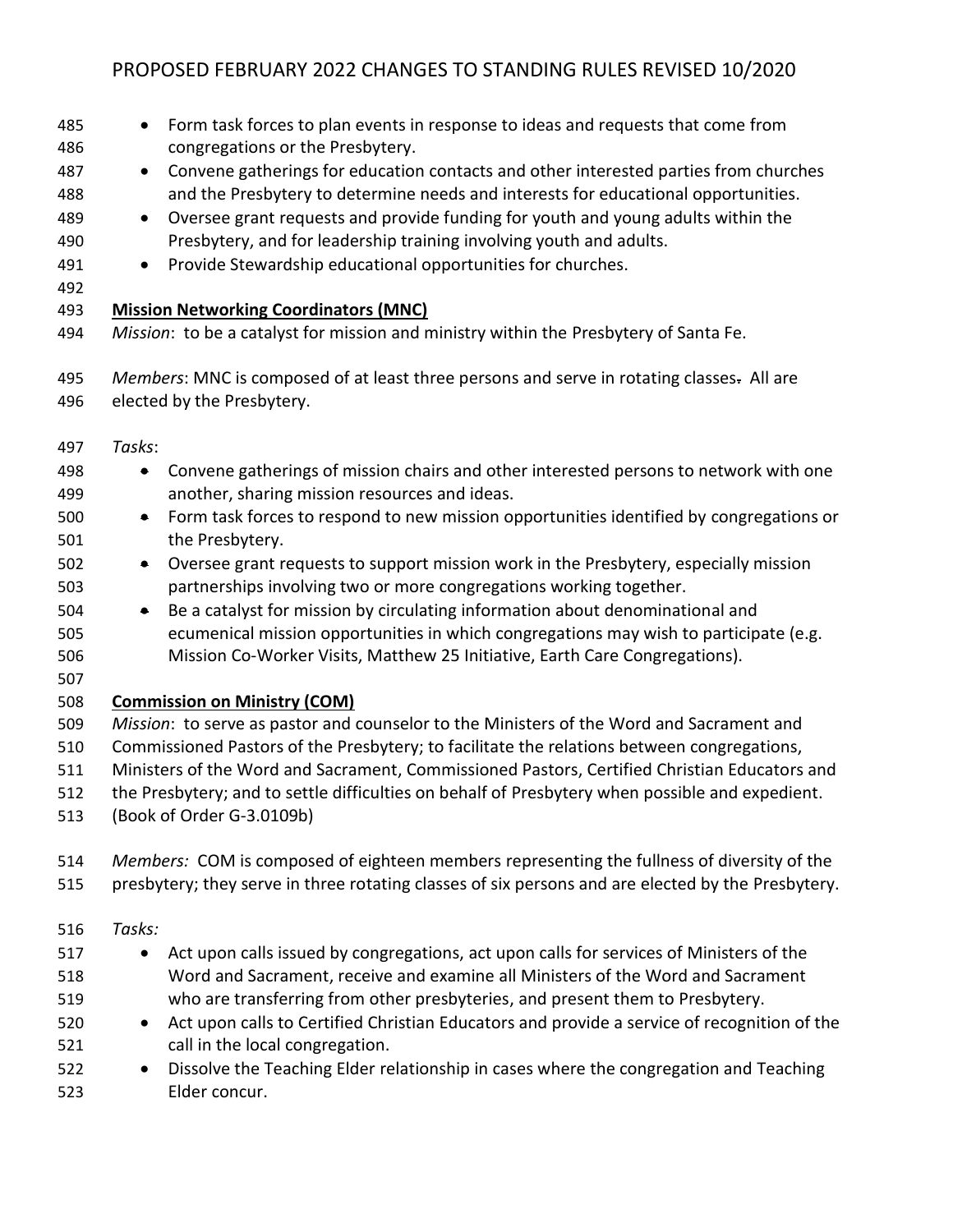| 524 | Provide for exit interviews of Ministers of the Word and Sacrament and Sessions upon               |
|-----|----------------------------------------------------------------------------------------------------|
| 525 | the dissolution of call.                                                                           |
| 526 | Appoint moderators of congregational councils.                                                     |
| 527 | As requested, dismiss Ministers of the Word and Sacrament to other presbyteries.                   |
| 528 | Create and dissolve administrative commissions for the installation and/or ordination of<br>٠      |
| 529 | Ministers of the Word and Sacrament and commissioning of Commissioned Pastors and                  |
| 530 | the recognition of Certified Christian Educators.                                                  |
| 531 | Approve contracts for interim or temporary service between congregational councils<br>$\bullet$    |
| 532 | and interim Ministers of the Word and Sacrament.                                                   |
| 533 | Approve Parish Associate relationships.<br>$\bullet$                                               |
| 534 | Designate a Teaching Elder as Honorably Retired.<br>$\bullet$                                      |
| 535 | Work with the council of a local church to prepare written contracts for Commissioned<br>$\bullet$ |
| 536 | Pastors.                                                                                           |
| 537 | Make a recommendation to Presbytery concerning the request of a Teaching Elder<br>$\bullet$        |
| 538 | seeking release from the exercise of ordained office in those instances where no inquiry           |
| 539 | has been initiated pursuant to the Book of Discipline, against whom no charges have                |
| 540 | been filed, and who otherwise is in good standing. (Book of Order G-2.0507)                        |
| 541 | Take a recommendation to Presbytery in the case of requests for reinstatement by<br>$\bullet$      |
| 542 | Ministers of the Word and Sacrament who have been released from the office of                      |
| 543 | ministry pursuant to the paragraph above.                                                          |
| 544 | Recommend to Presbytery annual adjustments in terms of minimum compensation for<br>$\bullet$       |
| 545 | Ministers of the Word and Sacrament and Certified Christian Educators, and provide                 |
| 546 | guidance to congregational councils for compensation of Commissioned Pastors.                      |
| 547 | Take such other actions as Presbytery may request.<br>$\bullet$                                    |
| 548 |                                                                                                    |
| 549 | <b>Commission on Preparation for Ministry (CPM)</b>                                                |
| 550 | Mission: to enter into covenant with those preparing to become Ministers of the Word and           |
| 551 | Sacrament, Commissioned Pastors, and Certified Christian Educators and with their councils         |
| 552 | and congregations; and to provide oversight to Inquirers and Candidates in matters relating to     |
| 553 | their preparation for ministry.                                                                    |
| 554 | Members: CPM is composed of nine members representing the fullness of diversity of the             |
| 555 | Presbytery; they serve in three rotating classes of three persons and are elected by the           |
| 556 | Presbytery.                                                                                        |
|     |                                                                                                    |

- *Tasks*:
- Carry out the functions of Presbytery in relation to candidates for the office of Teaching Elder as found in the Book of Order G-2.06.
- Carry out the functions of Presbytery in relation to certifying Ruling Elders as ready to receive a commission, following the provisions of the Book of Order (G-2.10) and the commission's own procedures.
- Counsel and guide persons on the paths of inquiry, candidacy, and certification for the vocation of ministry.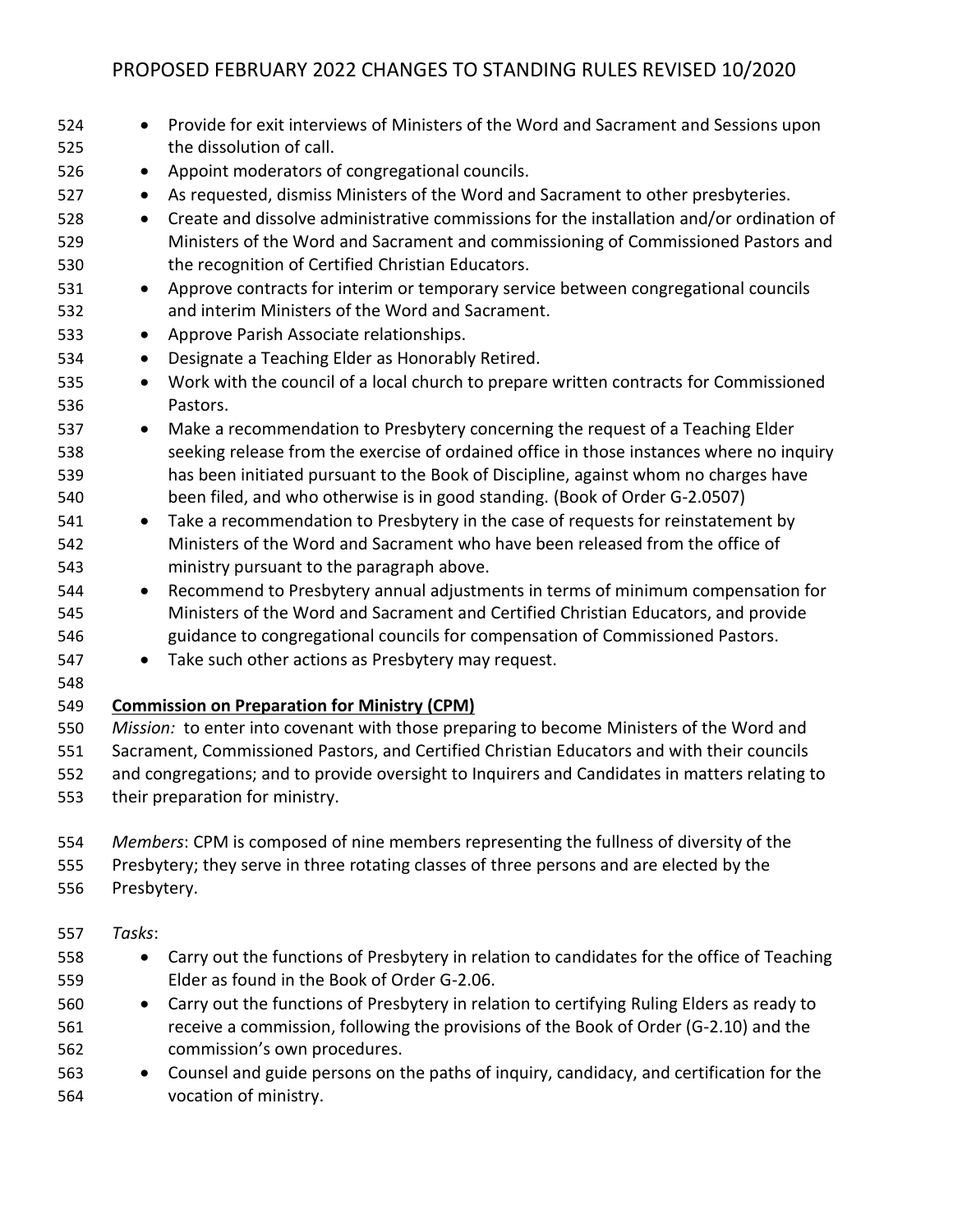- Give guidance to, and have oversight for, applicants and candidates for Certified Christian Educator as provided in the Book of Order G-2.1103.
- Take such other actions as the Presbytery may request.
- 
- **Committee on Representation and Participation (CORP)**
- *Mission*: to assure that the Presbytery is served by the best and widest representation possible,
- while encouraging participation in the ministry, mission and work of the Presbytery by qualified persons from throughout the Presbytery.
- *Members*: CORP is composed of nine members representing the fullness of diversity of the
- 574 Presbytery; they serve in three rotating classes of three persons. Members including the
- 575 Ehairperson-are nominated by the Coordinating Team and elected by the Presbytery. The chair
- shall be nominated by the Moderator of the Presbytery from among the committee members
- and elected annually by the Presbytery.
- *Tasks*:
- Fulfill presbytery functions related to representation as designated in the Book of Order, G-3.0103. 581 • Identify and recruit qualified persons for nomination to serve as Presbytery officers. • Identify and recruit qualified persons for nomination to serve on presbytery commissions and committees. • Nominate the officers of the Presbytery, the members and chairperson(s) of the commissions and committees for the Presbytery at the annual meeting. • Nominate Commissioners, Alternates and Advisory Delegates according to the bylaws of the Synod of the Southwest and the General Assembly. • Provide nominations for other governing bodies and agencies of the Presbyterian Church (U.S.A.), as directed by the Presbytery. • Address the need for nominations in any particular categories meriting increased representation, and advise presbytery annually of such representation. • Ensure that, insofar as it is possible, appropriate representation and balance are maintained within the organizational structure of presbytery, bearing in mind the principles of unity in diversity in Book of Order F-1.0403. **Finance and Property Commission (F&P)** *Mission*: to provide fiduciary oversight of the financial and real assets of the Presbytery. *Members*: F&P is composed of nine members representing the fullness of diversity of the Presbytery; they serve in three rotating classes of three members. All are elected by the Presbytery. *Tasks*:
	- Serve, in conjunction with the Ecclesial Officers, as the Board of Trustees of the Presbytery.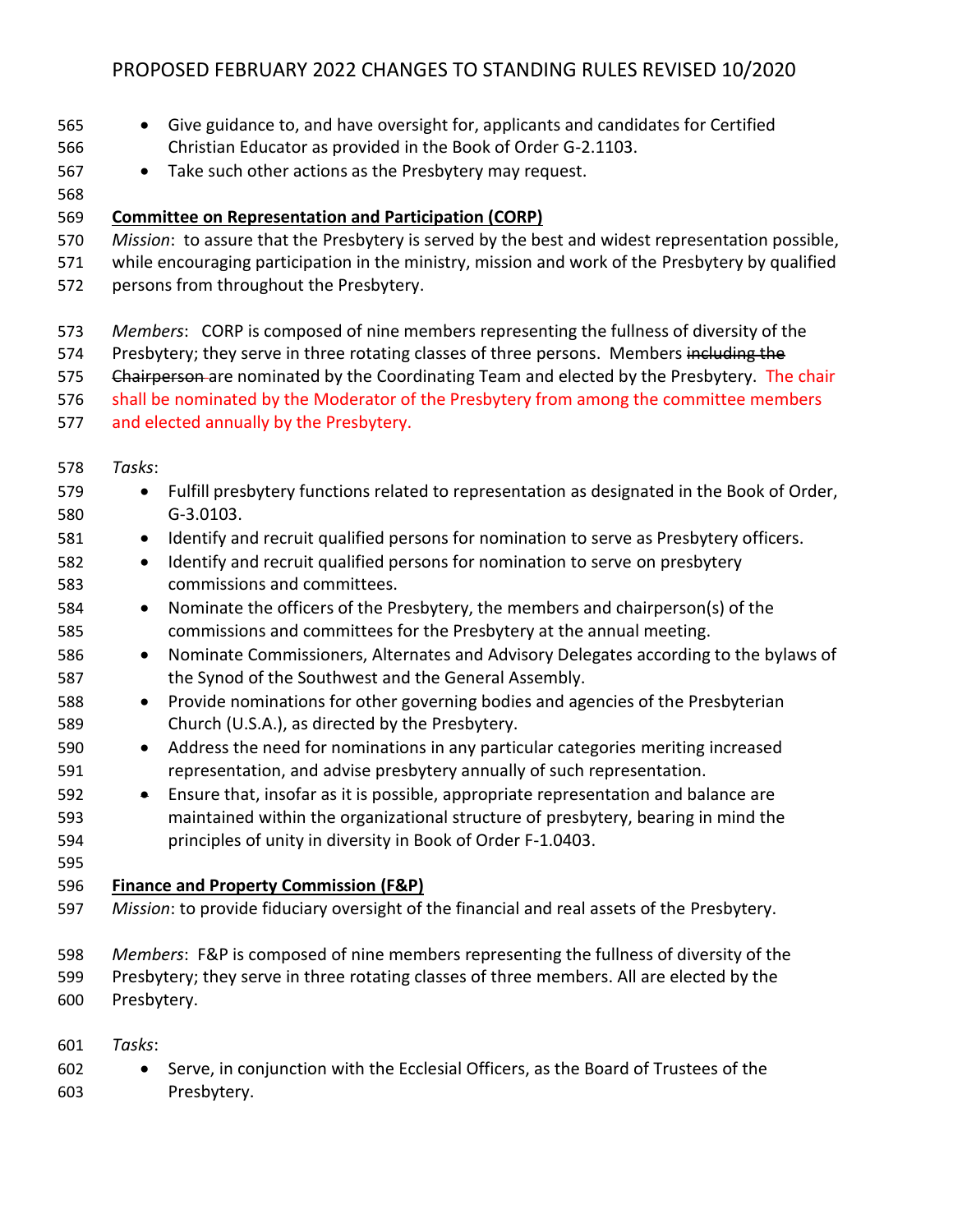| 604        | Manage presbytery funds.<br>$\bullet$                                                                                            |
|------------|----------------------------------------------------------------------------------------------------------------------------------|
| 605        | Administer the budgets of Presbytery and provide for an audit of financial records at<br>$\bullet$                               |
| 606        | least every three years with annual reviews the years in between.                                                                |
| 607        | Receive and consider financial appeals and recommend action to the Presbytery.<br>$\bullet$                                      |
| 608        | Oversee any real property owned by the Presbytery and make provision for its<br>$\bullet$                                        |
| 609        | maintenance.                                                                                                                     |
| 610        | Function with the Ecclesial Officers as the Board of Trustees for the Presbytery,<br>$\bullet$                                   |
| 611        | negotiating purchase or sale of any real property as appropriate.                                                                |
| 612        | Take such other actions as the Presbytery may request.<br>$\bullet$                                                              |
| 613        |                                                                                                                                  |
| 614        | <b>Personnel Committee (PC)</b>                                                                                                  |
| 615        | Mission: to support a healthy work environment for employees of the Presbytery of Santa Fe.                                      |
| 616        |                                                                                                                                  |
| 617        | Members: The committee is composed of six persons representing the fullness of the diversity                                     |
| 618        | of the Presbytery; they serve in three rotating classes of two persons. All are elected by the                                   |
| 619<br>620 | Presbytery.                                                                                                                      |
| 621        | Tasks:                                                                                                                           |
| 622        | Ensure that position descriptions are current for all employees of the Presbytery.<br>$\bullet$                                  |
| 623        | Review all position descriptions every three years and recommend changes to the                                                  |
| 624        | Coordinating Team as required by the Presbytery's changing needs.                                                                |
| 625        | Conduct an annual review of the Administrator and, in conjunction with the<br>$\bullet$                                          |
| 626        | Coordinating Team, orchestrate a more comprehensive review every third year.                                                     |
| 627        | Work with the Administrator to provide annual reviews for each employee of the<br>$\bullet$                                      |
| 628        | Presbytery                                                                                                                       |
| 629        | Enact policies and procedures that will contribute to the health and well-being of<br>$\bullet$                                  |
| 630        | Presbytery staff and staff relationships, as they fulfill their Presbytery job functions.                                        |
| 631        | Support the Administrator in seeking to fill vacancies on the staff.<br>$\bullet$                                                |
| 632<br>633 | Recommend annually to the Finance and Property Committee salary adjustments for<br>$\bullet$<br>staff members of the Presbytery. |
| 634        | Review office staffing configuration and expenses every three years and recommend                                                |
| 635        | changes to Finance and Property as the Presbytery's needs evolve.                                                                |
| 636        | Recommend annually to the Finance and Property Committee budgetary adjustments to<br>$\bullet$                                   |
| 637        | office expense items.                                                                                                            |
| 638        | As detailed in the Manual of Operations, provide assistance as requested to any search<br>$\bullet$                              |
| 639        | committee for Presbytery staff.                                                                                                  |
| 640        | Take such other actions as the Presbytery may request.<br>$\bullet$                                                              |
| 641        |                                                                                                                                  |
| 642        | <b>New Business Committee</b>                                                                                                    |
| 643        | Mission: to review and make recommendations regarding any new business items, including                                          |
| 644        | resolutions, overtures and other legislation, which have not been referred to the Presbytery for                                 |
| 645        | its action by any of its commissions, committees, work groups, task forces, teams or                                             |

commissioners.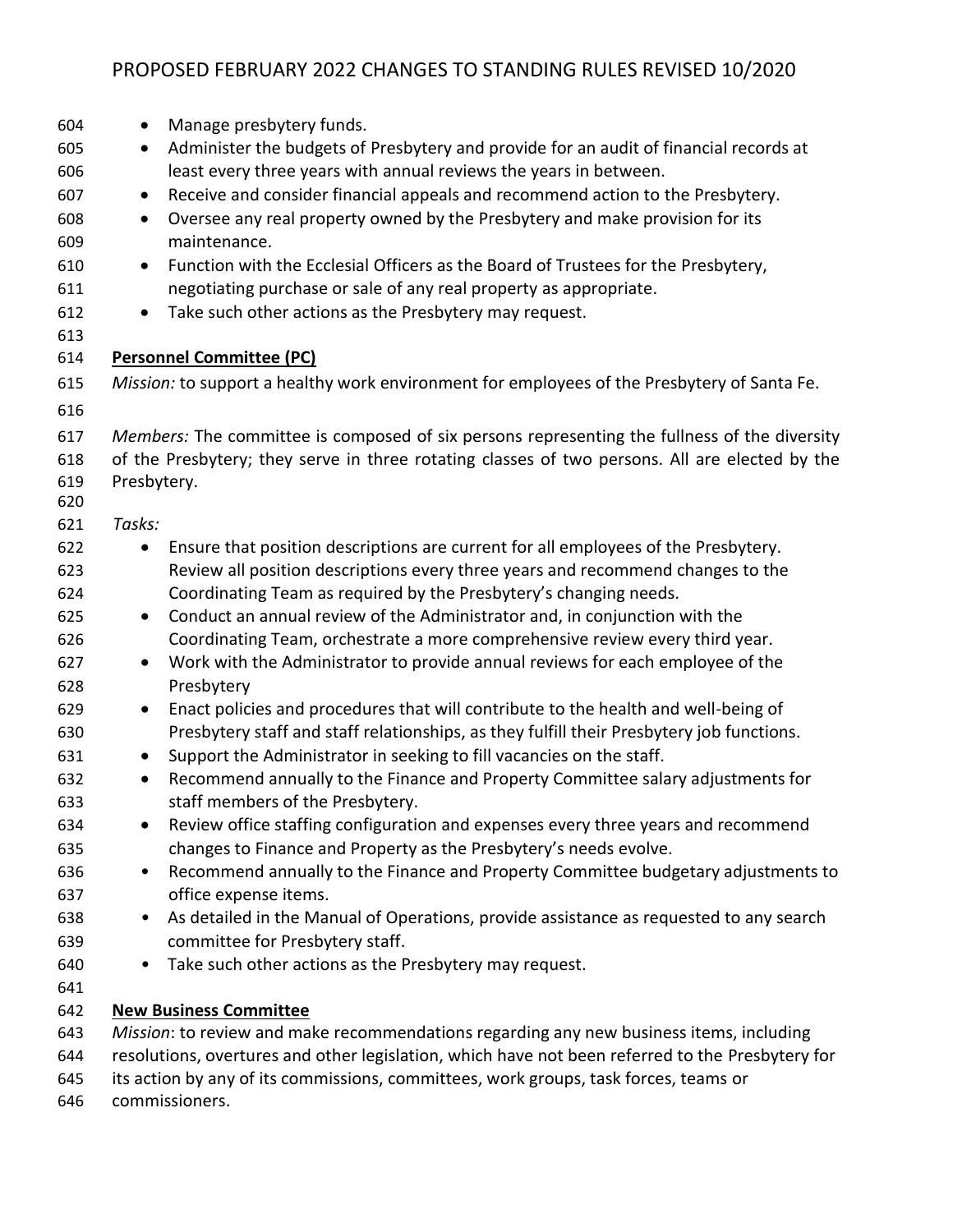*Members*: At or prior to each Stated Presbytery meeting, the Moderator shall appoint seven

648 three persons representing the fullness of the diversity of the Presbytery to serve as the New

Business Committee. One shall be appointed Chair by the Moderator. The duration of their

term of service is only for that particular meeting of the Presbytery.

 *Tasks*: The New Business Committee of a presbytery meeting shall evaluate new agenda items presented to it by the Administrator. If the committee deems the agenda item(s) to be brought

properly before the Presbytery, the item(s) will be considered under the "new business" section

of the docket.Only items submitted to the Administrator either prior to or no later than within

655 the first hour of the start of the presbytery meeting at which the item is to be considered as

- 656 specified in the Call to the meeting shall be referred to this committee.
- Any item of legislation requiring action of the Presbytery and related directly to any item under consideration by the Presbytery (i.e., amendments, substitute motions) under its normal course of business shall not be subject to review or recommendation by the New Business Committee
- unless so referred by act of the Presbytery.
- 

In its recommendation regarding action on a particular item, the New Business Committee may

- make one of three recommendations: Approval, Disapproval, or Referral to an Existing
- Committee for report to the next meeting of presbytery.
- 

Items approved by the New Business Committee for presentation to the Presbytery shall be

 considered immediately preceding the close of the presbytery meetings, following a report by the New Business Committee.

- Notwithstanding any of the foregoing, upon motion to consider an item which would otherwise
- be subject to review and recommendation by the New Business Committee, the commissioners
- present at the presbytery meeting, and at which quorum is present, may bypass this process
- and consider the item, provided at least three-quarters of those commissioners vote to do so.

### **Permanent Judicial Commission (PJC)**

*Mission:* to provide judicial process within the jurisdiction of the Presbytery.

*Members*: The PJC is composed of seven members representing the fullness of diversity of the

Presbytery, with one member elected by the Commission to serve as its chairperson. Terms and

- limits are defined in the Rules of Discipline in the Book of Order.
- *Tasks*: Its responsibilities are limited to those defined in the Rules of Discipline, D-5.0000. The
- Commission reports its work directly to the Presbytery.
- 

### **Special Administrative Review Committee (SARC)**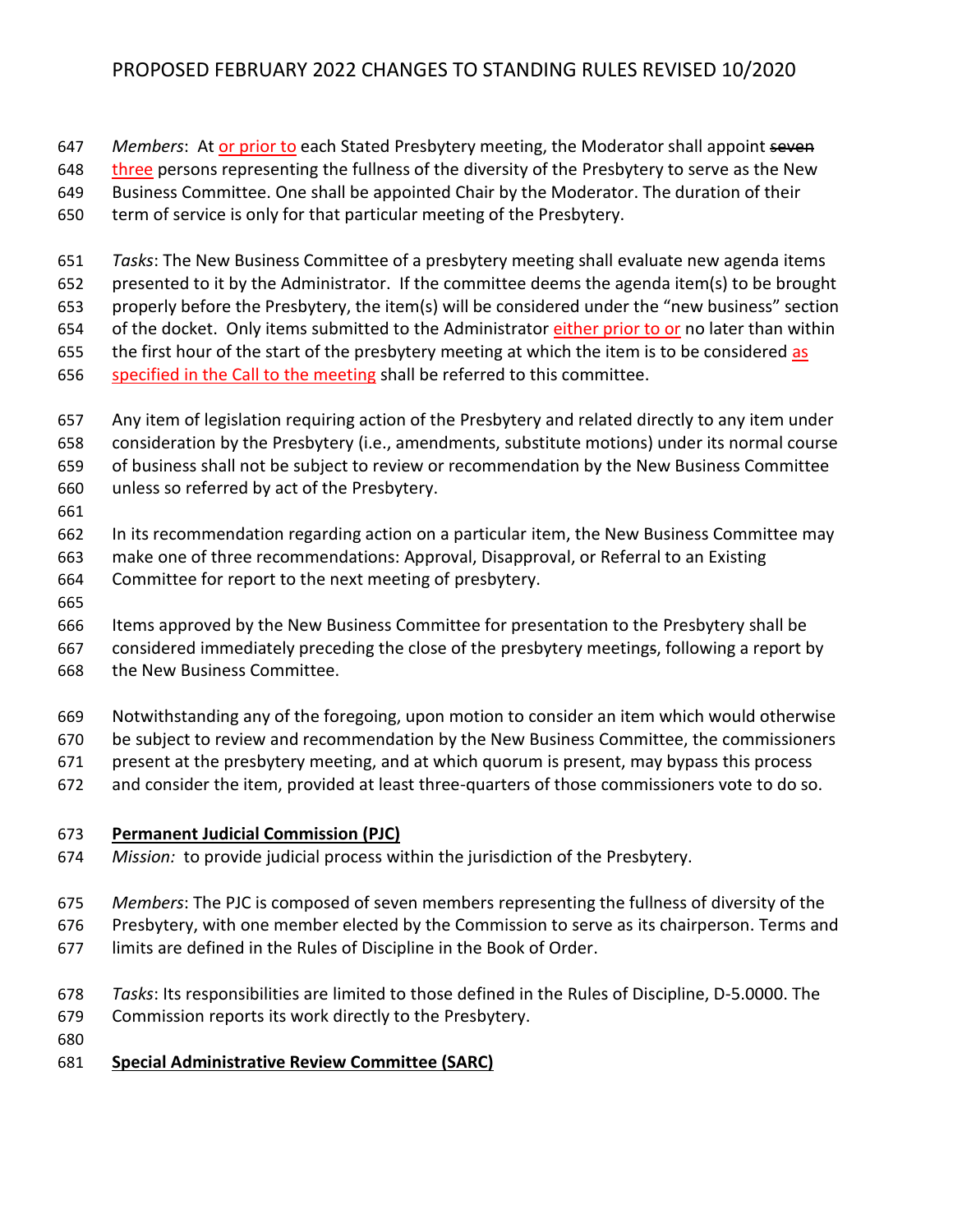- *Mission*: to seek a fair and just conclusion upon learning of an irregularity of either commission
- or omission by a congregational council's moderator, a congregational council or a
- congregation falling under the jurisdiction of the Presbytery.
- *Members:* When an irregularity described in the preceding paragraph occurs, the Moderator of
- Presbytery, in consultation with the Chairperson of the Commission on Ministry and the Stated
- Clerk, shall appoint five members representing the full diversity of the Presbytery to undertake
- Special Administrative Review under the authority given under G-3.0108 of the Book of Order.
- One member shall be appointed as chairperson by the Moderator.
- *Tasks*: The committee shall follow G-3.0108 regarding the manner of review.
- The Moderator of Presbytery shall report to the Commission on Ministry the reasons for such
- an appointment and the names of the committee members. This appointment shall also be
- reported at the next meeting of Presbytery.
- The Special Administrative Review Committee shall report their progress and/or findings, in writing, to the Presbytery at each meeting during its existence.
- If in the course of undertaking the review the Special Administrative Review Committee
- discovers that an irregularity or delinquency has occurred, it may "direct the lower council to
- reconsider and take corrective action if matters are determined to be out of compliance." (G-
- 3.0108c)
- The Special Administrative Review Committee may also seek review and correction by initiating 701 judicial process as described in the Rules of Discipline.

## **Associated Ministry Groups**

- Associated Ministry Groups are groups which have a connection to the Presbytery, but which are not staffed by the Committee on Representation and Participation. Such groups include Presbyterian Women and may for example include racial ethnic affiliation groups, women's groups, mission groups with one focus, etc.
- These Associated Ministry Groups report annually to the Coordinating Team of the Presbytery. The Coordinating Team welcomes the input from these groups regarding ways the Presbytery can best partner with them to strengthen and transform the congregations of this Presbytery.
- 711 Each Associated Ministry Group shall annually submit a written report to the Administrator, to be included in the reports given to Presbytery at the Annual Meeting.
- Any budgetary requests shall come directly to the Coordinating Team for consideration.
- Additional groups may apply for recognition in this category by applying to the Coordinating Team. The CT will consider and make recommendation to the Presbytery, which would then vote to include the group as a self-governing extension of the Presbytery's mission.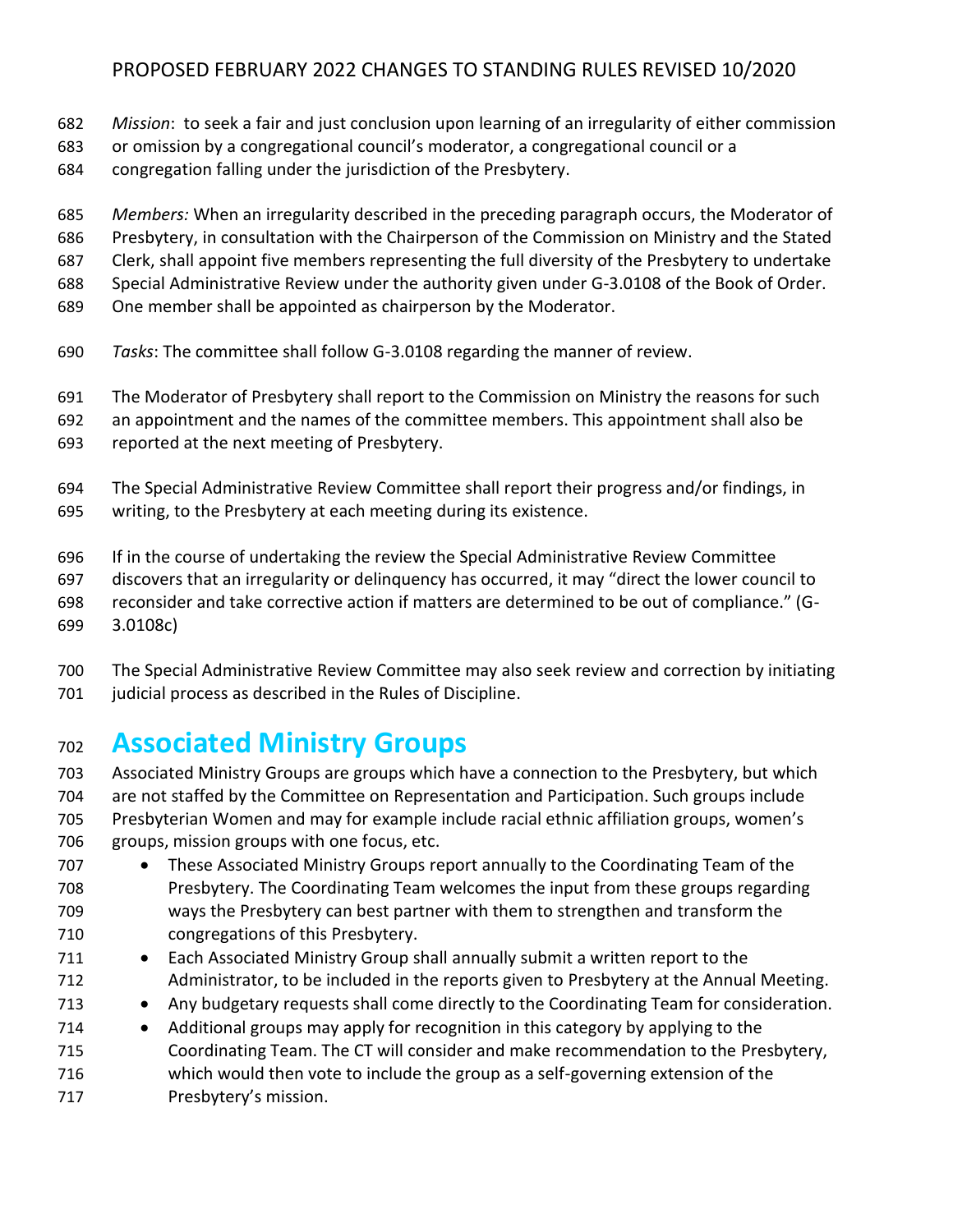718 • The Associated Ministry Groups may initiate interaction with the Coordinating Team or with any committee or commission to explore common interests and to implement ministry jointly. They may send representatives to attend Coordinating Team meetings **in person with prior arrangement.** 

# **Commissioners and Young Adult Advisory Delegates to the General Assembly**

- Commissioners and Youth Advisory Delegates to General Assembly shall be elected by the Presbytery at the annual meeting preceding the next biennial General Assembly.
- At the annual meeting of Presbytery preceding the next General Assembly, the Committee on Representation and Participation shall propose to Presbytery a slate of nominees. CORP shall take into consideration in making these nominations such criteria as: knowledge of issues before the church, attendance at Presbytery meetings as a commissioner, whether a commissioner has come from the same church within the last five years, whether the person has ever been a commissioner to General Assembly, and whether the person has demonstrated participation in the life of the Presbytery. • Nominees will be introduced to the body by the person presenting the CORP report.
- That introduction may include biographical information about the nominees and any pertinent information, but should not include an opportunity for the nominees to make election/campaign speeches during any Presbytery meeting.

## **Presbytery Staff**

- Presbytery staff includes all persons employed by Presbytery.
- The primary duties of the Administrator, Stated Clerk and various consultants are detailed in their position descriptions.
- The Personnel Committee shall conduct an annual review of staff positions, job descriptions and personnel performance.
- Presbytery staff shall not be eligible to be elected to or serve as a voting member of any Commission or Committee for three years following termination of service.

# **Amending or Suspending the Standing Rules**

- All sections of these Standing Rules shall be amended or suspended as follows:
- Anyone wishing to propose an amendment shall present the proposed amendment in writing to the Coordinating Team for its consideration prior to presenting the proposed amendment in writing to the Presbytery.
- Unless the Coordinating Team deems otherwise, all proposed amendments shall be presented to the Presbytery in writing as new business for a first reading, and shall then be voted upon at the subsequent meeting.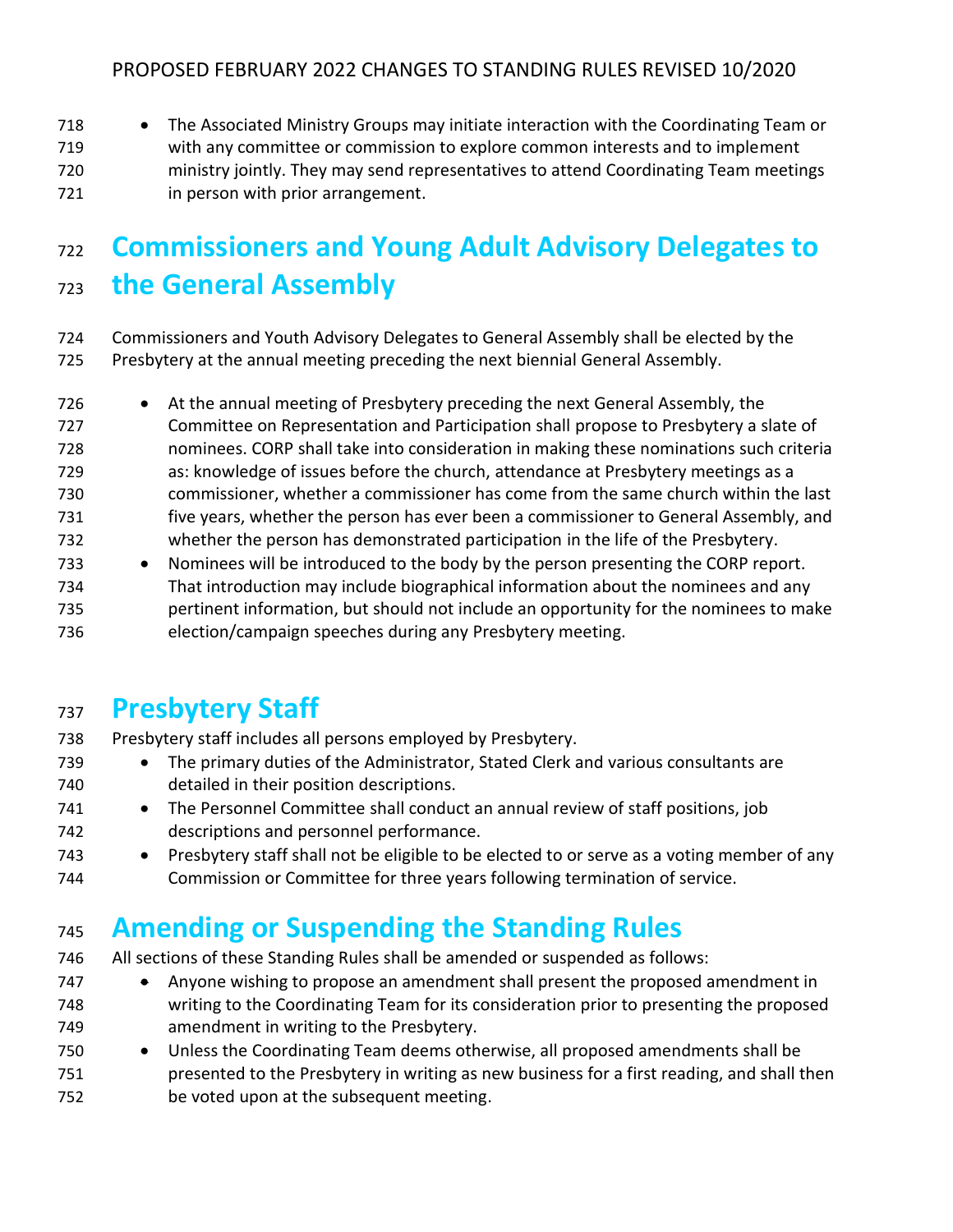| 753        | $\bullet$ | Once proposed amendments have been presented to the Coordinating Team and to the                                                           |
|------------|-----------|--------------------------------------------------------------------------------------------------------------------------------------------|
| 754        |           | Presbytery for first reading, they may be voted on at the next stated meeting of the                                                       |
| 755        |           | Presbytery. Amendments must be passed by a two-thirds vote of commissioners.                                                               |
| 756        | $\bullet$ | Any particular section may be suspended at any stated meeting of the Presbytery, at                                                        |
| 757        |           | which a quorum is present, by a three-quarters vote of the voting members present.                                                         |
| 758        | $\bullet$ | Any particular section may be suspended at a called meeting of the Presbytery, at which                                                    |
| 759        |           | a quorum is present, by a three-quarters vote of the voting members present, provided                                                      |
| 760        |           | the particular section to be suspended is related to, or affected by, matters included in                                                  |
| 761        |           | the official call for the meeting.                                                                                                         |
| 762        |           |                                                                                                                                            |
| 763        |           |                                                                                                                                            |
| 764        |           | Addendum to the Standing Rules                                                                                                             |
| 765        |           | <b>Position Descriptions for Presbytery Staff</b>                                                                                          |
| 766        |           | February 25, 2017                                                                                                                          |
| 767        |           |                                                                                                                                            |
| 768        |           | <b>ADMINISTRATOR</b>                                                                                                                       |
| 769        |           |                                                                                                                                            |
| 770        |           | The Administrator is the full time staff person in the Presbytery of Santa Fe, and is also the                                             |
| 771        |           | Associate Stated Clerk for the Presbytery.                                                                                                 |
| 772        |           |                                                                                                                                            |
| 773        |           | Specific Duties for the Administrator include:                                                                                             |
| 774        |           |                                                                                                                                            |
| 775        | 1.        | <b>Office Administration</b>                                                                                                               |
| 776        | $\circ$   | Answer the Presbytery phone, answer questions, provide a listening ear                                                                     |
| 777        | $\circ$   | Identify potential volunteer positions and coordinate with Volunteer Coordinator                                                           |
| 778        | O         | Provide support for the Stated Clerk                                                                                                       |
| 779        | $\circ$   | Maintain current and historic records of presbytery                                                                                        |
| 780        |           | Pastor and Lay lists<br>Ξ                                                                                                                  |
| 781        |           | Ordination anniversaries<br>п                                                                                                              |
| 782        |           | Files relating to Presbytery of Santa Fe (PSF) Churches and Pastors as<br>п                                                                |
| 783        |           | well as PSF committees and commissions                                                                                                     |
| 784        |           | Oversee master calendar, book meeting space, and provide content for the Website                                                           |
| 785        | O         | Make provision for equipment and supplies for meetings                                                                                     |
| 786        | $\circ$   | Make travel arrangements for representatives of the Presbytery                                                                             |
| 787        | $\circ$   | Implement background checks for Ministers/Inquirers/CRE candidates                                                                         |
| 788<br>789 | $\circ$   | Maintain a list of translators (Spanish) for the Presbytery<br>Maintain list of supply preachers as provided by the Commission on Ministry |
| 790        | O         | (COM)                                                                                                                                      |
| 791        | $\circ$   | Maintain list of hospital visitors                                                                                                         |
| 792        | $\circ$   | Coordinate bulk orders of the Book of Order (BOO), the Book of Confessions                                                                 |
| 793        |           | (BOC), Planning Calendars, Mission Yearbooks, etc.                                                                                         |
| 794        | O         | Provide resources to churches; e.g., Personnel handbooks, Job description samples,                                                         |
| 795        |           | etc.                                                                                                                                       |
| 796        | O         | Schedule Go To Meeting for meetings at presbytery office                                                                                   |
| 797        | $\circ$   | Maintain and distribute the lists of churches, ministers, and the members of the                                                           |
| 798        |           | committees/commissions of the presbytery                                                                                                   |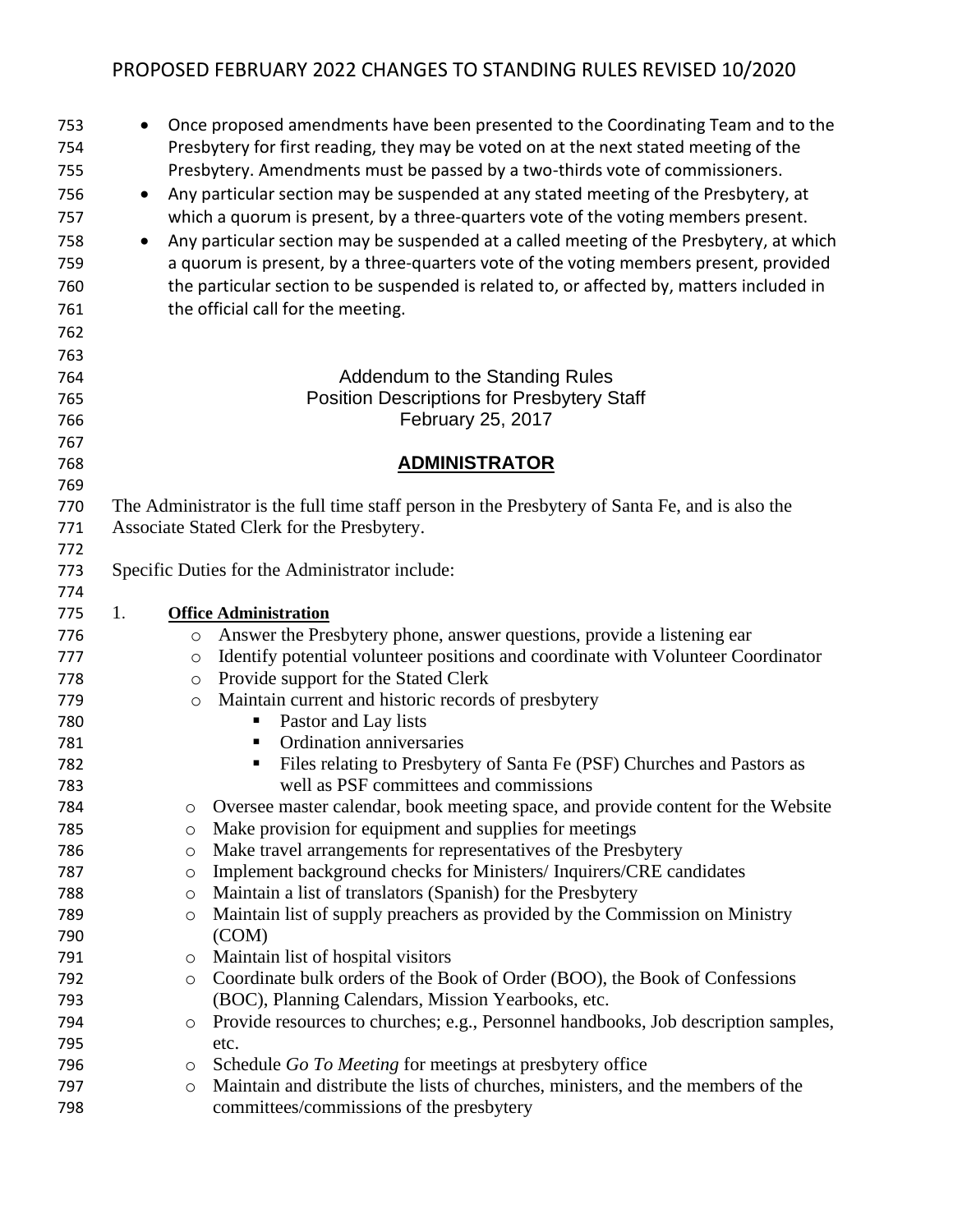### **2. Communication**

| 801        |    | $\bigcirc$ | Publish, in concert with the Communications Consultant, bi-weekly Ponderings                                           |
|------------|----|------------|------------------------------------------------------------------------------------------------------------------------|
| 802        |    |            | <i>Nuevas Noticias</i> including gathering reflections and responses from pastors/people                               |
| 803        |    |            | throughout the Presbytery                                                                                              |
| 804        |    | $\bigcirc$ | Work with Chaplain to send out prayer concerns                                                                         |
| 805        |    | $\bigcirc$ | Facilitate, in concert with the Communications Consultant, the updating update                                         |
| 806        |    |            | of the Presbytery's Facebook page                                                                                      |
| 807        |    | $\circ$    | Refer communications and items of business or concern to the appropriate                                               |
| 808<br>809 |    |            | commission, committee, work group, task force or team in consultation with the<br>chairperson of the Coordinating Team |
| 810        |    | $\circ$    | Help Churches navigate the PCUSA's Church Leadership Connection website                                                |
| 811        |    |            | (clearinghouse for church and ministerial information forms)                                                           |
| 812        |    | $\circ$    | Facilitate connections for people making charitable requests or needing resources                                      |
| 813        |    | $\circ$    | Work with the Webmaster on issues pertaining to the website                                                            |
| 814        |    | $\circ$    | Work with Communication Advisory Team (CAT) on maintaining equipment and                                               |
| 815        |    |            | technology                                                                                                             |
| 816        |    |            |                                                                                                                        |
| 817        | 3. |            | <b>Facilitation of Committee / Commissions</b>                                                                         |
|            |    |            |                                                                                                                        |
| 818        |    | $\circ$    | Meet with and resource Finance and Property Committee (FPC)                                                            |
| 819        |    |            | Work with Treasurer as needed                                                                                          |
| 820        |    |            | Help with budget preparation<br>п                                                                                      |
| 821        |    |            | Attend Mid-Council Financial Network meetings<br>٠                                                                     |
| 822        |    | O          | Support the Commission on Ministry (COM) and the COM Consultant                                                        |
| 823        |    | O          | Support the Commission on Preparation for Ministry (CPM) as needed                                                     |
| 824        |    | O          | Support the Youth and Young Adult Consultant, and the Youth Committee as                                               |
| 825        |    |            | needed                                                                                                                 |
| 826        |    | $\circ$    | Resource the Mission Networking Committee (MNC), the Education Networking                                              |
| 827        |    |            | Committee (ENC), and Worship Networking Committee (WNC) as needed                                                      |
| 828        |    | $\circ$    | Resource the Committee on Representation and Participation (CORP) for                                                  |
| 829        |    |            | nominations and committee development and balance                                                                      |
| 830        |    | $\circ$    | Ex-officio member of all committees, commissions, work groups, task forces or                                          |
| 831        |    |            | teams.                                                                                                                 |
| 832        |    |            |                                                                                                                        |
| 833        | 4. |            | <b>Presbytery Meetings</b>                                                                                             |
| 834        |    |            |                                                                                                                        |
| 835        |    | $\circ$    | Coordinate meeting logistics for presbytery at local churches and at Ghost Ranch,                                      |
| 836        |    |            | including food, lodging, materials and equipment, as needed                                                            |
| 837        |    | $\circ$    | Help prepare docket and meeting documents                                                                              |
| 838        |    | $\circ$    | Gather names for the necrology report                                                                                  |
| 839        |    | $\circ$    | Gather annual reports from committees and Presbytery partners and arrange for                                          |
| 840        |    |            | report posting on the Presbytery website                                                                               |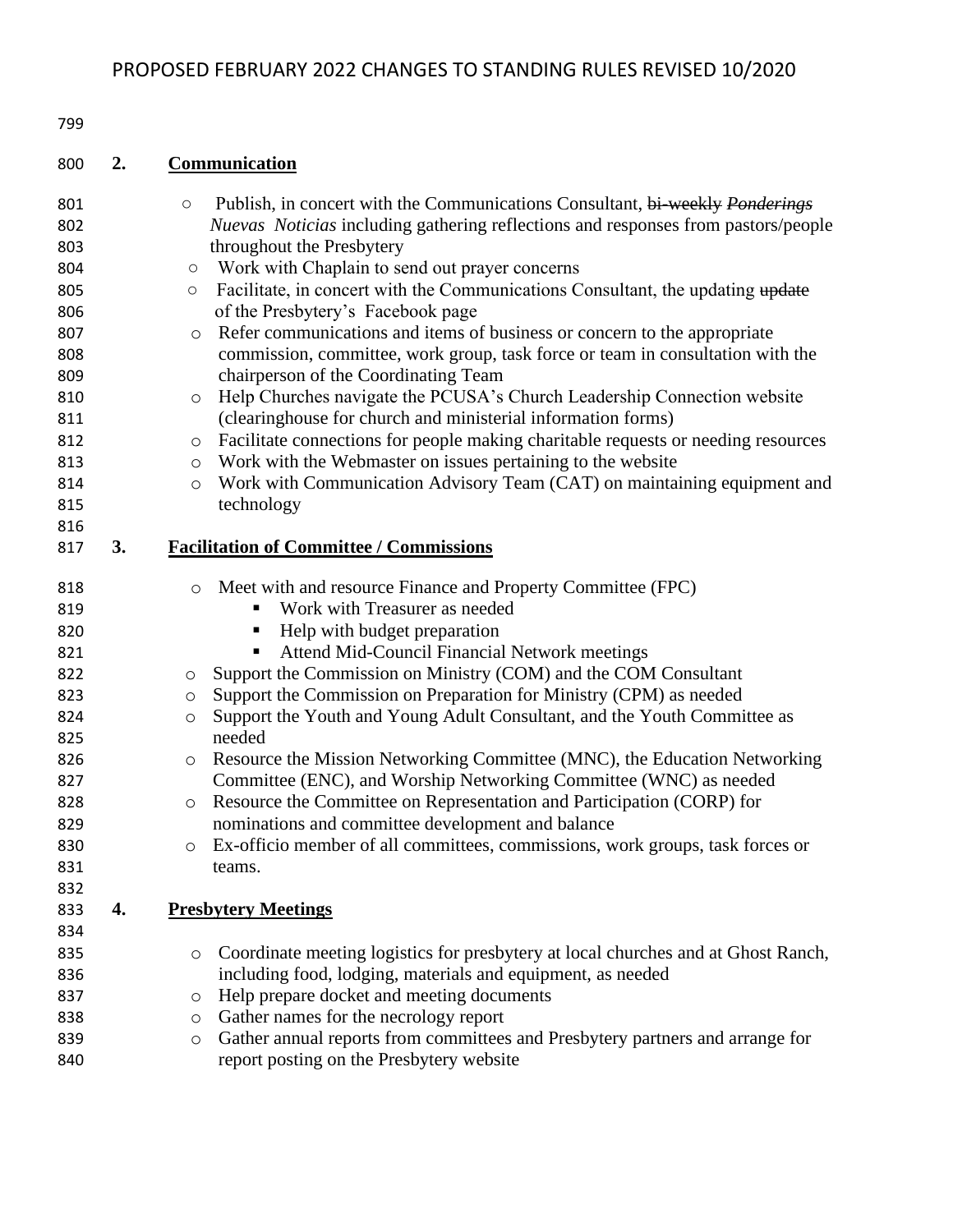| 841<br>842<br>843                                                                              |    | Work with Stated Clerk to provide due notice of all presbytery meetings to<br>$\circ$<br>members of the presbytery                                                                                                                                                                                                                                                                                                                                                                                                                                                                                                                                                                                                                                                                                                                                                                                                                                           |
|------------------------------------------------------------------------------------------------|----|--------------------------------------------------------------------------------------------------------------------------------------------------------------------------------------------------------------------------------------------------------------------------------------------------------------------------------------------------------------------------------------------------------------------------------------------------------------------------------------------------------------------------------------------------------------------------------------------------------------------------------------------------------------------------------------------------------------------------------------------------------------------------------------------------------------------------------------------------------------------------------------------------------------------------------------------------------------|
| 844                                                                                            | 5. | <b>Relationships Outside the Presbytery</b>                                                                                                                                                                                                                                                                                                                                                                                                                                                                                                                                                                                                                                                                                                                                                                                                                                                                                                                  |
| 845<br>846<br>847<br>848                                                                       |    | Coordinating external communications with the denomination and outside groups,<br>$\circ$<br>in coordination with the Coordinating Team<br>Work with outside groups coming into the presbytery who need local resources<br>$\circ$                                                                                                                                                                                                                                                                                                                                                                                                                                                                                                                                                                                                                                                                                                                           |
| 849                                                                                            | 6. | Reports to the Personnel Committee on a regular basis.                                                                                                                                                                                                                                                                                                                                                                                                                                                                                                                                                                                                                                                                                                                                                                                                                                                                                                       |
| 850                                                                                            |    |                                                                                                                                                                                                                                                                                                                                                                                                                                                                                                                                                                                                                                                                                                                                                                                                                                                                                                                                                              |
| 851<br>852                                                                                     |    | <b>STATED CLERK</b>                                                                                                                                                                                                                                                                                                                                                                                                                                                                                                                                                                                                                                                                                                                                                                                                                                                                                                                                          |
| 853<br>854<br>855<br>856<br>857                                                                |    | The Stated Clerk is the ecclesiastical officer of the Presbytery under the provisions of the Book<br>of Order; serving as the parliamentarian of presbytery and the interpreter of the Constitution of<br>the Presbyterian Church (USA). This part-time position averages 10 hours per week (or 40 hours<br>per month).                                                                                                                                                                                                                                                                                                                                                                                                                                                                                                                                                                                                                                      |
| 858<br>859<br>860<br>861<br>862<br>863<br>864<br>865<br>866<br>867<br>868<br>869<br>870<br>871 |    | Specific Duties for the Stated Clerk include:<br>Provide clerical and parliamentary leadership to all meetings of the Presbytery:<br>Works with Administrator to provide due notice to all members and<br>$\circ$<br>commissioners to the presbytery of all presbytery meetings<br>Grants permission on behalf of COM for Minister of Word and Sacrament<br>$\circ$<br>members of other presbyteries to labor within the bounds of the presbytery<br>Provides for the reception, release, or transfer of minister members to or from the<br>$\circ$<br>presbytery<br>Serves as recording clerk for presbytery meetings<br>$\circ$<br>Provides presbytery statistical reports to the General Assembly<br>$\circ$<br>Assists with preparation of presbytery minutes, including attendance, maintaining<br>$\circ$<br>and editing the minutes, adding appendices, and printing the minutes for the<br>Presbytery of Santa Fe's Minutes Book (required by PCUSA) |
| 872<br>873<br>874<br>875<br>876<br>877<br>878<br>879<br>880<br>881<br>882                      |    | Maintains the Book of Order duties<br>Keeps rolls of membership/attendance of Ministers of Word and Sacrament,<br>$\circ$<br>commissioners, CREs, and the rolls of moderators, PJC members, commissioners<br>to General Assembly (GA) and the Synod of the Southwest<br>Maintains the Presbytery approved Bylaws, Standing Rules and Manual of<br>O<br>Operations<br>Notifies appropriate bodies (e.g., CORP; Coordinating Team) of the resignation of<br>$\circ$<br>any commission or committee members or of any ecclesial or corporate officers of<br>the Presbytery<br>Answer Book of Order questions from members of the Presbytery<br>$\circ$                                                                                                                                                                                                                                                                                                          |
| 883                                                                                            |    | Provides relationships with other governing bodies:                                                                                                                                                                                                                                                                                                                                                                                                                                                                                                                                                                                                                                                                                                                                                                                                                                                                                                          |
| 884                                                                                            |    | Fills the role of the ecclesiastical officer of the Presbytery at ecumenical events<br>$\circ$                                                                                                                                                                                                                                                                                                                                                                                                                                                                                                                                                                                                                                                                                                                                                                                                                                                               |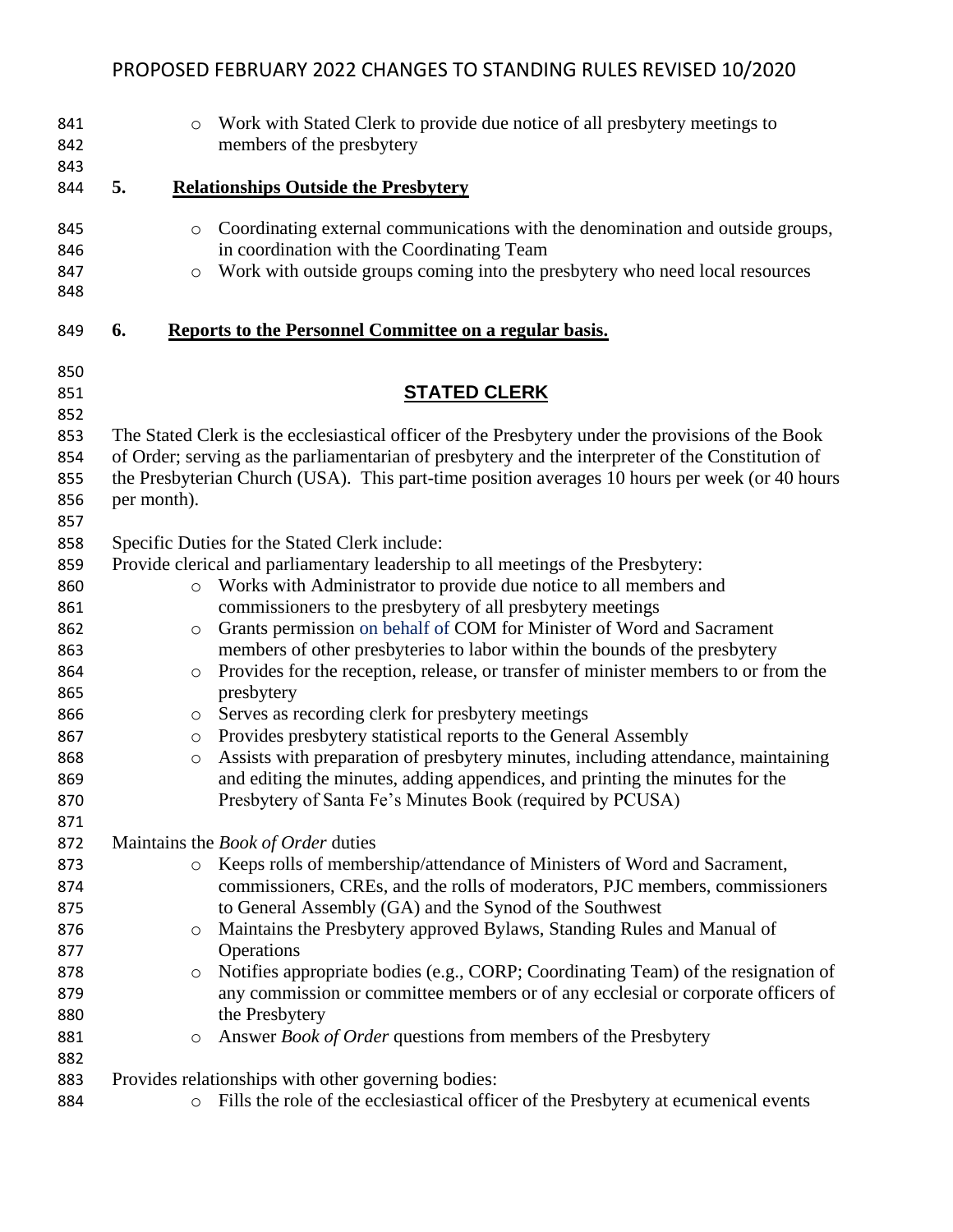| 885<br>886                                    | Attends Synod of the Southwest meetings and occasionally GA meetings<br>$\circ$                                                                                                                                                                                                                                                                                                                                                                                                |
|-----------------------------------------------|--------------------------------------------------------------------------------------------------------------------------------------------------------------------------------------------------------------------------------------------------------------------------------------------------------------------------------------------------------------------------------------------------------------------------------------------------------------------------------|
| 887<br>888<br>889<br>890                      | Staffs the Permanent Judicial Commission (PJC) of the Presbytery:<br>Receives the filings of remedial cases, complaints, appeals, and requests germane<br>$\circ$<br>to the presbytery                                                                                                                                                                                                                                                                                         |
| 891<br>892<br>893<br>894<br>895<br>896        | Maintains relationships with local congregations, sessions and Presbytery members:<br>Ensures that Safe Church training is offered for ministers, elders, and others who<br>$\circ$<br>need the training on a routine basis<br>Assists with session records review, including report to presbytery<br>$\circ$<br>Coordinates annual reporting from churches, including the annual Church<br>$\circ$<br>Information Forms, Clerk's annual questionnaire and statistical reports |
| 897<br>898<br>899<br>900                      | Reports to the Personnel Committee on a regular basis.                                                                                                                                                                                                                                                                                                                                                                                                                         |
| 901<br>902                                    | <b>COMMISSION ON MINISTRY CONSULTANT</b>                                                                                                                                                                                                                                                                                                                                                                                                                                       |
| 903<br>904<br>905<br>906                      | The Consultant for the Commission on Ministry (COM) serves as the Presbytery's staff person<br>for the Commission on Ministry as an ex-officio member without vote. This part time position<br>averages a flexible 5 hours per week (or 20 hours per month).                                                                                                                                                                                                                   |
| 907<br>908<br>909                             | The Consultant should have strong leadership skills as well as experience in being a team<br>builder. The Consultant will advise and meet with the COM co-moderators on a regular basis,<br>usually before the meeting of the commission.                                                                                                                                                                                                                                      |
| 910<br>911<br>912<br>913<br>914<br>915<br>916 | Specific duties of the COM Consultant:<br>Work closely with the co-moderators to:<br>Keep them informed of concerns and issues as they arise<br>$\circ$<br>Develop strategies to address the concerns and issues<br>$\circ$<br>Plan COM meetings and training sessions<br>$\circ$<br>Help COM organize its work efficiently and effectively<br>$\circ$                                                                                                                         |
| 917<br>918<br>919<br>920<br>921               | Attend the meetings of the Commission:<br>Take, compile and distribute the Minutes for COM<br>$\circ$<br>Update COM Handbook as necessary<br>$\circ$<br>Serve to provide continuity and "big picture" awareness of COM's work<br>$\circ$                                                                                                                                                                                                                                       |
| 922<br>923                                    | Support the work of both COM and CPM as necessary<br>$\circ$                                                                                                                                                                                                                                                                                                                                                                                                                   |
| 924<br>925                                    | Serve as the person to receive information on pastors and churches, and to make the reference<br>checks as needed:                                                                                                                                                                                                                                                                                                                                                             |
| 926                                           | Receive calls of concern from pastors and churches<br>$\circ$                                                                                                                                                                                                                                                                                                                                                                                                                  |
| 927<br>928                                    | Make reference checks for potential and incoming Ministers of Word and<br>$\circ$<br>Sacrament                                                                                                                                                                                                                                                                                                                                                                                 |
| 929<br>930                                    | Give reference checks to other presbyteries for current or recent Presbytery of<br>$\circ$<br>Santa Fe Minister of Word and Sacrament members                                                                                                                                                                                                                                                                                                                                  |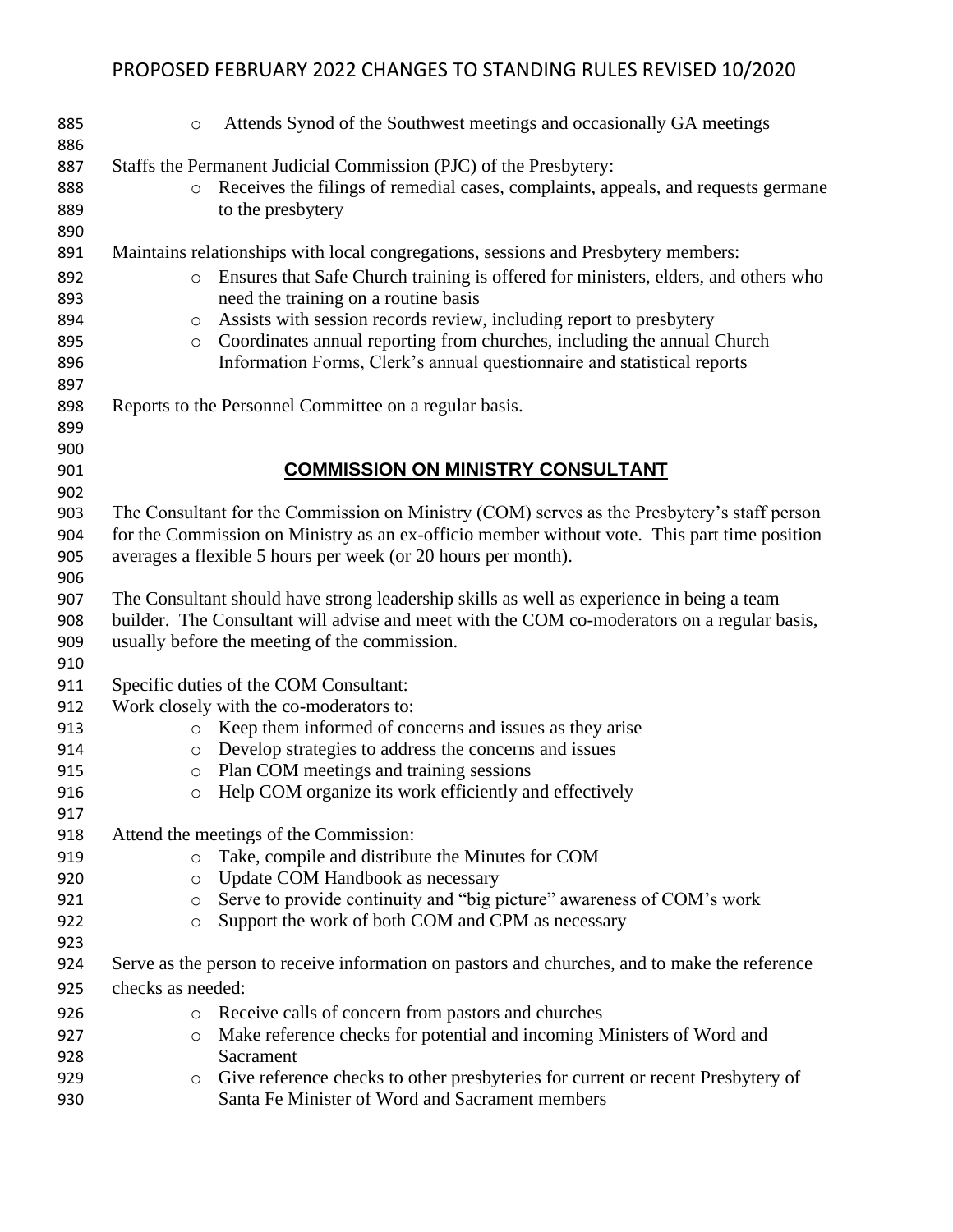| 931<br>932<br>933 | Keep appropriate records of reference checking activities<br>$\circ$<br>Communicate with the Presbytery Chaplain as appropriate<br>$\circ$<br>Interface with the Stated Clerk around polity matters for COM. |
|-------------------|--------------------------------------------------------------------------------------------------------------------------------------------------------------------------------------------------------------|
| 934               | Communicate with the Administrator and the Coordinating Team as appropriate.                                                                                                                                 |
| 935               | Reports to the Personnel Committee on a regular basis.                                                                                                                                                       |
|                   |                                                                                                                                                                                                              |
| 936               |                                                                                                                                                                                                              |
|                   | <b>CHAPLAIN</b>                                                                                                                                                                                              |
| 937               |                                                                                                                                                                                                              |
| 938               | The Chaplain fills a part-time position in the Presbytery focused on providing pastoral care for                                                                                                             |
| 939               | the minister members, spouses, widows and widowers within the Presbytery. The position will                                                                                                                  |
| 940               | average 10 hours per month (or 2.5 hours per week).                                                                                                                                                          |
| 941               |                                                                                                                                                                                                              |
| 942               | Duties:                                                                                                                                                                                                      |
| 943               | Provides pastoral care:                                                                                                                                                                                      |
| 944               | makes pastoral calls with ministers, Commissioned Pastors and educators as needed,                                                                                                                           |
| 945               | and especially with retired ministers, and widows / widowers of clergy                                                                                                                                       |
| 946               | • makes hospital calls in Albuquerque when needed                                                                                                                                                            |
| 947               | shares materials such as a book of meditations or comfort when changes in life                                                                                                                               |
| 948               | circumstances happen                                                                                                                                                                                         |
| 949               | fosters connections among retired clergy including publicizing Board of Pensions<br>$\bullet$                                                                                                                |
| 950               | offerings in or around our Presbytery                                                                                                                                                                        |
| 951               |                                                                                                                                                                                                              |
| 952               | Provides prayer leadership:                                                                                                                                                                                  |
| 953               | • works with the Administrator to communicate prayer concerns to the Presbytery                                                                                                                              |
| 954               | • offers the Prayers of the People when the presbytery gathers for worship                                                                                                                                   |
| 955               |                                                                                                                                                                                                              |
| 956               | The Chaplain will use his or her discretion in conveying the prayers requests to COM, the                                                                                                                    |
| 957               | Administrator and the Presbytery.                                                                                                                                                                            |
| 958               |                                                                                                                                                                                                              |
| 959               | Reports to the Personnel Committee on a regular basis.                                                                                                                                                       |
| 960               |                                                                                                                                                                                                              |
| 961               |                                                                                                                                                                                                              |
| 962               | <b>WEBSITE AND COMMUNICATIONS</b>                                                                                                                                                                            |
| 963<br>964        | The Web Design / IT Management Coordinator position has been divided into two positions,                                                                                                                     |
| 965               | each of which averages 5 hours per week for \$5,000 yearly (or \$10,000 total).                                                                                                                              |
| 966               |                                                                                                                                                                                                              |
| 967               | <b>Website Technical Manager (Webmaster)</b>                                                                                                                                                                 |
| 968               |                                                                                                                                                                                                              |
| 969               | The Webmaster's duties:                                                                                                                                                                                      |
| 970               | manages the technical aspects of the Presbytery website                                                                                                                                                      |
| 971               | posts items to the Presbytery's website as requested by the Administrator, the                                                                                                                               |
| 972               | Communications Specialist, or the Communication Advisory Team (CAT)                                                                                                                                          |
| 973               | implements the technical aspects of CAT's decisions                                                                                                                                                          |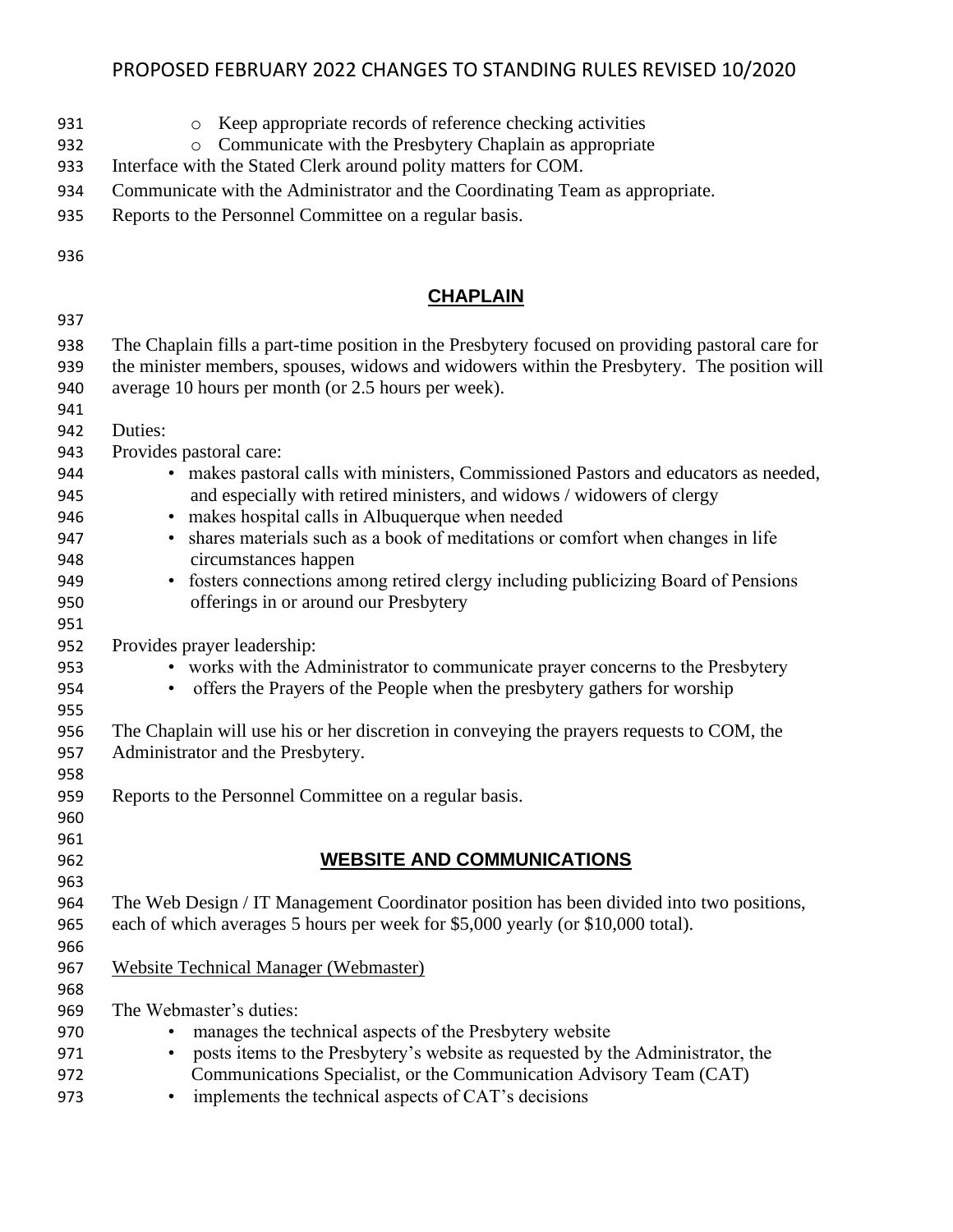• assists the Presbytery with IT issues Communications Specialist The Communications Specialist's duties: • monitors the content of the Presbytery's website, posts to the Facebook page and the Twitter account, updating the content to maintain the sites' freshness; • resources the Presbytery as requested in order to enhance communication; • oversees the periodic production of the Presbytery newsletter (*Nuevas Noticias*); • assists CAT in implementation of their decisions. • reports to the Personnel Committee on a regular basis. **YOUTH & YOUNG ADULT MINISTRIES COORDINATOR** 988<br>989 **Reports to:** Presbytery's Personnel Committee and ABQ Young Adult Volunteers (YAV) Board **Directly Supervises:** ABQ Young Adult Volunteers **Status:** Full-time, 40 hrs a week - 1/4 Presbytery Ministry Coordination, 3/4 ABQ YAV This combined Coordinator position is supported financially through both the Santa Fe Presbytery and the local ABQ YAV Board. This full-time position falls under the Federal Labor Standards Act, is an Equal Employment Opportunity and offers an annual salary of \$35,000, plus benefits. 995<br>996 **Job Summary**  The Coordinator develops and directs Presbytery-level youth and young adult ministries and is the Albuquerque Young Adult Volunteer (YAV) site coordinator. Essential Functions **•** Presbytery of Santa Fe • Oversee Organization and Implementation of Youth & Young Adult Ministry in the Presbytery of Santa Fe • Focus on Presbytery level youth ministries such as single-day activities and multi-day retreats (including periodic mission trips), support for youth leaders and coordinating participation in the PC(USA) Youth Triennium • Encourage and support network of Presbytery young adults for spiritual growth and engagement • Participate in quarterly gatherings of Presbytery Staff Consultants and the Personnel Committee **•** Young Adult Volunteers • Recruit, Interview and Oversee Placement of Young Adult Volunteers (YAVs) • Build relationships with partner organizations to facilitate the recruitment of future YAVs • Participate in the annual interviewing, screening and selection process of YAV candidates • Coordinate and facilitate a local orientation for ABQ YAV's • Develop appropriate work placement sites for the ABQ YAV's 1017 • Offer Regular Support and Challenge to the YAVs 1018 • Act as site director to support ongoing guidance and training for YAVs in such areas as community engagement, spiritual growth, leadership development, intentional community building and conflict transformation processes • Coordinate regular community activity days, periodic retreats and participation in the Presbytery